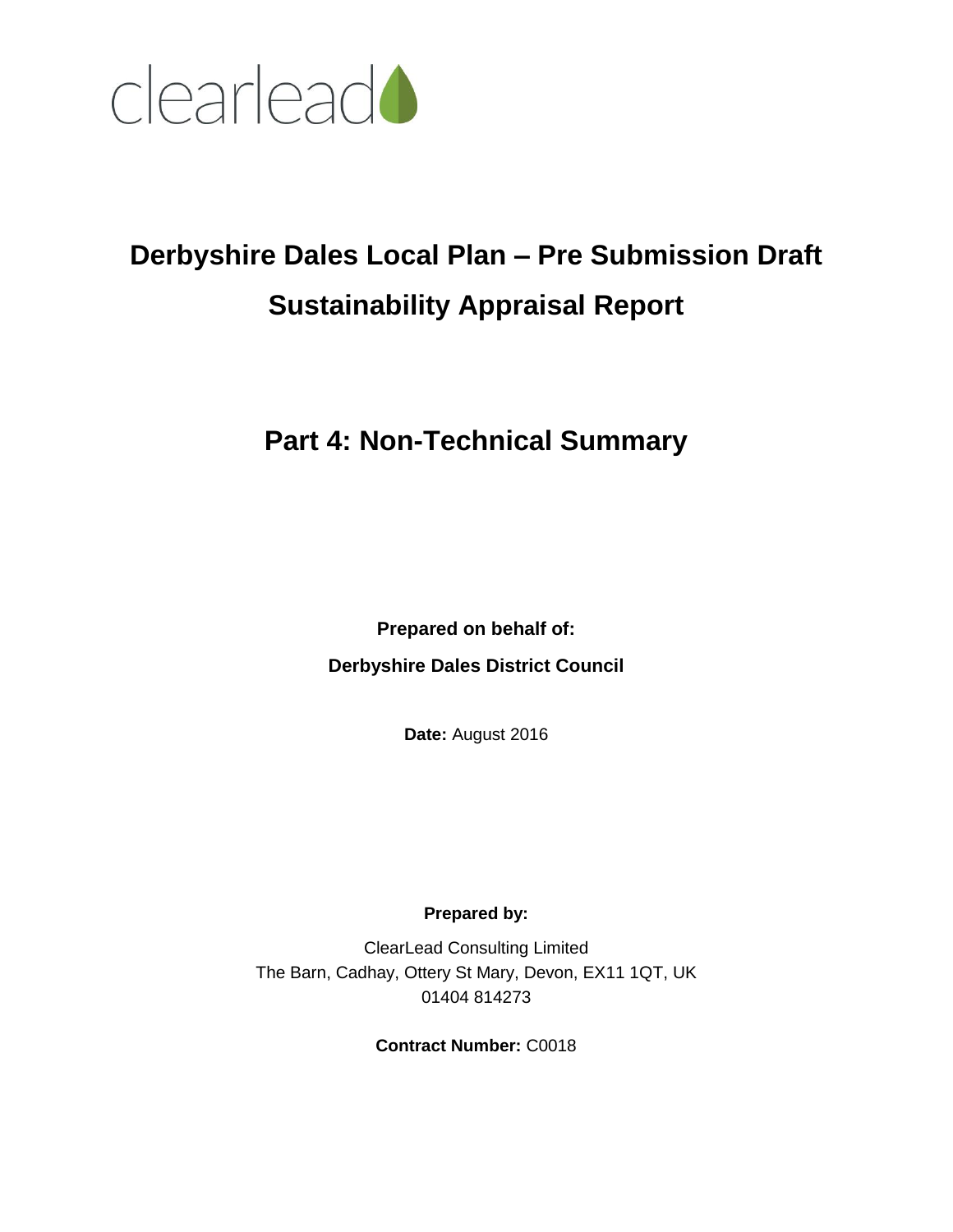# clearlead<sup>1</sup>

| Contract No:                            | C0018                                          |  |
|-----------------------------------------|------------------------------------------------|--|
| Issue:                                  | 2                                              |  |
| Author<br>(signature):                  | V Pearson                                      |  |
|                                         | VK                                             |  |
| <b>Project Director</b><br>(signature): | J Mitchell                                     |  |
|                                         | $($ <i>M</i> <sup><math>,</math>Ichell</sup> . |  |
| Date:                                   | August 2016                                    |  |
|                                         |                                                |  |

| <b>Version Control Record</b> |                                     |          |                                     |    |
|-------------------------------|-------------------------------------|----------|-------------------------------------|----|
| <b>Issue</b>                  | <b>Status</b>                       | Date     | Reviewer Initials   Author Initials |    |
|                               | Final                               | 05/04/16 | JM                                  | VP |
|                               | <b>Pre Submission Draft version</b> | 10/08/16 | JM                                  | VP |

This report has been prepared by ClearLead Consulting, Limited. (ClearLead) with all reasonable skill, care and diligence. This report is confidential to the Client named on the front of this report and is protected by copyright for intellectual property. This report has been prepared at the Client's instruction and in accordance with the Services and the Terms agreed between ClearLead and the Client. ClearLead accepts no responsibility whatsoever to third parties to whom this report, or any part thereof, is made known, unless formally agreed by ClearLead beforehand. Any such party relies upon the report at their own risk.

ClearLead disclaims any responsibility to the Client and others in respect of any matters outside the agreed scope of the Services.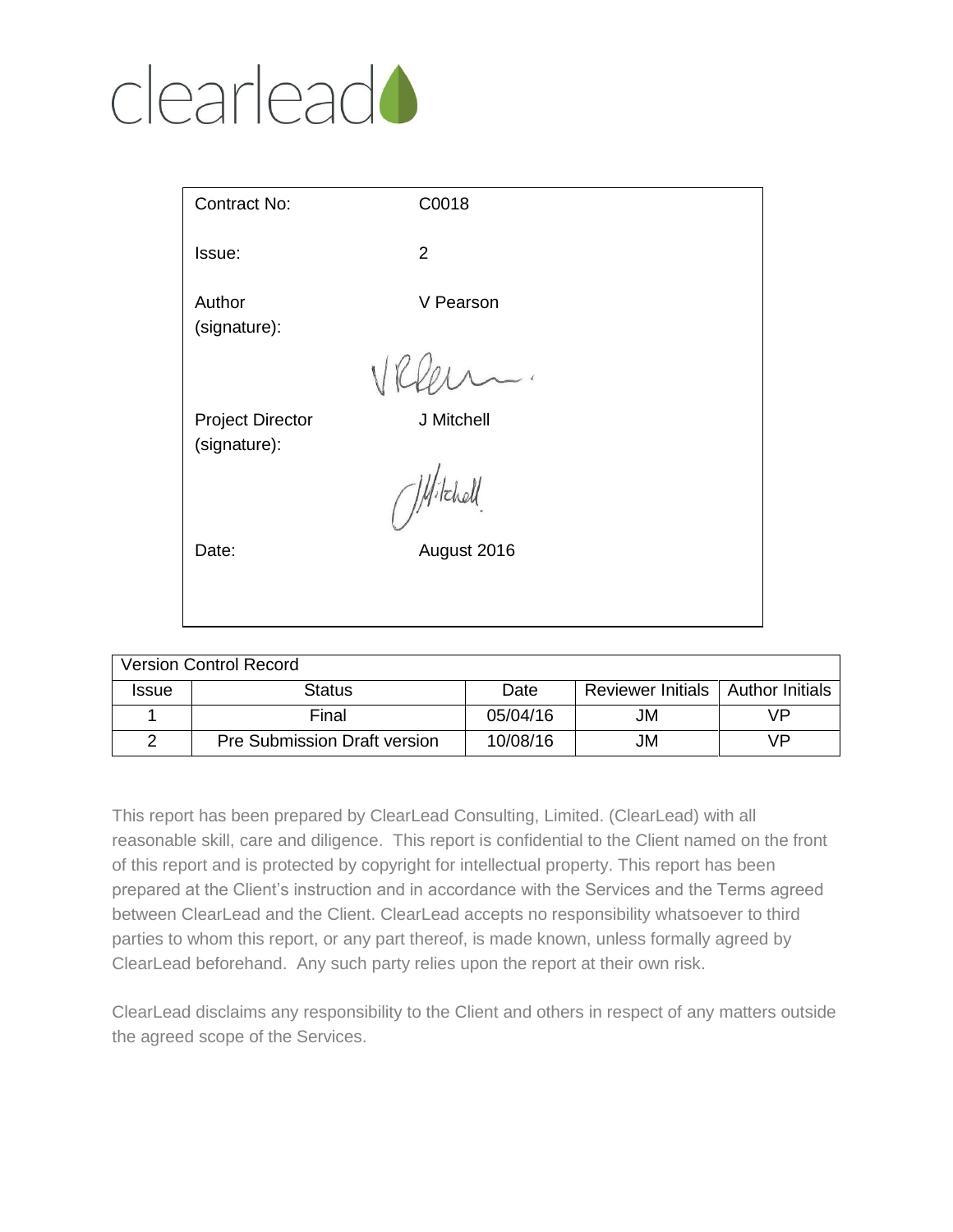# **Table of Contents**

| 1              |                                                                               |
|----------------|-------------------------------------------------------------------------------|
| $\overline{2}$ | Objectives of the Local Plan and relationship with other plans and programmes |
| 3              |                                                                               |
|                | 3.1                                                                           |
| 4              |                                                                               |
| 5              |                                                                               |
| 6              |                                                                               |
| $\overline{7}$ |                                                                               |
| 8              |                                                                               |
| 9              |                                                                               |
| 10             |                                                                               |
| 11             |                                                                               |
| 12             |                                                                               |
| 13             |                                                                               |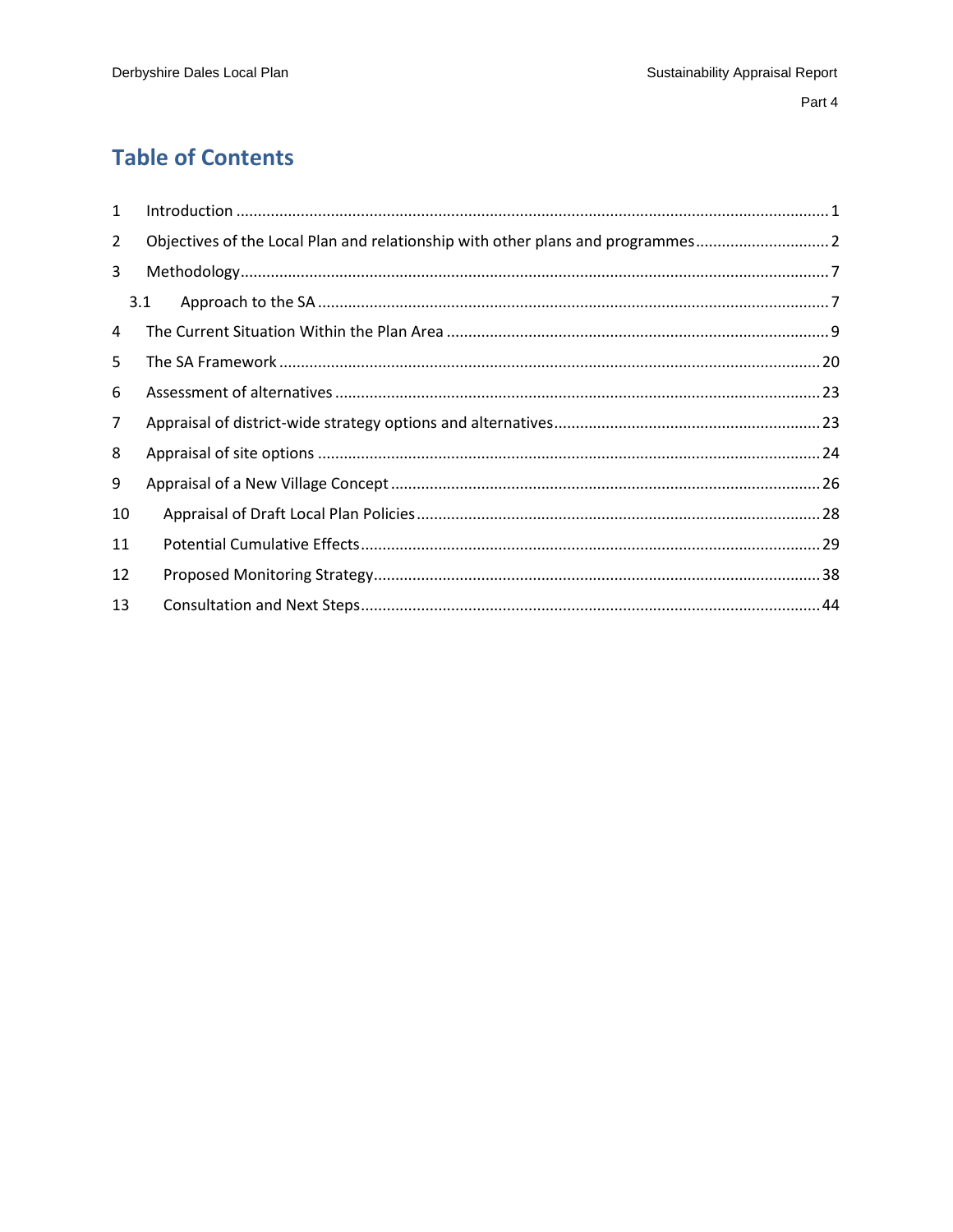## <span id="page-3-0"></span>**1 Introduction**

Derbyshire Dales District Council ('the District Council') has commenced preparation of a Derbyshire Dales Local Plan following a decision to withdraw the previous Local Plan from Examination in order that the full Objectively Assessed Housing Need (OAHN) within the Derbyshire Dales can be reconsidered.

The Local Plan must be subjected to a Sustainability Appraisal (SA), a parallel process which commences at an early stage in plan preparation. The objective of SA is to assess the potential effects of a plan on the environmental, social and economic character of the area which the plan influences.

The SA must incorporate the requirements within the Environmental Assessment of Plans and Programmes Regulations 2004 (the SEA Regulations). The Local Plan policies and site allocations and their reasonable alternatives have been subjected to 'testing' to determine their sustainability merits, in order to help develop the most sustainable policies and proposals as an integral part of the plan's development. Part 1 of the full SA Report sets out how the requirements of the SEA Regulations have been met.

This report accompanies the 'Pre Submission' version of the Local Plan. The SA Report is the main output of the SA and it is formed of four parts:

- **Part 1: Introduction** sets out the context for the sustainability appraisal, and identifies where the requirements of the Regulations have been met.
- **Part 2: Scoping Report** sets out the scope of the sustainability appraisal, provides an outline of the contents and main objectives of the Local Plan, the baseline data, the sustainability objectives and targets of other relevant documents, the key sustainability issues and the appraisal framework used to appraise the Local Plan.
- **Part 3: Results of the Sustainability Appraisal and Proposed Monitoring Strategy** this sets out the appraisal methodology, the findings of the SA and reasonable alternatives, it identifies the significant environmental effects of the Local Plan and proposes a strategy for monitoring significant effects. It also includes an audit trail setting out the alternative options considered for the Local Plan and the reasons for the chosen approach (Part 3, Section 3).
- **Part 4: Non-technical Summary** sets out a non-technical summary of all of the above, as required by the SEA Regulations (this document).

A Habitats Regulations Assessment Report (HRA) has also been prepared in accordance with the Habitats Regulations 2010, to consider whether there would be any impact on important European nature conservation sites. Any such impacts need to be reported and considered within the SA. A separate HRA Report has been prepared and it is available on the Council's website here:<http://www.derbyshiredales.gov.uk/LocalPlan>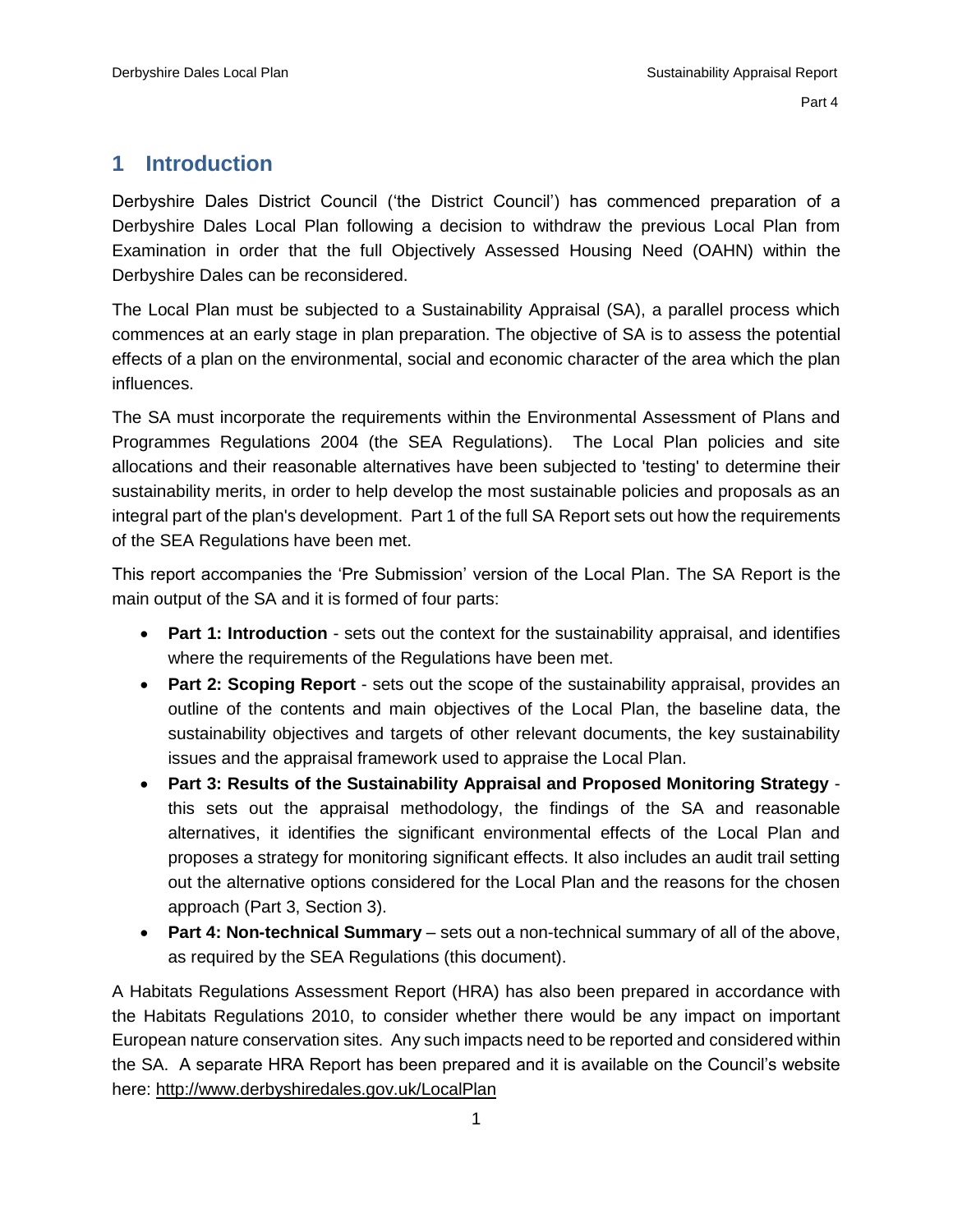# <span id="page-4-0"></span>**2 Objectives of the Local Plan and relationship with other plans and programmes**

The Local Plan area covers the parts of Derbyshire Dales which sit outside the Peak District National Park, which is a local planning authority in its own right. The Plan area can be seen in Figure 2.1.

The Derbyshire Dales Local Planning Authority area comprises 33,000 hectares and has a resident population of over 44,700 people. The area is largely rural and includes attractive countryside interspersed with a large number of villages and hamlets. The area includes Matlock, Wirksworth and Ashbourne, which are long established rural market towns. These towns act as service centres to wide rural hinterlands and are home to 47% of the total population, whilst 29% live within large villages and the remaining 24% are scattered among the rural parishes in small villages and hamlets.

The geographical position of Derbyshire Dales and its close proximity to the major cities such as Sheffield and Derby put much of the Plan Area within easy commuting distance of these major conurbations. This relationship affects the role and function of the towns and villages, as well as the local housing market and the local economy of the plan area.

The proximity of the National Park is reflected in the quality of the landscapes in which the towns and villages of the local plan are set. The landscape of the Derbyshire Dales is key to the fortunes of the area, attracting people to live and work in the area, as well as playing an important role for the economy both inside and outside the National Park.



**Figure NTS.1: Relationship between the Derbyshire Dales Plan Area and surrounding area**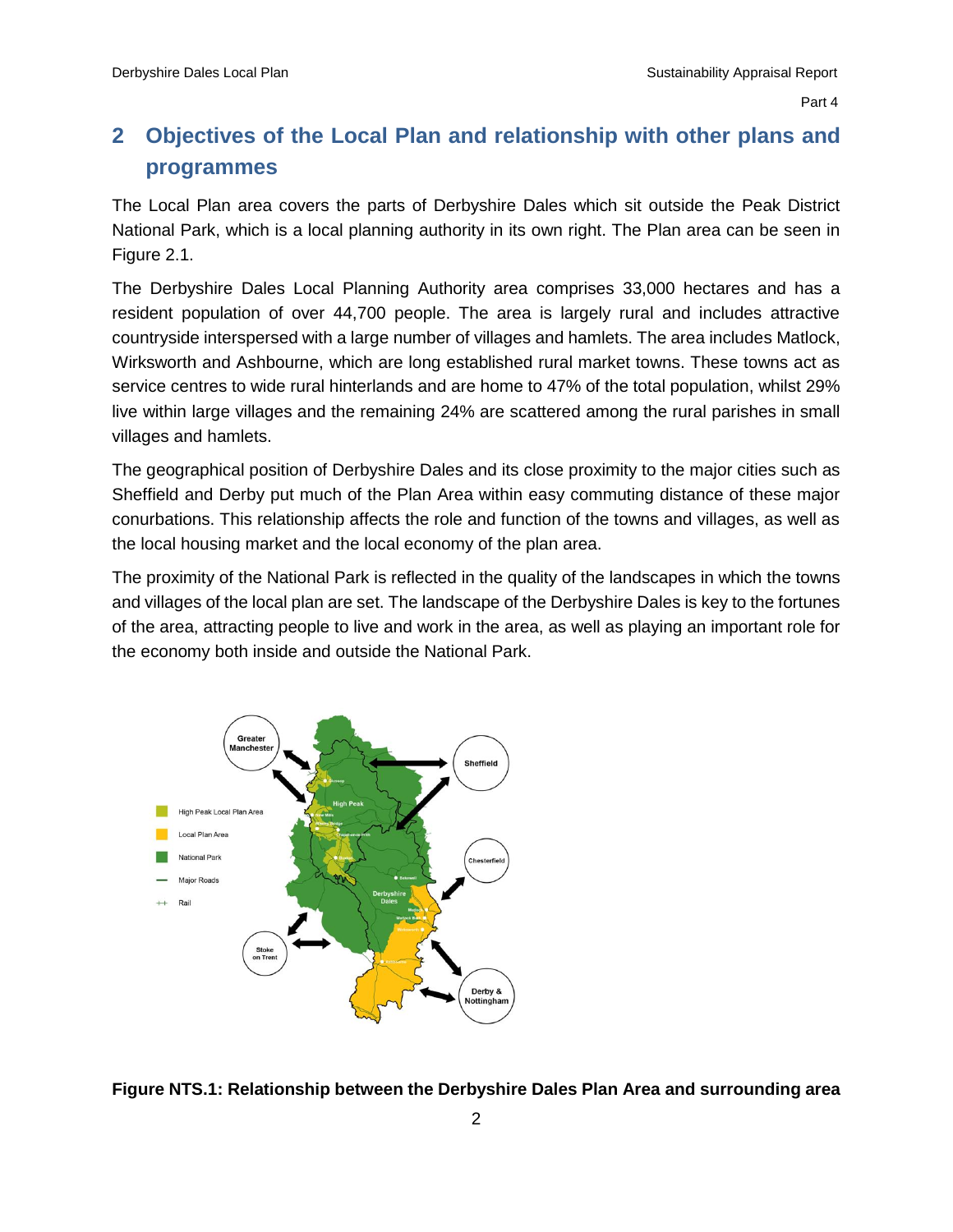A draft set of objectives for the Local Plan are presented within Box 1.1. The objectives were consulted on with the public as part of a Local Plan initial strategy consultation in early November 2015.

#### **Box NTS.1: Strategic Objectives of the Derbyshire Dales Local Plan - Draft Plan**

#### **Protecting Derbyshire Dales Character**

SO1: To protect and enhance the Green Infrastructure Network

SO2: To maintain, enhance and conserve the areas distinct landscape characteristics, biodiversity, and cultural and historic environment.

SO3. To ensure that design of new development is of high quality, promotes local distinctiveness and integrates effectively with its setting.

SO4: To protect and enhance the character, appearance and setting of the District's towns and villages.

SO5: To address, mitigate and adapt to the effects of climate change on people, wildlife and places.

#### **Promoting Healthy and Sustainable Communities**

S06: To meet the objectively assessed housing need of the District, subject to consideration of other Strategic Objectives of the Local Plan.

SO7: To ensure that there is an adequate mix of housing types, sizes and tenures to meet the need of all sectors of the community.

SO8. To protect and facilitate the necessary infrastructure, connectivity, services and facilities to support the development of the District and connectivity.

SO9: To support developments that minimise risks to safety and health as a result of crime (or fear of crime), flooding, pollution and climate change of local residents, employees or visitors

SO10. To encourage development that increases opportunities for healthy lifestyles.

SO11: To promote the efficient use of suitably located previously developed land and buildings whilst minimising the use of greenfield land.

SO12: To facilitate low carbon development and energy generation from renewable sources, of a type, and scale appropriate to its location

SO13. To increase the opportunities for travel using sustainable forms of transport by securing improvements to public transport, walking and cycling infrastructure.

#### **Supporting the Rural Economy and Enhancing Prosperity**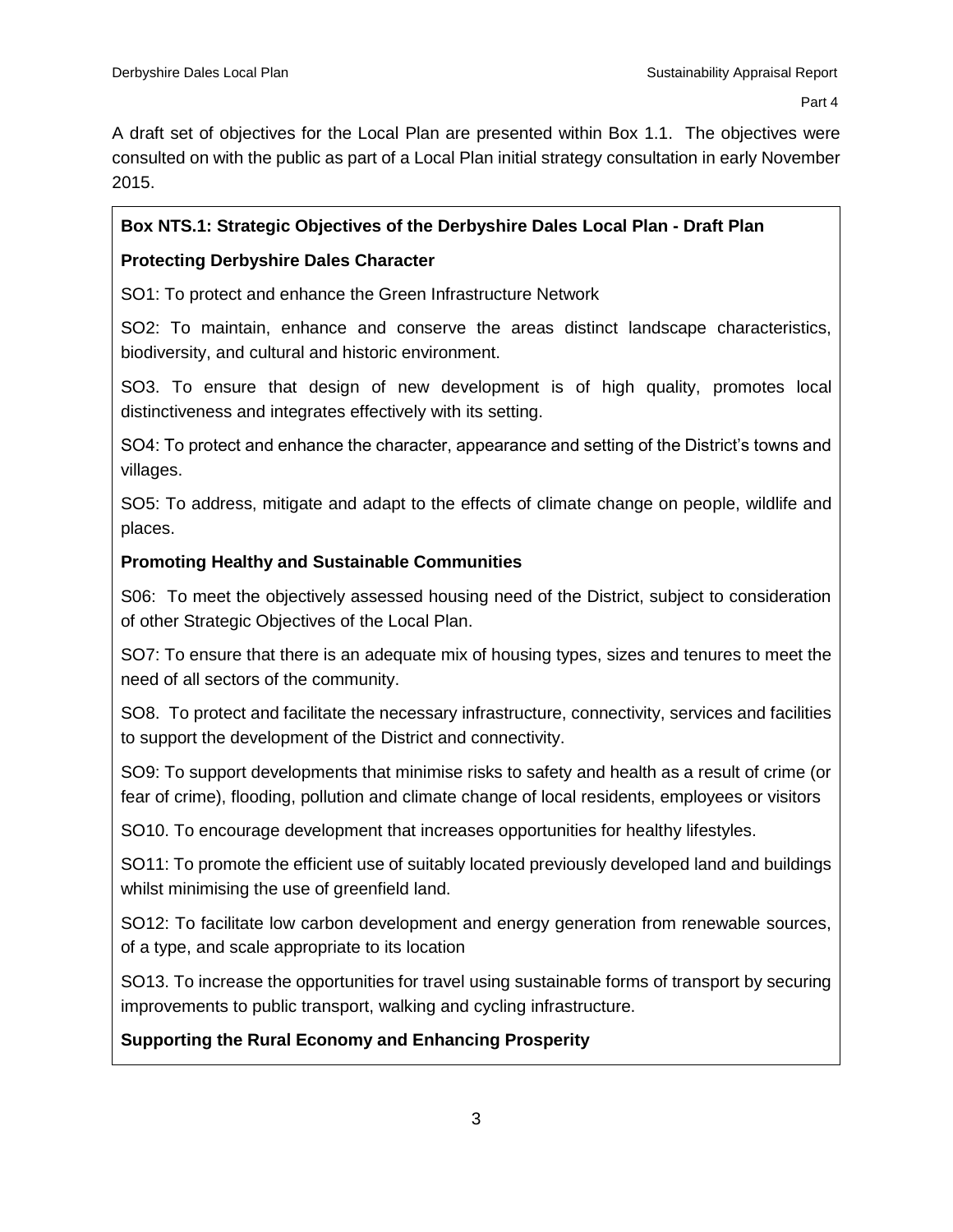S014: To facilitate development that will support the growth of the District's economy, particularly through improving the quality of local employment.

SO15: To support employment development in locations and of a scale appropriate to the plan area.

SO16: To support and develop the District's tourism and cultural offer.

SO17: To strengthen the vitality and viability of the District's market towns as places for employment, shopping, services, leisure and tourism.

The SEA Regulations require the SA Report to set out the relationship of the Local Plan with other relevant plans and programmes and the environmental protection objectives set out within them. This also helps to describe the legislative context in which the Local Plan is being prepared and ensures that the Local Plan complies with existing relevant plans and programmes at international, national and regional levels of governance and also reinforces and supports local plans and strategies. A review of other relevant plans and programmes has been undertaken and is reported in Part 2 (Annex A) of the full SA Report. Table NTS.1 outlines the key messages of the relevant policy documents for the Local Plan and the SA.

The completed review of policies, plans and programmes provides the context for the SA and helps to inform an SA Framework of objectives and questions which guides the appraisal process (see Section 6 of this document).

| Table NTS.1: Key Messages from Review of Plans and Programmes |                                                                                                                                                                                                                                                                                                                                                                            |  |  |
|---------------------------------------------------------------|----------------------------------------------------------------------------------------------------------------------------------------------------------------------------------------------------------------------------------------------------------------------------------------------------------------------------------------------------------------------------|--|--|
| <b>SA Theme</b>                                               | <b>Key Messages Identified</b>                                                                                                                                                                                                                                                                                                                                             |  |  |
| Air, Noise and Light<br><b>Pollution</b>                      | Ensure that air quality is maintained or enhanced and that emissions of<br>air pollutants are kept to a minimum.<br>Minimise noise pollution.<br>٠                                                                                                                                                                                                                         |  |  |
|                                                               | Protect tranquil areas from noise pollution.<br>Reduce light pollution.                                                                                                                                                                                                                                                                                                    |  |  |
| Biodiversity and<br>Green<br>Infrastructure                   | Protect and enhance biodiversity, including designated sites, priority<br>$\bullet$<br>species, habitats and ecological networks.<br>Avoid damage to, and protect, geologically important sites.<br>٠<br>Identify opportunities for green infrastructure provision, recognising the<br>$\bullet$<br>multiple functions that green infrastructure provides to the District. |  |  |
| Climate Change                                                | Minimise the effects of climate change.<br>$\bullet$<br>Reduce emissions of greenhouse gases that may cause climate change.<br>Encourage the provision of renewable energy.<br>Move towards a low carbon economy.                                                                                                                                                          |  |  |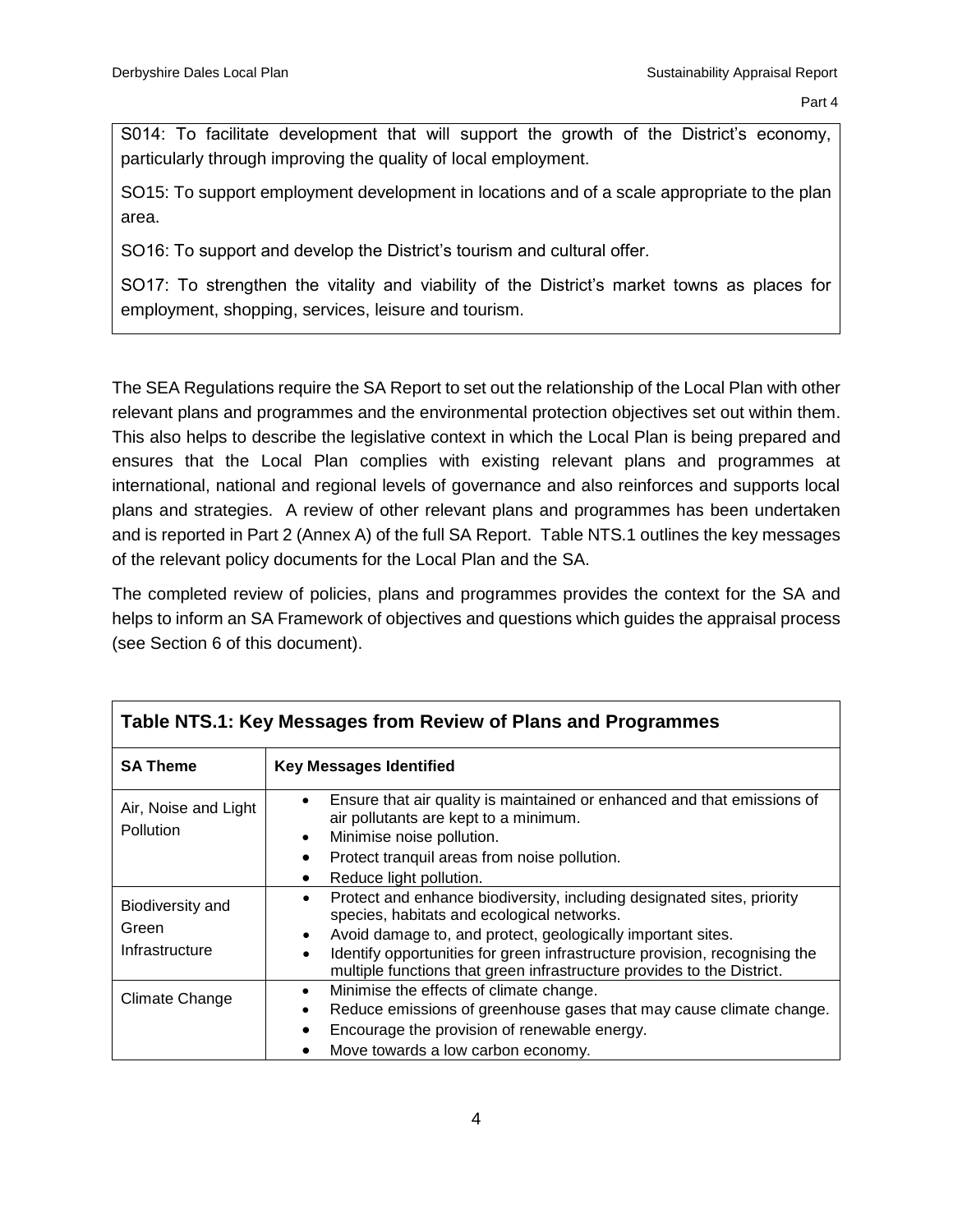| Table NTS.1: Key Messages from Review of Plans and Programmes |                                                                                                                                                                                                                                                                                                                                                                                                                                                                                                                                                                                                                                                                                                                                                                                                                                                                                           |  |
|---------------------------------------------------------------|-------------------------------------------------------------------------------------------------------------------------------------------------------------------------------------------------------------------------------------------------------------------------------------------------------------------------------------------------------------------------------------------------------------------------------------------------------------------------------------------------------------------------------------------------------------------------------------------------------------------------------------------------------------------------------------------------------------------------------------------------------------------------------------------------------------------------------------------------------------------------------------------|--|
| <b>SA Theme</b>                                               | <b>Key Messages Identified</b>                                                                                                                                                                                                                                                                                                                                                                                                                                                                                                                                                                                                                                                                                                                                                                                                                                                            |  |
| <b>Community Safety</b><br>and Neighbourhood<br>Quality       | Reduce crime including the fear of crime.<br>Reduce anti-social behaviour.                                                                                                                                                                                                                                                                                                                                                                                                                                                                                                                                                                                                                                                                                                                                                                                                                |  |
| Economy and<br>Employment                                     | Encourage rural diversification and support rural economic growth.<br>$\bullet$<br>Create local employment opportunities.<br>$\bullet$<br>Enhance skills in the workforce to reduce unemployment and<br>deprivation.<br>Ensure that there is an adequate supply of employment land to meet<br>٠<br>local needs and to attract inward investment.<br>Encourage economic diversification including growth in high value, high<br>$\bullet$<br>growth, high knowledge economic sectors.<br>Support manufacturing, including food and drink, knowledge and<br>$\bullet$<br>creative industries.<br>Support micro businesses and start-ups.<br>٠<br>Promote the vitality of town centres, support retail and leisure sectors.<br>$\bullet$<br>Strengthen the visitor economy and encourage overnight stays.<br>٠<br>Increase access to employment opportunities for young people.<br>$\bullet$ |  |
| Health and<br>Wellbeing                                       | Promote improvements to health and wellbeing, particularly in relation to<br>$\bullet$<br>older people, early years and mental health.<br>Improve public health by strengthening local public health activities<br>$\bullet$<br>which connect people with nature.<br>Protect important green spaces.<br>$\bullet$<br>Promote healthier lifestyles.<br>$\bullet$<br>Ensure that there are appropriate facilities for the disabled and elderly.<br>$\bullet$                                                                                                                                                                                                                                                                                                                                                                                                                                |  |
| Population and<br>Equality                                    | Ensure social equality and prosperity for all.<br>$\bullet$<br>In both more and less prosperous areas, to tackle social exclusion<br>wherever it occurs.                                                                                                                                                                                                                                                                                                                                                                                                                                                                                                                                                                                                                                                                                                                                  |  |
| Housing                                                       | Enable housing growth and deliver a mix of high quality housing to meet<br>$\bullet$<br>local needs.<br>The NPPF requires the Local Plan to seek to deliver the full Objectively<br>Assessed Housing Need (OAHN) of the area for market and affordable<br>housing, and identify a five year supply of deliverable sites to meet the<br>identified need.<br>Make appropriate provision for gypsies, travellers and travelling<br>showpeople.                                                                                                                                                                                                                                                                                                                                                                                                                                               |  |
| Landscape<br>Character and<br><b>Natural Resources</b>        | Protect and enhance the quality and distinctiveness of natural<br>$\bullet$<br>landscapes and townscapes.<br>Promote access to the countryside.<br>Promote high quality design that respects and enhances local character.<br>Encourage the use of previously developed (brownfield) land.<br>$\bullet$<br>Promote the re-use of derelict land and buildings.<br>Reduce land contamination.<br>Protect soil quality and minimise the loss of Best and Most Versatile<br>agricultural land.<br>Promote high quality design.                                                                                                                                                                                                                                                                                                                                                                |  |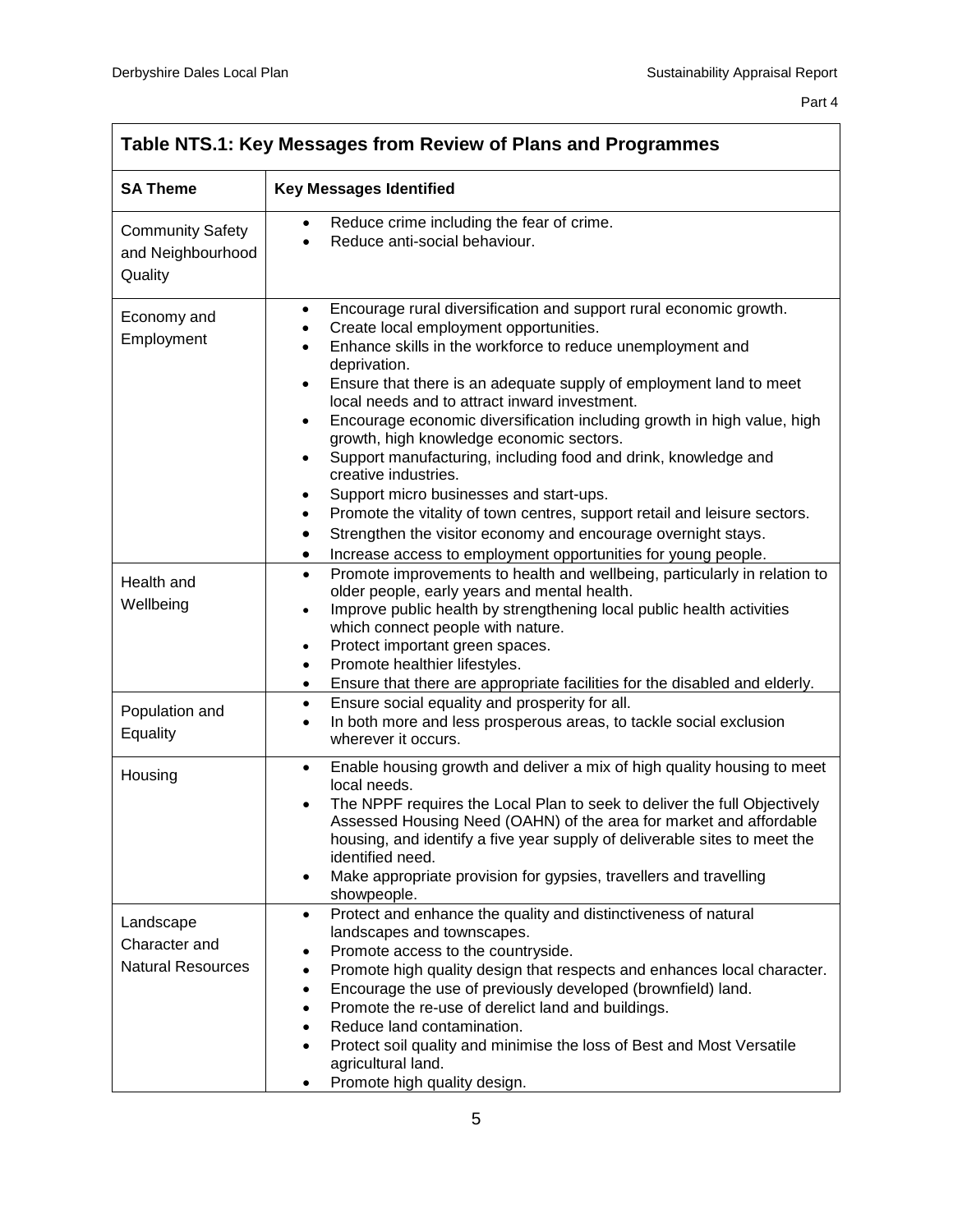| Table NTS.1: Key Messages from Review of Plans and Programmes  |                                                                                                                                                                                                                                                                                                                                                                                                                                                                                                                                                                                                                                                                                                                                                                                                                                                                   |  |  |
|----------------------------------------------------------------|-------------------------------------------------------------------------------------------------------------------------------------------------------------------------------------------------------------------------------------------------------------------------------------------------------------------------------------------------------------------------------------------------------------------------------------------------------------------------------------------------------------------------------------------------------------------------------------------------------------------------------------------------------------------------------------------------------------------------------------------------------------------------------------------------------------------------------------------------------------------|--|--|
| <b>SA Theme</b>                                                | <b>Key Messages Identified</b>                                                                                                                                                                                                                                                                                                                                                                                                                                                                                                                                                                                                                                                                                                                                                                                                                                    |  |  |
| Leisure and<br>Recreation                                      | Deliver safe and secure networks of green infrastructure and open<br>$\bullet$<br>space.<br>Improve participation in sports.<br>$\bullet$<br>Improve access to high quality open spaces and opportunities for sport<br>$\bullet$<br>and recreation in order to contribute to the health and well-being of<br>communities.<br>Promote the vitality of town centres and leisure sectors.<br>$\bullet$                                                                                                                                                                                                                                                                                                                                                                                                                                                               |  |  |
| Townscape Quality,<br>Historic and<br><b>Cultural Heritage</b> | Conserve and enhance cultural heritage assets and their settings.<br>$\bullet$<br>Maintain and enhance access to cultural heritage assets.<br>$\bullet$<br>Respect, maintain and strengthen local character and distinctiveness.<br>$\bullet$<br>Improve the quality of the built environment.<br>$\bullet$                                                                                                                                                                                                                                                                                                                                                                                                                                                                                                                                                       |  |  |
| Transport and<br>Accessibility                                 | Ensure that air quality is maintained or enhanced and that emissions of<br>$\bullet$<br>air pollutants are kept to a minimum.<br>Encourage walking and cycling.<br>$\bullet$<br>Enhance access to key community facilities, services and jobs for all.<br>$\bullet$<br>Ensure timely investment in transportation infrastructure to<br>$\bullet$<br>accommodate new development.<br>Encourage sustainable transport and reduce the need to travel.<br>$\bullet$<br>Reduce traffic and congestion.<br>$\bullet$<br>Provide high quality services, community facility and social infrastructure<br>$\bullet$<br>that are accessible to all.<br>Improve educational attainment and ensure the appropriate supply of<br>$\bullet$<br>high quality educational facilities.<br>Improve access to well-paid jobs.<br>$\bullet$<br>Improve broadband speeds.<br>$\bullet$ |  |  |
| <b>Water Resources</b><br>and Flood Risk                       | Protect and enhance surface and groundwater quality.<br>$\bullet$<br>Improve water efficiency.<br>٠<br>Build resilience to climate change and flood risk;<br>$\bullet$<br>Avoid development in areas of flood risk.<br>$\bullet$<br>Reduce the risk of flooding arising from new development.<br>$\bullet$<br>Ensure timely investment in water management infrastructure to<br>$\bullet$<br>accommodate new development.<br>Return watercourses to a more natural state, increasing the biodiversity<br>$\bullet$<br>value and generating Water Framework Directive improvements.<br>Support and encourage land management that will protect and improve<br>$\bullet$<br>water quality.<br>Promote the use of Sustainable Drainage Systems (SuuDS).                                                                                                              |  |  |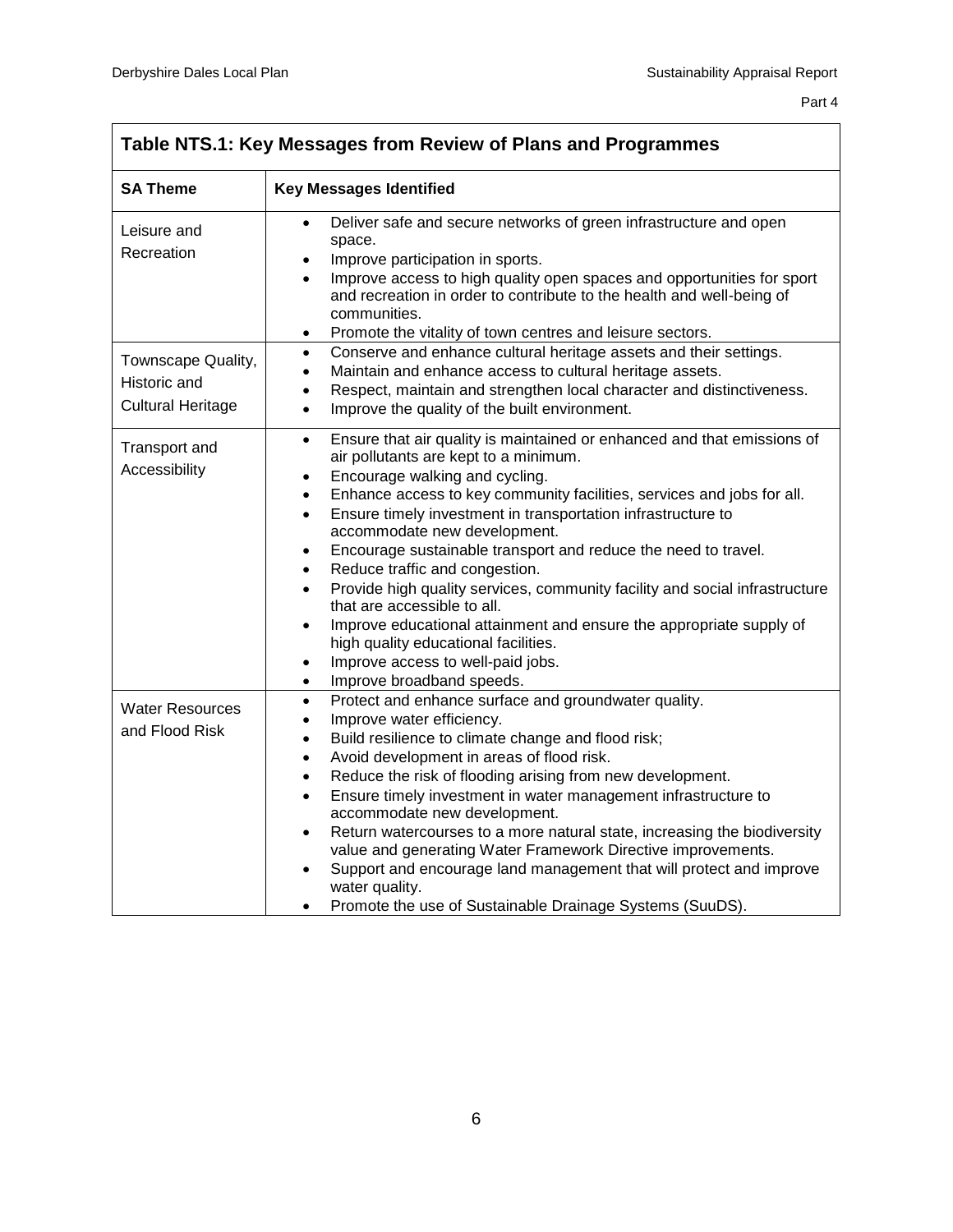# <span id="page-9-0"></span>**3 Methodology**

 $\overline{a}$ 

## <span id="page-9-1"></span>**3.1 Approach to the SA**

The SA is being undertaken in accordance with the legislative requirements and SEA Guidance produced by the Department for Communities and Local Government<sup>1</sup>. Figure NTS.2 shows the SA process.

An SA was undertaken for the Derbyshire Dales Local Plan which was withdrawn from Examination in October 2014. The previous SA provides useful information for the SA of the Draft Local Plan. Information from the following previous SA reports has been used and updated in the preparation of the SA:

- Derbyshire Dales Local Plan Submission Sustainability Appraisal Report; Derbyshire Dales District Council, May 2014;
- Derbyshire Dales Local Plan Sustainability Appraisal Scoping Report Addendum; ENVIRON, March 2013; and
- Derbyshire Dales and High Peak Joint Core Strategy Sustainability Appraisal Scoping Report; Derbyshire Dales District Council and High Peak Borough Council, April 2009.

<sup>1</sup> A practical guide to the Strategic Environmental Assessment; Department for Communities and Local Government, 2005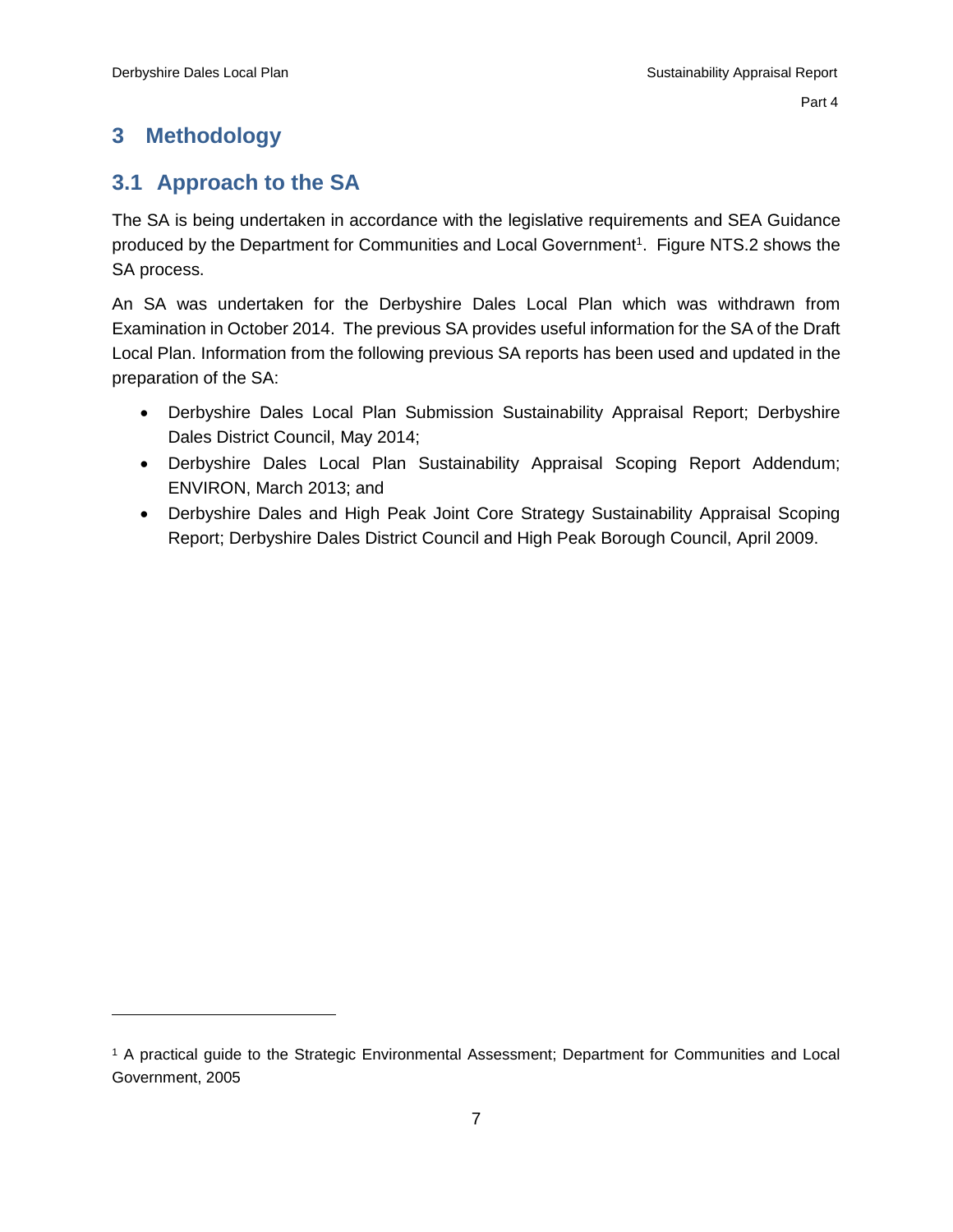#### Part 4 and 2012 and 2012 and 2012 and 2012 and 2012 and 2012 and 2012 and 2012 and 2012 and 2012 and 2012 and



(Source: Adapted from Department for Communities and Local Government (2014) Planning Practice Guidance)

#### **Figure NTS.2 The SA process**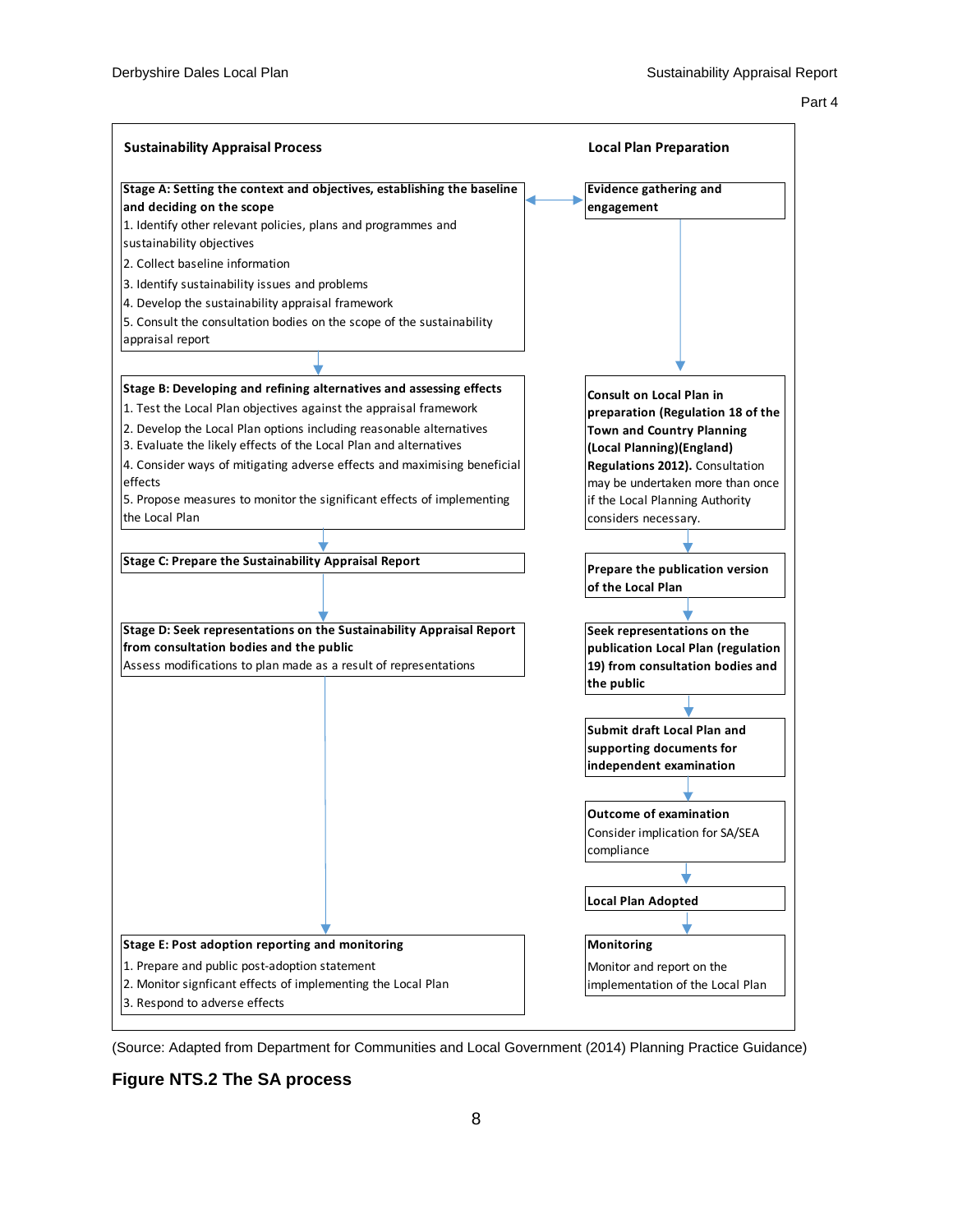# <span id="page-11-0"></span>**4 The Current Situation Within the Plan Area**

The SEA Regulations require the SA Report to summarise the relevant aspects of the current state of the environment, the environmental characteristics of areas likely to be significantly affected and the likely evolution of the environment without the Local Plan. The SEA Regulations also require any existing environmental problems which are relevant to the Plan to be summarised.

Table NTS.2 sets out all of this information. Table NTS.2 is organised into the themes required by the SEA Regulations. As the SEA has been incorporated into an SA, Table NTS.2 also sets out the current situation in the Local Plan Area with regards to social and economic themes. Further detail on the current situation within the Plan Area can be found with Part 2 of the full SA Report.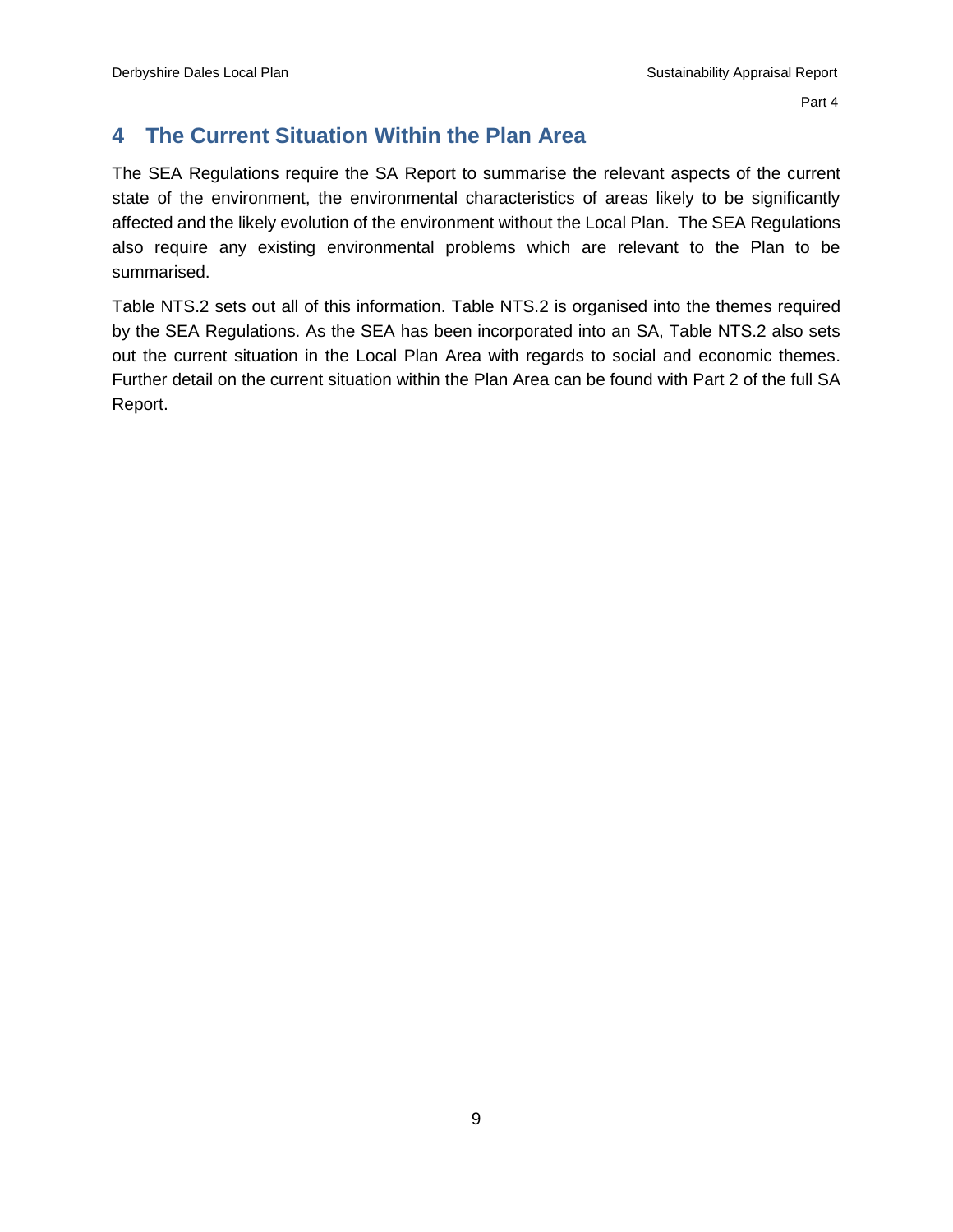| Table NTS.2: Characteristics of the Area, Sustainability Issues Identified and Likely Evolution without the Local Plan                                                                                                                                                                                                                                                                                                                                                                                                                                                                                                                                                                                                                                                                                                                                                                                                                                                                                                         |                                                                                                                                                                                                                                                                                                                                                                            |  |  |
|--------------------------------------------------------------------------------------------------------------------------------------------------------------------------------------------------------------------------------------------------------------------------------------------------------------------------------------------------------------------------------------------------------------------------------------------------------------------------------------------------------------------------------------------------------------------------------------------------------------------------------------------------------------------------------------------------------------------------------------------------------------------------------------------------------------------------------------------------------------------------------------------------------------------------------------------------------------------------------------------------------------------------------|----------------------------------------------------------------------------------------------------------------------------------------------------------------------------------------------------------------------------------------------------------------------------------------------------------------------------------------------------------------------------|--|--|
| <b>Characteristics of the Area and Sustainability Issues Identified</b><br><b>Likely Evolution without the Plan</b>                                                                                                                                                                                                                                                                                                                                                                                                                                                                                                                                                                                                                                                                                                                                                                                                                                                                                                            |                                                                                                                                                                                                                                                                                                                                                                            |  |  |
| Air, Noise and Light Pollution                                                                                                                                                                                                                                                                                                                                                                                                                                                                                                                                                                                                                                                                                                                                                                                                                                                                                                                                                                                                 |                                                                                                                                                                                                                                                                                                                                                                            |  |  |
| Air quality within the Derbyshire Dales District is generally good and has<br>remained consistent since 2000;<br>Air pollution can affect habitats which need to be protected from<br>$\bullet$<br>potential increases due to road traffic and industrial point sources;<br>Most noise complaints are associated with commercial operations;<br>$\bullet$<br>The "Transport Evidence Base" document <sup>2</sup> identifies that the allocation<br>$\bullet$<br>sites in Matlock and Ashbourne may result in an increase in traffic;<br>Significant areas of the District are defined as tranquil; and<br>$\bullet$<br>The parts of the District affected by light pollution has increased.                                                                                                                                                                                                                                                                                                                                    | Although there have been some localised fluctuations in air<br>quality from point sources (Cubely poultry farm and Warren Carr),<br>it is likely that the current air quality situation will continue.<br>Light pollution has become worse between 1993 and 2000 and is<br>likely to continue to worsen since 2000.<br>Tranquillity could worsen with population increase. |  |  |
| <b>Biodiversity and Green Infrastructure</b>                                                                                                                                                                                                                                                                                                                                                                                                                                                                                                                                                                                                                                                                                                                                                                                                                                                                                                                                                                                   |                                                                                                                                                                                                                                                                                                                                                                            |  |  |
| SAC sites, SSSIs and other designated sites within the District. There<br>are also SPA and Ramsar sites outside of the District which could be<br>affected by activities within the District;<br>Support is needed to achieve local BAP targets;<br>$\bullet$<br>Effective land-management of sites in Council ownership to support<br>$\bullet$<br>biodiversity should be promoted;<br>Need to plan for the impacts of climate change on species and habitat;<br>$\bullet$<br>Better use should be made of the public rights of way network to<br>$\bullet$<br>improve non-car based links to local facilities and services;<br>Opportunity to promote green corridors through better sign-posting and<br>$\bullet$<br>way-marking on the ground;<br>Consider impacts on and opportunities for enhancement of ecosystem<br>$\bullet$<br>services and ecological networks;<br>There are major economic benefits to be gained from natural capital and<br>$\bullet$<br>their value should be incorporated into decision-making. | Biodiversity will continue to be under threat from development<br>and climate change in the future and planning policies will be<br>required in order to help protect habitats and species, sites<br>designated for their natural conservation importance and to help<br>to enhance and expand habitats and species ranges, in<br>accordance with BAP targets.             |  |  |

<sup>2</sup> AECOM for Derbyshire County Council and Derbyshire Dales District Council, June 2016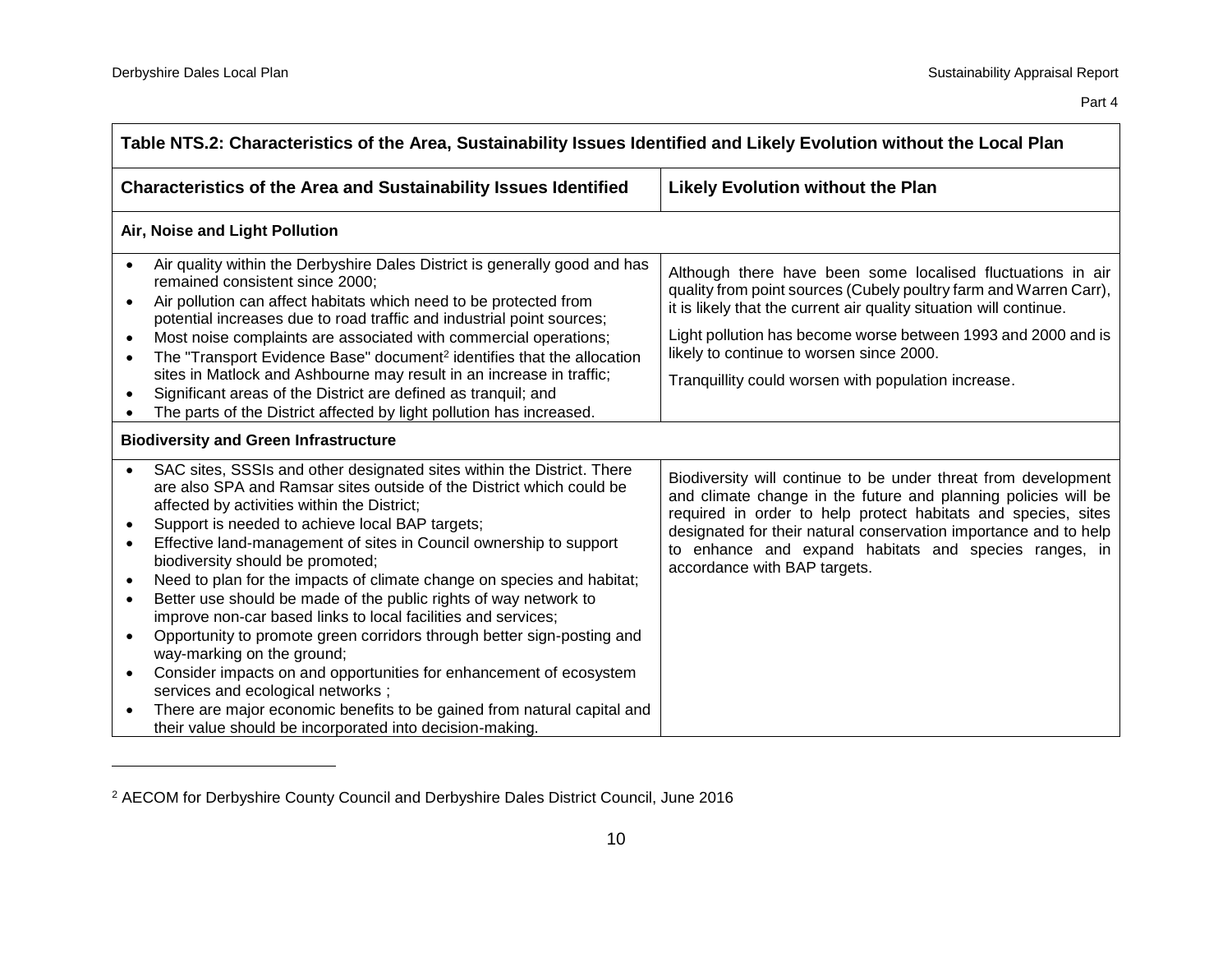| Table NTS.2: Characteristics of the Area, Sustainability Issues Identified and Likely Evolution without the Local Plan                                                                                                                                                                                                                                                                                                                |                                                                                                                                                                                                                                                                                                                                                                                                                                                                                    |  |
|---------------------------------------------------------------------------------------------------------------------------------------------------------------------------------------------------------------------------------------------------------------------------------------------------------------------------------------------------------------------------------------------------------------------------------------|------------------------------------------------------------------------------------------------------------------------------------------------------------------------------------------------------------------------------------------------------------------------------------------------------------------------------------------------------------------------------------------------------------------------------------------------------------------------------------|--|
| Characteristics of the Area and Sustainability Issues Identified                                                                                                                                                                                                                                                                                                                                                                      | <b>Likely Evolution without the Plan</b>                                                                                                                                                                                                                                                                                                                                                                                                                                           |  |
|                                                                                                                                                                                                                                                                                                                                                                                                                                       |                                                                                                                                                                                                                                                                                                                                                                                                                                                                                    |  |
| <b>Climate Change</b>                                                                                                                                                                                                                                                                                                                                                                                                                 |                                                                                                                                                                                                                                                                                                                                                                                                                                                                                    |  |
| Energy efficiency and use of renewable / low carbon technologies<br>should be included in the Local Plan;<br>In the Derbyshire Dales District, the largest proportion of CO <sub>2</sub> emissions<br>$\bullet$<br>comes from the industrial and commercial sector (315.4 mt CO <sub>2</sub> ),<br>followed by transport (234.4 mt CO <sub>2</sub> ) and domestic (178.3 mt CO2);                                                     | The key effects of climate change (longer hotter summers, wetter<br>winters, increased risk of extremes in weather conditions and<br>flooding) will prevail and need to be planned for and adapted to<br>within the District.                                                                                                                                                                                                                                                      |  |
| High proportion of stone built properties and listed properties that can<br>$\bullet$<br>be difficult incorporate renewable energy or efficiency measures;<br>A high proportion of housing stock is 4 to 5 bedroom properties which<br>$\bullet$<br>have a high energy consumption if properties are meeting energy<br>efficient standards;                                                                                           | Plants and animals are experiencing the earlier onset of spring<br>and summer and some mobile species will increasingly rely on<br>green infrastructure / wildlife corridors to allow for migration in<br>response to climate change e.g. changes in habitat and food<br>sources/prey.                                                                                                                                                                                             |  |
| Not all of the area benefits from the gas network and electricity has<br>higher emissions factor;<br>Car ownership in the area is above average because of its rural nature<br>$\bullet$<br>and poor accessibility; and<br>The Local Plan will need to encourage and facilitate climate change<br>$\bullet$<br>adaptation to ensure that areas of fauna and flora and new<br>developments are resilient to future changes in climate. | Per capita CO <sub>2</sub> emissions for the Derbyshire Dales District have<br>reduced a little between 2005 and 2013 (from 12.7 tonnes to 10.3<br>tonnes) but they are still higher than the per capita emissions for<br>the East Midlands (7.7 tonnes) and England (6.7 tonnes). Carbon<br>emissions may not continue to reduce unless action is taken.<br>Renewable energy developments may continue to come forward<br>but planning policies will be needed to encourage them. |  |
| <b>Community Safety and Neighbourhood Quality</b>                                                                                                                                                                                                                                                                                                                                                                                     |                                                                                                                                                                                                                                                                                                                                                                                                                                                                                    |  |
| Crime levels are lower in the District than in Derbyshire or nationally;<br>$\bullet$<br>There has been an increase in recorded crimes recently in Derbyshire<br>$\bullet$<br>Dales between the period 2012/13 and 2013/14.<br>There have been improvements in residents' satisfaction with their local<br>$\bullet$<br>environment and the Council's services maintaining parks and street<br>cleanliness; and                       | The Derbyshire Dales Community Safety Team continues to<br>provide support to the Safer Derbyshire Dales Community Safety<br>Partnership to reduce crime and the fear of crime across<br>Derbyshire Dales. The revised Local Plan policies could help to<br>improve community cohesion and crime rates through the design<br>of new developments.                                                                                                                                  |  |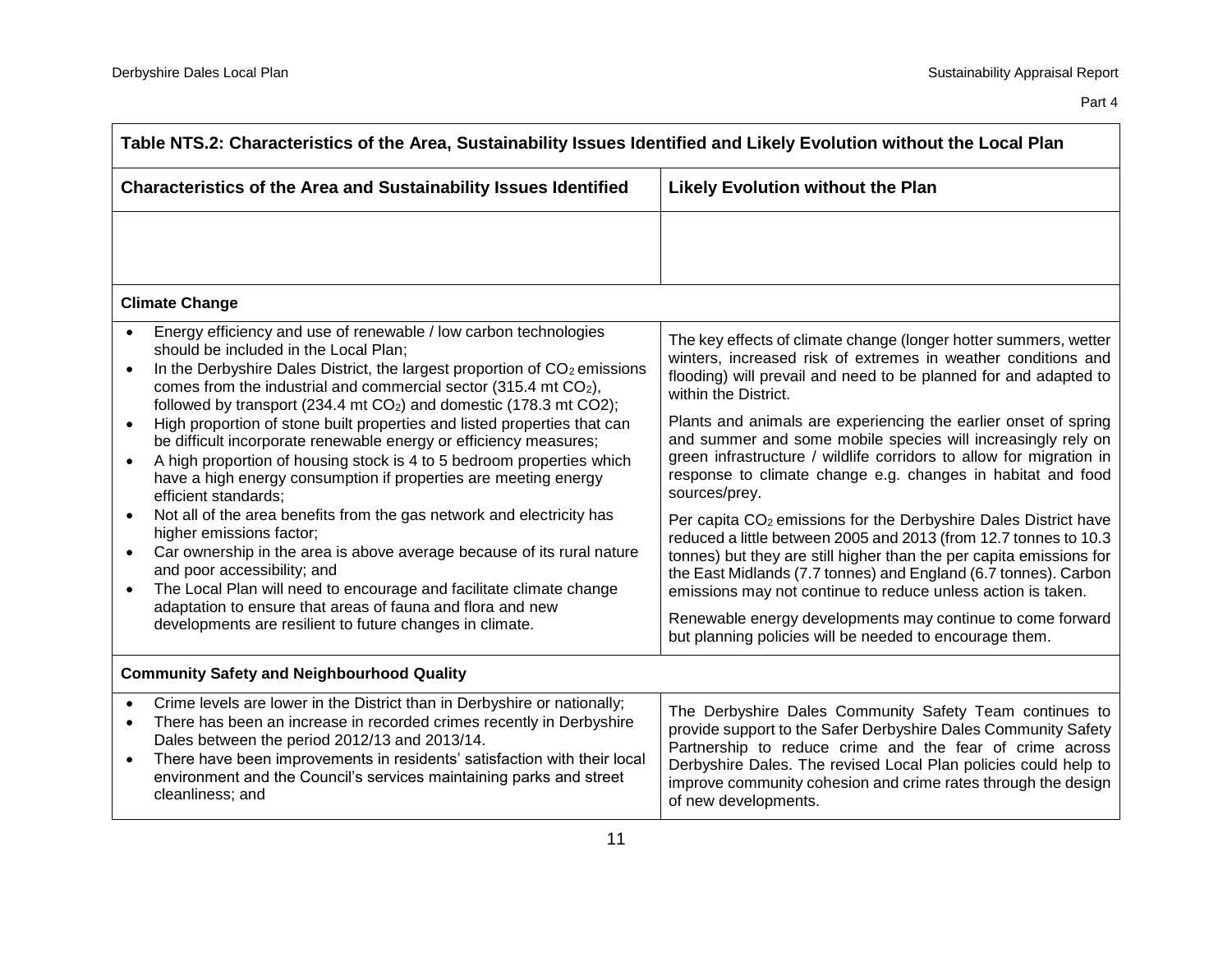| Table NTS.2: Characteristics of the Area, Sustainability Issues Identified and Likely Evolution without the Local Plan |                                                                                                                                                                                                                                                                                                                                                                                                                                                                                                                                                                                                                                                                                                                                                                                                                                                                                                                                                                                                                                                                                         |                                                                                                                                                                                                                                                                                                                                                                                                                                                                                                                                                                                                                                                                                                                                                                                                                                                                                                                                                         |
|------------------------------------------------------------------------------------------------------------------------|-----------------------------------------------------------------------------------------------------------------------------------------------------------------------------------------------------------------------------------------------------------------------------------------------------------------------------------------------------------------------------------------------------------------------------------------------------------------------------------------------------------------------------------------------------------------------------------------------------------------------------------------------------------------------------------------------------------------------------------------------------------------------------------------------------------------------------------------------------------------------------------------------------------------------------------------------------------------------------------------------------------------------------------------------------------------------------------------|---------------------------------------------------------------------------------------------------------------------------------------------------------------------------------------------------------------------------------------------------------------------------------------------------------------------------------------------------------------------------------------------------------------------------------------------------------------------------------------------------------------------------------------------------------------------------------------------------------------------------------------------------------------------------------------------------------------------------------------------------------------------------------------------------------------------------------------------------------------------------------------------------------------------------------------------------------|
| <b>Characteristics of the Area and Sustainability Issues Identified</b>                                                |                                                                                                                                                                                                                                                                                                                                                                                                                                                                                                                                                                                                                                                                                                                                                                                                                                                                                                                                                                                                                                                                                         | <b>Likely Evolution without the Plan</b>                                                                                                                                                                                                                                                                                                                                                                                                                                                                                                                                                                                                                                                                                                                                                                                                                                                                                                                |
| $\bullet$                                                                                                              | There is a shortfall in play provision for over twelves (see Health &<br>Wellbeing SA Theme).                                                                                                                                                                                                                                                                                                                                                                                                                                                                                                                                                                                                                                                                                                                                                                                                                                                                                                                                                                                           |                                                                                                                                                                                                                                                                                                                                                                                                                                                                                                                                                                                                                                                                                                                                                                                                                                                                                                                                                         |
|                                                                                                                        | <b>Employment and Economy</b>                                                                                                                                                                                                                                                                                                                                                                                                                                                                                                                                                                                                                                                                                                                                                                                                                                                                                                                                                                                                                                                           |                                                                                                                                                                                                                                                                                                                                                                                                                                                                                                                                                                                                                                                                                                                                                                                                                                                                                                                                                         |
| $\bullet$<br>$\bullet$<br>$\bullet$<br>$\bullet$<br>$\bullet$<br>$\bullet$<br>$\bullet$                                | Shortage of suitable sites and premises fit for contemporary businesses;<br>Lack of infrastructure on some key employment sites;<br>Developers are failing to bring forward allocated employment sites or<br>sites with planning permission;<br>Opportunities exist to capitalise on key strengths, including, high quality<br>environment, highly skilled residents, high quality of life, high business<br>density, proximity to Derby, Sheffield, etc;<br>Broadband speed gap compared with urban areas is widening. There is<br>a need to encourage provision of broadband and mobile phone<br>infrastructure;<br>Rural Diversification should be supported in the Plan Area;<br>Potential to improve comparison goods provision across the Plan Area;<br>Need to develop new / existing tourist attractions and hotel<br>accommodation to increase visitor spending;<br>An above average representation in public sector employment, which<br>typically reflects a weaker private sector business base;<br>Productivity is below average, due to the high representation in public | The economic structure of the District is likely to remain as it<br>currently is, however, support is needed in order to address some<br>of the issues identified.<br>Evidence suggests that the area has recovered well from the<br>recession. The skills base is relatively strong, with one third of the<br>working-age population having degree-level qualifications; and<br>high proportions of people in managerial and professional<br>occupations. This contributes to the strong levels of enterprise<br>seen in the District and this is likely to continue.<br>However, below average productivity, reflecting the structure of<br>the economy is likely to continue although public sector<br>employment may be affected by austerity measures.<br>Growth sectors in the local economy include media/ IT and<br>professional services. Employment in the arts and recreation has<br>also grown. These trends may continue without the Plan. |
| $\bullet$<br>$\bullet$                                                                                                 | services, tourism-related and agricultural employment;<br>Low workplace earnings which require younger people to leave the area<br>for better paid jobs;<br>Strengths in manufacturing with further opportunities to develop the                                                                                                                                                                                                                                                                                                                                                                                                                                                                                                                                                                                                                                                                                                                                                                                                                                                        | Housing affordability within the District is likely to be a barrier to<br>attracting employees locally and this will continue without<br>planning policies to provide affordable housing.                                                                                                                                                                                                                                                                                                                                                                                                                                                                                                                                                                                                                                                                                                                                                               |
| $\bullet$<br>$\bullet$<br>$\bullet$                                                                                    | creative industries sector;<br>9 out of 10 businesses are microbusinesses (<10 employees);<br>Some difficulty attracting Government funding to assist with growing<br>smaller businesses and smaller employment sites;<br>Issues with access to employment, training and apprenticeships for<br>people living in isolated rural communities;                                                                                                                                                                                                                                                                                                                                                                                                                                                                                                                                                                                                                                                                                                                                            |                                                                                                                                                                                                                                                                                                                                                                                                                                                                                                                                                                                                                                                                                                                                                                                                                                                                                                                                                         |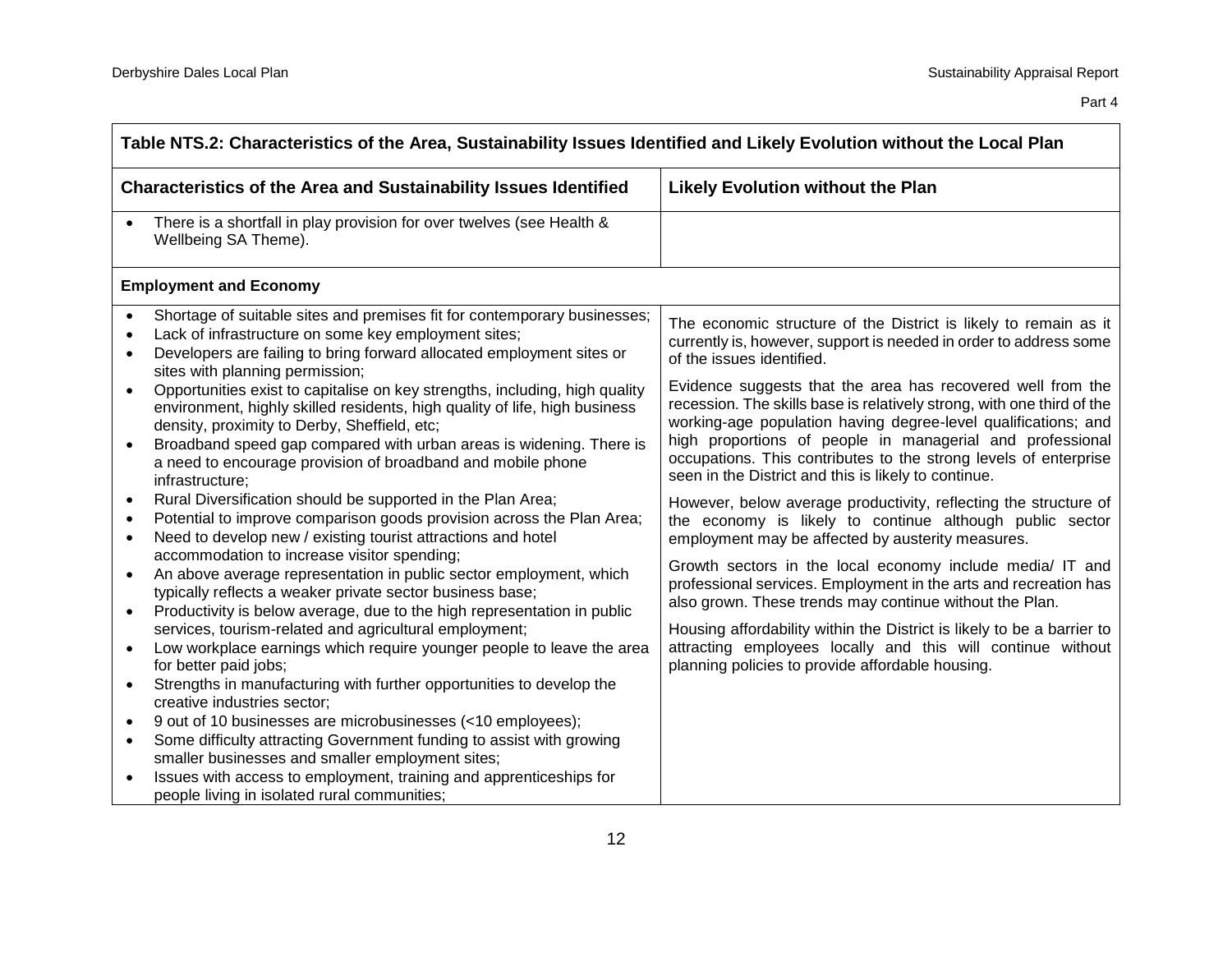$\overline{\phantom{0}}$ 

| Table NTS.2: Characteristics of the Area, Sustainability Issues Identified and Likely Evolution without the Local Plan                                                                                                                                                                                                                                                                                                                                                                                                                                                                                                                                                                                                                                                                                                                                                                                                                                                                                              |                                                                                                                                                                                                                                                                                                                                                                                                                                                                                                                                                                                                                                                                                                                                                                                                                                                                                                                  |  |
|---------------------------------------------------------------------------------------------------------------------------------------------------------------------------------------------------------------------------------------------------------------------------------------------------------------------------------------------------------------------------------------------------------------------------------------------------------------------------------------------------------------------------------------------------------------------------------------------------------------------------------------------------------------------------------------------------------------------------------------------------------------------------------------------------------------------------------------------------------------------------------------------------------------------------------------------------------------------------------------------------------------------|------------------------------------------------------------------------------------------------------------------------------------------------------------------------------------------------------------------------------------------------------------------------------------------------------------------------------------------------------------------------------------------------------------------------------------------------------------------------------------------------------------------------------------------------------------------------------------------------------------------------------------------------------------------------------------------------------------------------------------------------------------------------------------------------------------------------------------------------------------------------------------------------------------------|--|
| <b>Characteristics of the Area and Sustainability Issues Identified</b>                                                                                                                                                                                                                                                                                                                                                                                                                                                                                                                                                                                                                                                                                                                                                                                                                                                                                                                                             | <b>Likely Evolution without the Plan</b>                                                                                                                                                                                                                                                                                                                                                                                                                                                                                                                                                                                                                                                                                                                                                                                                                                                                         |  |
| Insufficient affordable housing for employees locally and salary levels<br>$\bullet$<br>are not sufficient for employees to afford market properties; and<br>Need to balance employment growth with the protection of local<br>$\bullet$<br>environment and character.                                                                                                                                                                                                                                                                                                                                                                                                                                                                                                                                                                                                                                                                                                                                              |                                                                                                                                                                                                                                                                                                                                                                                                                                                                                                                                                                                                                                                                                                                                                                                                                                                                                                                  |  |
| <b>Health and Wellbeing</b>                                                                                                                                                                                                                                                                                                                                                                                                                                                                                                                                                                                                                                                                                                                                                                                                                                                                                                                                                                                         |                                                                                                                                                                                                                                                                                                                                                                                                                                                                                                                                                                                                                                                                                                                                                                                                                                                                                                                  |  |
| People's perceptions of general health are good overall;<br>$\bullet$<br>Limiting long-term illness is lower than national averages;<br>$\bullet$<br>Life expectancy is higher than national averages;<br>$\bullet$<br>19% of rural households live 4km or more from the nearest GP surgery;<br>$\bullet$<br>In 2011 the percentage of overweight year 6 and reception-aged children<br>$\bullet$<br>was slightly higher than regional and national averages;<br>The long term trend shows a reduction in road casualties since 2005;<br>$\bullet$<br>The numbers of adults accessing NHS specialist mental health services<br>$\bullet$<br>increased by 21% between 2008 and 2011 <sup>3</sup> ;<br>Between 2008 and 2025 the number of people aged 65 and over is<br>$\bullet$<br>projected to rise by 46% and the old age dependency ratio is<br>considerably higher than the East Midlands.;<br>Good quality and well managed local accessible green space offer a<br>range of benefits to the local community. | Trends relating to the percentage of overweight year 6 and<br>reception-aged children have remained relatively stable between<br>2008 and 2011 <sup>4</sup> and therefore this trend is likely to continue.<br>The long term trend shows a reduction in road casualties since<br>2005 and this trend should continue without any spatial planning<br>interventions.<br>The rise in obesity is a national trend and is likely to continue.<br>The numbers of adults accessing NHS specialist mental health<br>services increased by 21% between 2008 and 2011 <sup>5</sup> . There is no<br>explanation for this increase and therefore it is not known whether<br>this trend will continue without the plan.<br>Life expectancy of resident's is increasing and between 2008 and<br>2025 the number of people aged 65 and over is projected to rise<br>This ageing trend is likely to continue without the plan. |  |

 $\overline{a}$ 

<sup>3</sup> 2011 Census data

<sup>4</sup> 2011 Census data

<sup>5</sup> 2011 Census data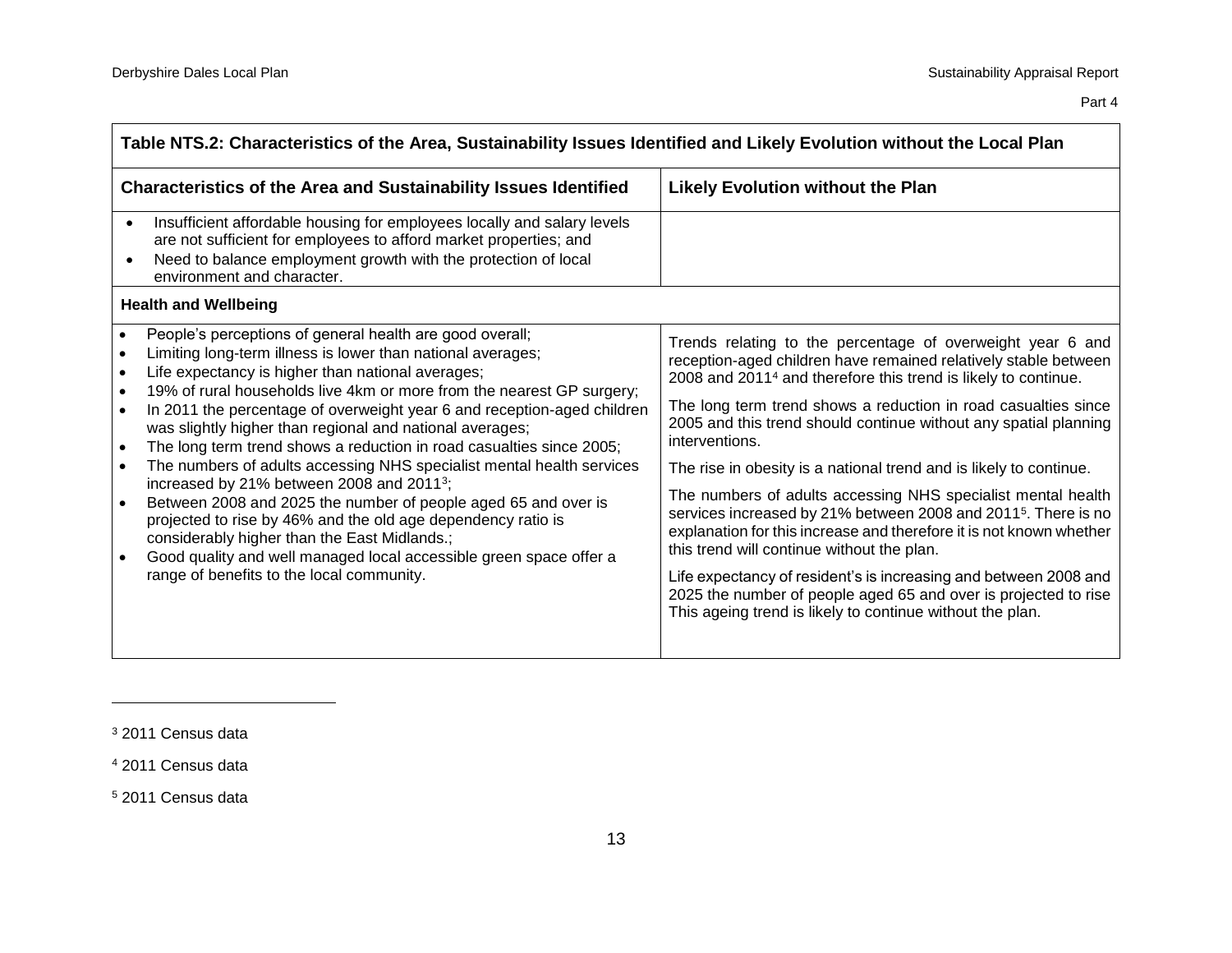| Table NTS.2: Characteristics of the Area, Sustainability Issues Identified and Likely Evolution without the Local Plan |                                                                                                                                                                                                                                                                                                                                                                                                                                                                                                                                                                                                                                                                                                                                                                                                                                                                                                                                                                                                                                                                                                                                                                                                                                                                                                                                                                                                                                                                                                                                                                                                                                                                                            |                                                                                                                                                                                                                                                                                                                                                                                                                                                                                                                                                                                                                                                                                                       |
|------------------------------------------------------------------------------------------------------------------------|--------------------------------------------------------------------------------------------------------------------------------------------------------------------------------------------------------------------------------------------------------------------------------------------------------------------------------------------------------------------------------------------------------------------------------------------------------------------------------------------------------------------------------------------------------------------------------------------------------------------------------------------------------------------------------------------------------------------------------------------------------------------------------------------------------------------------------------------------------------------------------------------------------------------------------------------------------------------------------------------------------------------------------------------------------------------------------------------------------------------------------------------------------------------------------------------------------------------------------------------------------------------------------------------------------------------------------------------------------------------------------------------------------------------------------------------------------------------------------------------------------------------------------------------------------------------------------------------------------------------------------------------------------------------------------------------|-------------------------------------------------------------------------------------------------------------------------------------------------------------------------------------------------------------------------------------------------------------------------------------------------------------------------------------------------------------------------------------------------------------------------------------------------------------------------------------------------------------------------------------------------------------------------------------------------------------------------------------------------------------------------------------------------------|
| <b>Characteristics of the Area and Sustainability Issues Identified</b>                                                |                                                                                                                                                                                                                                                                                                                                                                                                                                                                                                                                                                                                                                                                                                                                                                                                                                                                                                                                                                                                                                                                                                                                                                                                                                                                                                                                                                                                                                                                                                                                                                                                                                                                                            | Likely Evolution without the Plan                                                                                                                                                                                                                                                                                                                                                                                                                                                                                                                                                                                                                                                                     |
|                                                                                                                        |                                                                                                                                                                                                                                                                                                                                                                                                                                                                                                                                                                                                                                                                                                                                                                                                                                                                                                                                                                                                                                                                                                                                                                                                                                                                                                                                                                                                                                                                                                                                                                                                                                                                                            |                                                                                                                                                                                                                                                                                                                                                                                                                                                                                                                                                                                                                                                                                                       |
|                                                                                                                        | <b>Housing</b>                                                                                                                                                                                                                                                                                                                                                                                                                                                                                                                                                                                                                                                                                                                                                                                                                                                                                                                                                                                                                                                                                                                                                                                                                                                                                                                                                                                                                                                                                                                                                                                                                                                                             |                                                                                                                                                                                                                                                                                                                                                                                                                                                                                                                                                                                                                                                                                                       |
| $\bullet$<br>$\bullet$<br>$\bullet$<br>$\bullet$<br>$\bullet$                                                          | Historic levels of housing completions in the District have been<br>significantly below the levels of housing development that are likely to<br>be required if the Local Plan is to meet the full OAHN of the District;<br>The policies of the Peak District National Park planning authority restrict<br>housing development and the area outside of the National Park is also<br>environmentally sensitive which constrains the area in which to meet the<br>future housing requirements. Therefore, objectives to protect the<br>environment and deliver housing to meet local needs are potentially<br>conflicting;<br>Median house prices are considerably higher than those in neighbouring<br>local authority areas;<br>High ratio of house price to income, demonstrating the difficulties<br>experienced by first time buyers;<br>There is a continuing rise in people moving into the area from outside<br>the region who may be able to outbid local residents;<br>Around half of households, with a current housing need, are estimated<br>to be likely to have insufficient income to afford market housing. The<br>estimate of the total current need is 293 households;<br>There is a higher proportion of fuel poor households in the District<br>compared with Derbyshire and the East Midlands. This is made worse<br>by houses with poor energy efficiency;<br>The housing mix is dominated by detached and semi-detached homes;<br>More than a quarter of the lower super output areas are in the most<br>deprived 20% nationally with regards to housing condition relating to<br>social and private housing in poor condition and houses without central<br>heating; | House prices within the District are likely to continue to rise,<br>following local and national trends. Affordability will likewise<br>decrease without a supply of affordable housing provided through<br>implementation of existing planning policy. Homelessness may<br>increase as affordability of housing continues to be a problem for<br>many households.<br>There will continue to be a need for smaller homes (particularly 2<br>and 3 bed properties) which are more affordable for younger<br>households, without planning policy which encourages provision.<br>Fuel poverty is likely to continue as fuel prices continue to be high<br>and residents tackle rises in costs of living. |
| $\bullet$                                                                                                              | More than two thirds of properties in the District have three or more<br>bedrooms. There is a basis for seeking to diversify the housing offer by                                                                                                                                                                                                                                                                                                                                                                                                                                                                                                                                                                                                                                                                                                                                                                                                                                                                                                                                                                                                                                                                                                                                                                                                                                                                                                                                                                                                                                                                                                                                          |                                                                                                                                                                                                                                                                                                                                                                                                                                                                                                                                                                                                                                                                                                       |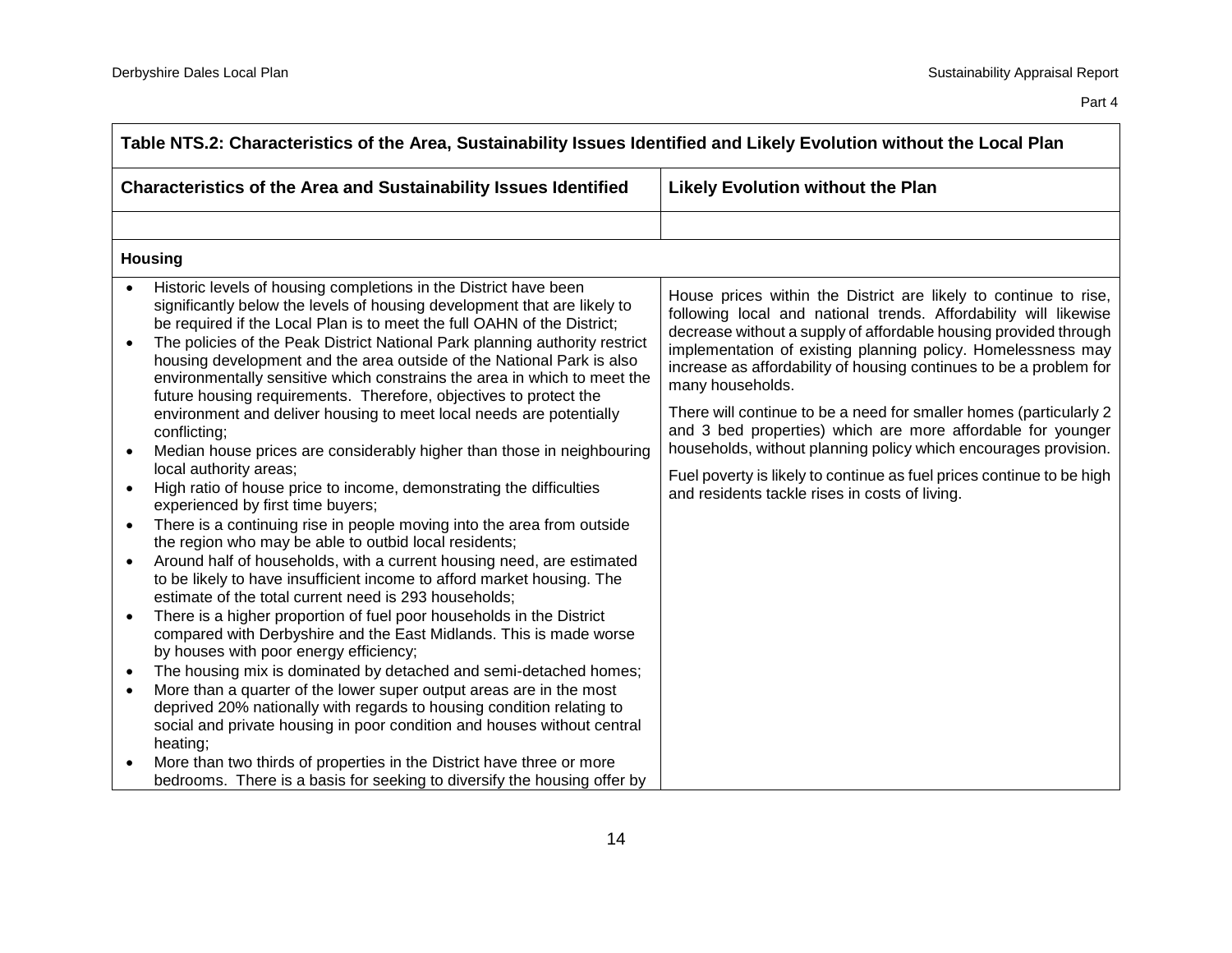| Table NTS.2: Characteristics of the Area, Sustainability Issues Identified and Likely Evolution without the Local Plan |                                                                                                                                                                                                                                                                                                                                                                                                                                                                                                                                                                                                                                                                                                                                                                                                                                                                                                                                                                                                                     |                                                                                                                                                                                                                                                                                                                                                                                                                                                                                                                                                                                                                                                                                                                                                                                 |
|------------------------------------------------------------------------------------------------------------------------|---------------------------------------------------------------------------------------------------------------------------------------------------------------------------------------------------------------------------------------------------------------------------------------------------------------------------------------------------------------------------------------------------------------------------------------------------------------------------------------------------------------------------------------------------------------------------------------------------------------------------------------------------------------------------------------------------------------------------------------------------------------------------------------------------------------------------------------------------------------------------------------------------------------------------------------------------------------------------------------------------------------------|---------------------------------------------------------------------------------------------------------------------------------------------------------------------------------------------------------------------------------------------------------------------------------------------------------------------------------------------------------------------------------------------------------------------------------------------------------------------------------------------------------------------------------------------------------------------------------------------------------------------------------------------------------------------------------------------------------------------------------------------------------------------------------|
|                                                                                                                        | <b>Characteristics of the Area and Sustainability Issues Identified</b>                                                                                                                                                                                                                                                                                                                                                                                                                                                                                                                                                                                                                                                                                                                                                                                                                                                                                                                                             | <b>Likely Evolution without the Plan</b>                                                                                                                                                                                                                                                                                                                                                                                                                                                                                                                                                                                                                                                                                                                                        |
| $\bullet$<br>$\bullet$                                                                                                 | increasing supply of smaller homes (particularly 2 and 3 bed properties)<br>which are more affordable for younger households;<br>High proportion of owner occupation and a low proportion of rented<br>accommodation however, the number of privately rented properties<br>increased by 44% between 2001 and 2011; and<br>The Local Plan must make provision for the accommodation needs of<br>Gypsies, Travellers and Travelling Showpeople.                                                                                                                                                                                                                                                                                                                                                                                                                                                                                                                                                                       |                                                                                                                                                                                                                                                                                                                                                                                                                                                                                                                                                                                                                                                                                                                                                                                 |
|                                                                                                                        | <b>Landscape Character and Natural Resources</b>                                                                                                                                                                                                                                                                                                                                                                                                                                                                                                                                                                                                                                                                                                                                                                                                                                                                                                                                                                    |                                                                                                                                                                                                                                                                                                                                                                                                                                                                                                                                                                                                                                                                                                                                                                                 |
| $\bullet$<br>$\bullet$<br>$\bullet$<br>$\bullet$<br>$\bullet$<br>$\bullet$<br>$\bullet$<br>$\bullet$                   | Range of landscape character types which all contribute to the local<br>distinctiveness of the area;<br>The landscape offers an important resource for health, leisure, and<br>tranquility;<br>Although 380.21 hectares of brownfield land was identified in the<br>National Land Use Database (2011), much of it is associated with the<br>quarrying and mineral extraction industries;<br>28.3% of the agricultural land within the District has been classified as<br>the best and most versatile types of agricultural land (see Annex 2 of<br>the NPPF) including 1.8% Grade 2 and 26.5% of Grade 3;<br>Trees and hedgerows are subject to continuing loss through pressure of<br>development and changing agricultural practices;<br>The District has a number of active, worked and dormant quarries;<br>The District has a number of ancient woodlands; and<br>Development pressure around existing settlements in the plan area will<br>continue and some may be under threat from settlement coalescence. | The different landscape character areas of the District will<br>continue to be under pressure from development in certain places<br>close to existing settlements. Areas around Darley Dale and<br>Matlock will be under increasing pressure from development and<br>coalescence of settlements.<br>Trees and hedgerows are subject to continuing loss through<br>pressure of development and changing agricultural practices.<br>Climate change may affect the landscape characters over time<br>through increasing flooding and erosion and plant and animal<br>species found within the areas may struggle to survive, without<br>planning policies which encourage putting in place measures to<br>improve the resilience of the environment, plants and animal<br>species. |
|                                                                                                                        | <b>Leisure and Recreation</b>                                                                                                                                                                                                                                                                                                                                                                                                                                                                                                                                                                                                                                                                                                                                                                                                                                                                                                                                                                                       |                                                                                                                                                                                                                                                                                                                                                                                                                                                                                                                                                                                                                                                                                                                                                                                 |
| $\bullet$<br>$\bullet$                                                                                                 | Higher than average rates of sports participation particularly for females.<br>However, over a quarter of respondents to the 2007 Citizen's Panel do<br>not participate in any sport;<br>Scope for increasing the rates of participation especially for activities                                                                                                                                                                                                                                                                                                                                                                                                                                                                                                                                                                                                                                                                                                                                                  | Current participation rates in sports are likely to continue as long<br>as facilities are maintained.<br>Shortfalls in facilities provision, such as for the over twelves and                                                                                                                                                                                                                                                                                                                                                                                                                                                                                                                                                                                                   |
|                                                                                                                        | such as walking and cycling;                                                                                                                                                                                                                                                                                                                                                                                                                                                                                                                                                                                                                                                                                                                                                                                                                                                                                                                                                                                        | in relation to athletics will continue without investment.                                                                                                                                                                                                                                                                                                                                                                                                                                                                                                                                                                                                                                                                                                                      |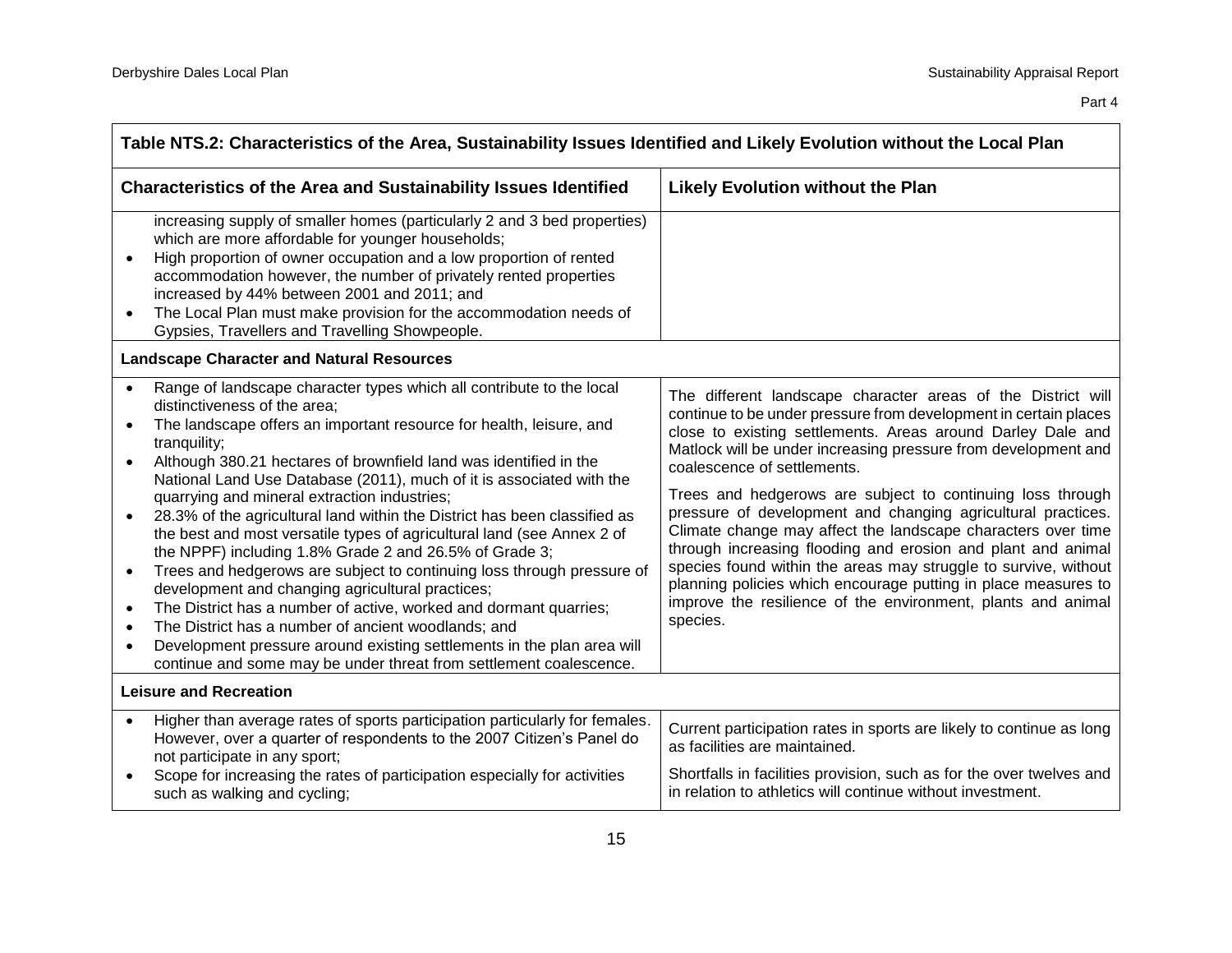| Table NTS.2: Characteristics of the Area, Sustainability Issues Identified and Likely Evolution without the Local Plan                                                          |                                                                                                                                                                                                                                                                                                                                                                                                                                                                                                               |                                                                                                                                                                                                                                                                                                                             |  |  |
|---------------------------------------------------------------------------------------------------------------------------------------------------------------------------------|---------------------------------------------------------------------------------------------------------------------------------------------------------------------------------------------------------------------------------------------------------------------------------------------------------------------------------------------------------------------------------------------------------------------------------------------------------------------------------------------------------------|-----------------------------------------------------------------------------------------------------------------------------------------------------------------------------------------------------------------------------------------------------------------------------------------------------------------------------|--|--|
|                                                                                                                                                                                 | <b>Characteristics of the Area and Sustainability Issues Identified</b>                                                                                                                                                                                                                                                                                                                                                                                                                                       | <b>Likely Evolution without the Plan</b>                                                                                                                                                                                                                                                                                    |  |  |
| $\bullet$<br>$\bullet$                                                                                                                                                          | Data gap in relation to the current need for certain sports facilities;<br>Shortfall in provision of play facilities for over twelves;<br>Current provision of allotments is not meeting the high demand; and<br>There is little provision of cultural facilities such as cinemas, bowling<br>alleys and theatres.                                                                                                                                                                                            | The popularity of walking within the District is likely to continue.<br>There will continue to be a lack of allotments without intervention<br>through planning.<br>Cultural leisure facilities require attendance and funding in order<br>to continue to operate. These are issues likely to continue without<br>the Plan. |  |  |
|                                                                                                                                                                                 | <b>Population and Equality</b>                                                                                                                                                                                                                                                                                                                                                                                                                                                                                |                                                                                                                                                                                                                                                                                                                             |  |  |
| $\bullet$<br>$\bullet$                                                                                                                                                          | A much lower proportion of people in their 20s and 30s, and a higher<br>proportion of people aged 55 and over, compared to neighbouring areas<br>and the national profile;<br>There is a high percentage of all pensioner households but a low                                                                                                                                                                                                                                                                | The population of the District is likely to continue to grow in the<br>future. Migration is the key driver of population change in the<br>Derbyshire Dales.                                                                                                                                                                 |  |  |
| percentage of households with dependent children;<br>The District is not particularly ethnically diverse;<br>$\bullet$<br>Community cohesion should be maintained;<br>$\bullet$ |                                                                                                                                                                                                                                                                                                                                                                                                                                                                                                               | Household composition is also likely to remain unchanged, with<br>a high percentage of all pensioner households and a low<br>percentage of households with dependent children.                                                                                                                                              |  |  |
|                                                                                                                                                                                 | Deprivation <sup>6</sup> levels are relatively good, with some localised areas of<br>deprivation around Matlock, Ashbourne and Wirksworth relating to<br>income, employment and education skills and training.<br>11 Local Super Output Areas (LSOAs) within the District fall within the<br>$\bullet$<br>highest ranking LSOAs within the County with regards to 'Barriers to<br>Housing and Services'. This is likely to reflect the high house prices and<br>long distances to travel to key services; and | The District is not particularly ethnically diverse and this is likely<br>to continue, although inward migration could affect diversity.                                                                                                                                                                                    |  |  |
|                                                                                                                                                                                 |                                                                                                                                                                                                                                                                                                                                                                                                                                                                                                               | Areas of deprivation may continue to suffer in relation to income,<br>employment and education skills and training without planning<br>policies to improve access to employment and education,<br>affordable housing and improving access to services.                                                                      |  |  |

<sup>&</sup>lt;sup>6</sup> The IMD 2010 combines a total of 38 indicators from seven topic areas (domains) to arrive at an overall deprivation score and rank for each Local Super Output Area (LSOA) in England (the LSOA with a rank of 1 is the most deprived and 32,482 the least deprived). The seven domains are: Income Deprivation; Employment Deprivation; Health Deprivation and Disability; Education, Skills and Training Deprivation; Barriers to Housing and Services; Crime; and Living Environment Deprivation.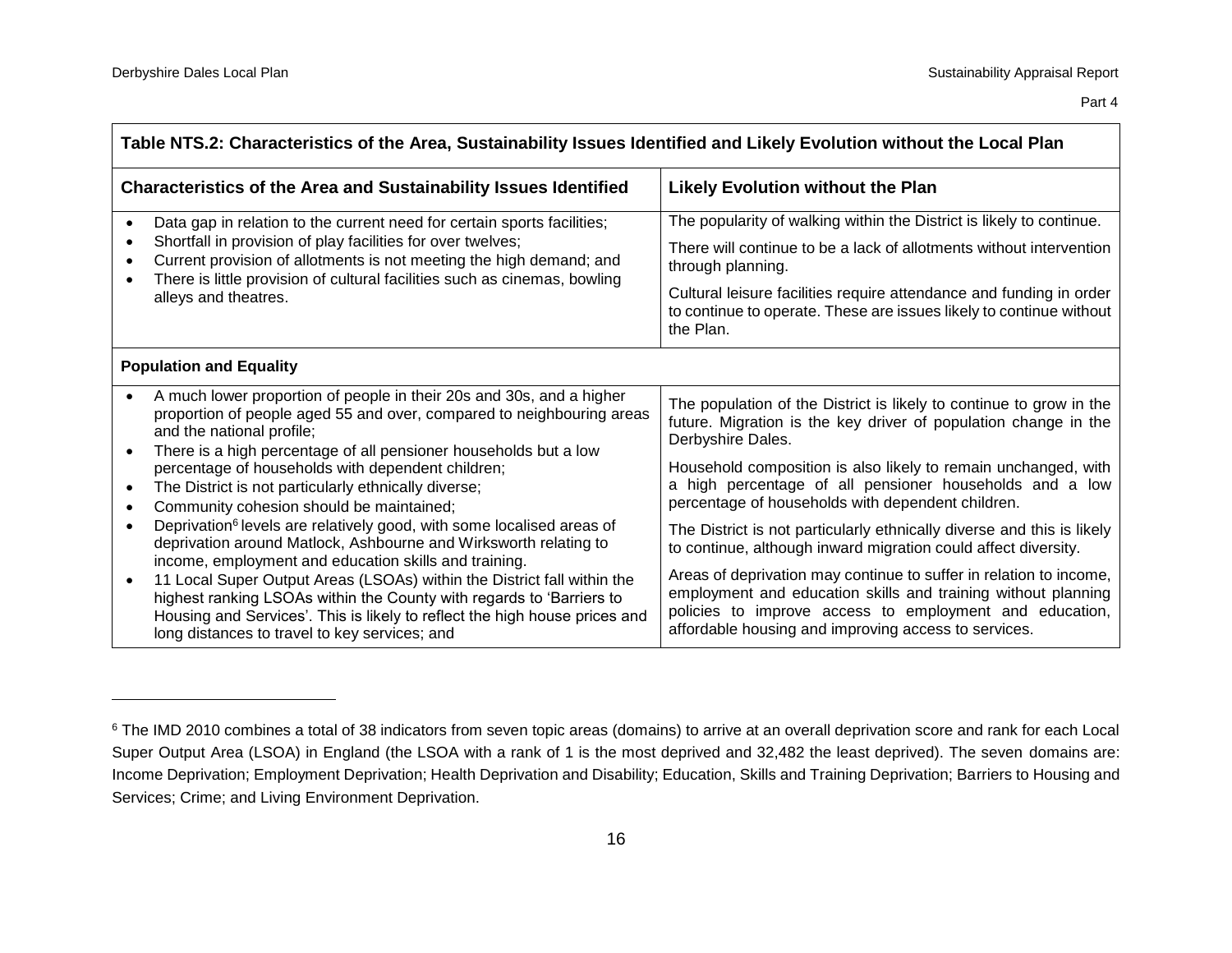┑

| Table NTS.2: Characteristics of the Area, Sustainability Issues Identified and Likely Evolution without the Local Plan                                                                                                                                                                                                                                                                                                                                                                                                                                                                                                                                                                                                                                                                                                                                                                                                                                                                                                                                                                                                                                                                                                                                                                                                                                                                                                                                                                                                                                                                                                                                                                                                                                                                 |                                                                                                                                                                                                                                                                                                                                                                                                                                                                                                                                                                                                                                                                                                                                                                                                                                                                                                                                                                                                                      |  |  |  |
|----------------------------------------------------------------------------------------------------------------------------------------------------------------------------------------------------------------------------------------------------------------------------------------------------------------------------------------------------------------------------------------------------------------------------------------------------------------------------------------------------------------------------------------------------------------------------------------------------------------------------------------------------------------------------------------------------------------------------------------------------------------------------------------------------------------------------------------------------------------------------------------------------------------------------------------------------------------------------------------------------------------------------------------------------------------------------------------------------------------------------------------------------------------------------------------------------------------------------------------------------------------------------------------------------------------------------------------------------------------------------------------------------------------------------------------------------------------------------------------------------------------------------------------------------------------------------------------------------------------------------------------------------------------------------------------------------------------------------------------------------------------------------------------|----------------------------------------------------------------------------------------------------------------------------------------------------------------------------------------------------------------------------------------------------------------------------------------------------------------------------------------------------------------------------------------------------------------------------------------------------------------------------------------------------------------------------------------------------------------------------------------------------------------------------------------------------------------------------------------------------------------------------------------------------------------------------------------------------------------------------------------------------------------------------------------------------------------------------------------------------------------------------------------------------------------------|--|--|--|
| <b>Characteristics of the Area and Sustainability Issues Identified</b>                                                                                                                                                                                                                                                                                                                                                                                                                                                                                                                                                                                                                                                                                                                                                                                                                                                                                                                                                                                                                                                                                                                                                                                                                                                                                                                                                                                                                                                                                                                                                                                                                                                                                                                | <b>Likely Evolution without the Plan</b>                                                                                                                                                                                                                                                                                                                                                                                                                                                                                                                                                                                                                                                                                                                                                                                                                                                                                                                                                                             |  |  |  |
| More than a quarter of the LSOAs within the District contain social and<br>private housing in poor condition and houses without central heating.                                                                                                                                                                                                                                                                                                                                                                                                                                                                                                                                                                                                                                                                                                                                                                                                                                                                                                                                                                                                                                                                                                                                                                                                                                                                                                                                                                                                                                                                                                                                                                                                                                       | The Local Plan will not be able to influence those houses in poor<br>condition and houses without central heating.                                                                                                                                                                                                                                                                                                                                                                                                                                                                                                                                                                                                                                                                                                                                                                                                                                                                                                   |  |  |  |
| <b>Townscape Quality, Historic and Cultural Heritage</b>                                                                                                                                                                                                                                                                                                                                                                                                                                                                                                                                                                                                                                                                                                                                                                                                                                                                                                                                                                                                                                                                                                                                                                                                                                                                                                                                                                                                                                                                                                                                                                                                                                                                                                                               |                                                                                                                                                                                                                                                                                                                                                                                                                                                                                                                                                                                                                                                                                                                                                                                                                                                                                                                                                                                                                      |  |  |  |
| Many parts of the market towns and villages are protected by<br>Conservation Area status and hundreds of buildings are listed;<br>The high quality historic landscape is one of the key reasons why<br>$\bullet$<br>Derbyshire Dales attract people to live in the area;<br>The built heritage of the area plays a vital role in defining a distinctive<br>character and identity, a prosperous local economy and an enhanced<br>"quality of life" for those who live, work and visit the area;<br>The rural and urban settlements have a locally distinctive character<br>$\bullet$<br>derived from the use of local gritstone and limestone and new<br>development would need to be built using high quality, locally sourced<br>materials to maintain the character of settlements;<br>Historic landmarks help to sustain a sense of local distinctiveness;<br>$\bullet$<br>The Derbyshire Dales District contains the following designated heritage<br>$\bullet$<br>assets, which need to be protected:<br>Derwent Valley Mills World Heritage Site;<br>9 parks and gardens included on the Register of Parks and<br>$\qquad \qquad -$<br>Gardens of Special Historic Interest covering some 446 hectares;<br>33 Conservation Areas designated for their special architectural or<br>historic interest:<br>57 nationally important statutorily protected scheduled ancient<br>monuments;<br>4,486 archaeological and heritage features within the local<br>planning authority area; and<br>1,328 listed buildings (the greatest number of listed buildings in<br>the East Midlands local authority areas). Every town, village and<br>hamlet within the District contains one or more listed buildings.<br>The District also contains a variety of non-designated heritage assets. | There has been a fluctuation in the number of buildings on the<br>local register of historic buildings at risk, from 41 in 2010 to 35 in<br>2012 and then 39 in 2015. This suggests that historic buildings<br>within the District are likely to be continue to be at risk. The most<br>likely cause being lack of funds for maintenance. Threats to<br>historic assets include climate change, development, and lack of<br>maintenance.<br>The low proportion of planning applications refused and<br>subsequently allowed at appeal indicates that the policies in the<br>Local Plan have, therefore, been successful in maintaining and<br>protecting the historic fabric of the local environment. The current<br>Local Plan will continue to protect the historic environment in this<br>way. The Local Plan would be able to strengthen development<br>management policies with regards to the protection and<br>enhancements of the historic and cultural assets and historic<br>environment of the District. |  |  |  |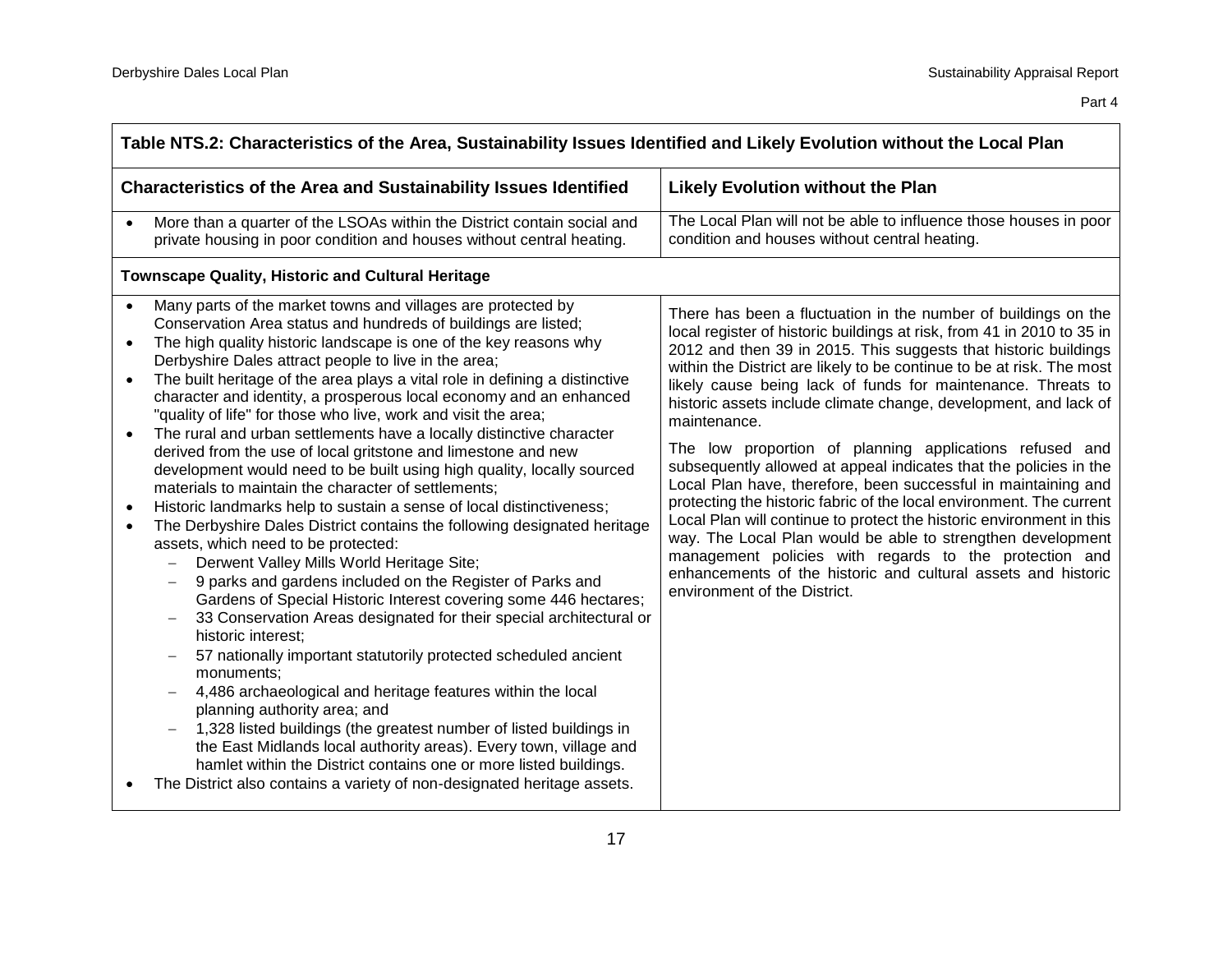| Table NTS.2: Characteristics of the Area, Sustainability Issues Identified and Likely Evolution without the Local Plan                                                                                                                                                                                                                                                                                                                                                                                                                                                                                                                                                                                                                                                                                                                                                                                                                                                                                                                    |                                                                                                                                                                                                                                                                                                                                                                                                                                                                                                                                                                                                                                                                                                                                                                                                                                                                                                                                                                                                                                       |  |  |
|-------------------------------------------------------------------------------------------------------------------------------------------------------------------------------------------------------------------------------------------------------------------------------------------------------------------------------------------------------------------------------------------------------------------------------------------------------------------------------------------------------------------------------------------------------------------------------------------------------------------------------------------------------------------------------------------------------------------------------------------------------------------------------------------------------------------------------------------------------------------------------------------------------------------------------------------------------------------------------------------------------------------------------------------|---------------------------------------------------------------------------------------------------------------------------------------------------------------------------------------------------------------------------------------------------------------------------------------------------------------------------------------------------------------------------------------------------------------------------------------------------------------------------------------------------------------------------------------------------------------------------------------------------------------------------------------------------------------------------------------------------------------------------------------------------------------------------------------------------------------------------------------------------------------------------------------------------------------------------------------------------------------------------------------------------------------------------------------|--|--|
| <b>Characteristics of the Area and Sustainability Issues Identified</b>                                                                                                                                                                                                                                                                                                                                                                                                                                                                                                                                                                                                                                                                                                                                                                                                                                                                                                                                                                   | <b>Likely Evolution without the Plan</b>                                                                                                                                                                                                                                                                                                                                                                                                                                                                                                                                                                                                                                                                                                                                                                                                                                                                                                                                                                                              |  |  |
|                                                                                                                                                                                                                                                                                                                                                                                                                                                                                                                                                                                                                                                                                                                                                                                                                                                                                                                                                                                                                                           |                                                                                                                                                                                                                                                                                                                                                                                                                                                                                                                                                                                                                                                                                                                                                                                                                                                                                                                                                                                                                                       |  |  |
| <b>Transport and Accessibility</b>                                                                                                                                                                                                                                                                                                                                                                                                                                                                                                                                                                                                                                                                                                                                                                                                                                                                                                                                                                                                        |                                                                                                                                                                                                                                                                                                                                                                                                                                                                                                                                                                                                                                                                                                                                                                                                                                                                                                                                                                                                                                       |  |  |
| Car ownership is above average with 33.3% of households having two<br>cars compared with 27.4% in the East Midlands;<br>The vast majority of journeys to work are by private motor car. Use of<br>public transport is low;<br>There is a higher percentage of people working mainly from home<br>compared with regional and national figures;<br>In large parts of the area it is difficult for residents to walk, cycle or take<br>public transport for their journeys;<br>The number of people travelling by bus in the County has dropped;<br>Hot spots of traffic congestion are experienced within some Market<br>Towns:<br>Many residents currently have to travel outside the area to work and<br>shop. The majority of these journeys are made by car;<br>Interchanges and connections between different public transport<br>services are perceived to be weak; and<br>Locating new developments in areas that are well serviced by public<br>transport, walking and cycling infrastructure can help to reduce car<br>dependency. | Access to services will continue to be a challenge with 14.8% of<br>residents not having access to a car or van. This figure has<br>dropped since 2001, indicating that more people are travelling by<br>car or van, the trend could continue without planning policies to<br>promote walking, cycling and public transport access.<br>The vast majority of journeys to work are by private motor car and<br>this is likely to continue.<br>The higher percentages of people working mainly from home<br>could increase as these residents seek to achieve a better work<br>life balance and more employers encourage it.<br>Hot spots of traffic congestion are experienced within some<br>Market Towns and will continue, if measures are not taken to<br>make changes to the existing road network, and to alter travel<br>patterns and modal choices.<br>Many residents currently have to travel outside the area to work<br>and shop and this is likely to continue without planning policies<br>which support local businesses. |  |  |
| <b>Water Resources and Flood Risk</b>                                                                                                                                                                                                                                                                                                                                                                                                                                                                                                                                                                                                                                                                                                                                                                                                                                                                                                                                                                                                     |                                                                                                                                                                                                                                                                                                                                                                                                                                                                                                                                                                                                                                                                                                                                                                                                                                                                                                                                                                                                                                       |  |  |
| Planning polices will be needed to ensure that developments are<br>resilient to flood risk, do not contribute to increasing flood risk and build<br>capacity to adapt to achieve long-term, sustainable benefits;<br>The Sequential Test should be used to locate new development in least<br>risky areas, giving highest priority to Flood Zone 1;                                                                                                                                                                                                                                                                                                                                                                                                                                                                                                                                                                                                                                                                                       | The consequences of climate change are predicted to include an<br>increase in surface water flooding due to increased levels of<br>precipitation. During the winter months flooding may increase as<br>a result of higher rainfall. During the summer months with<br>estimated increased temperatures there is a possibility of<br>increased rain storms with high intensity rainfall events.                                                                                                                                                                                                                                                                                                                                                                                                                                                                                                                                                                                                                                         |  |  |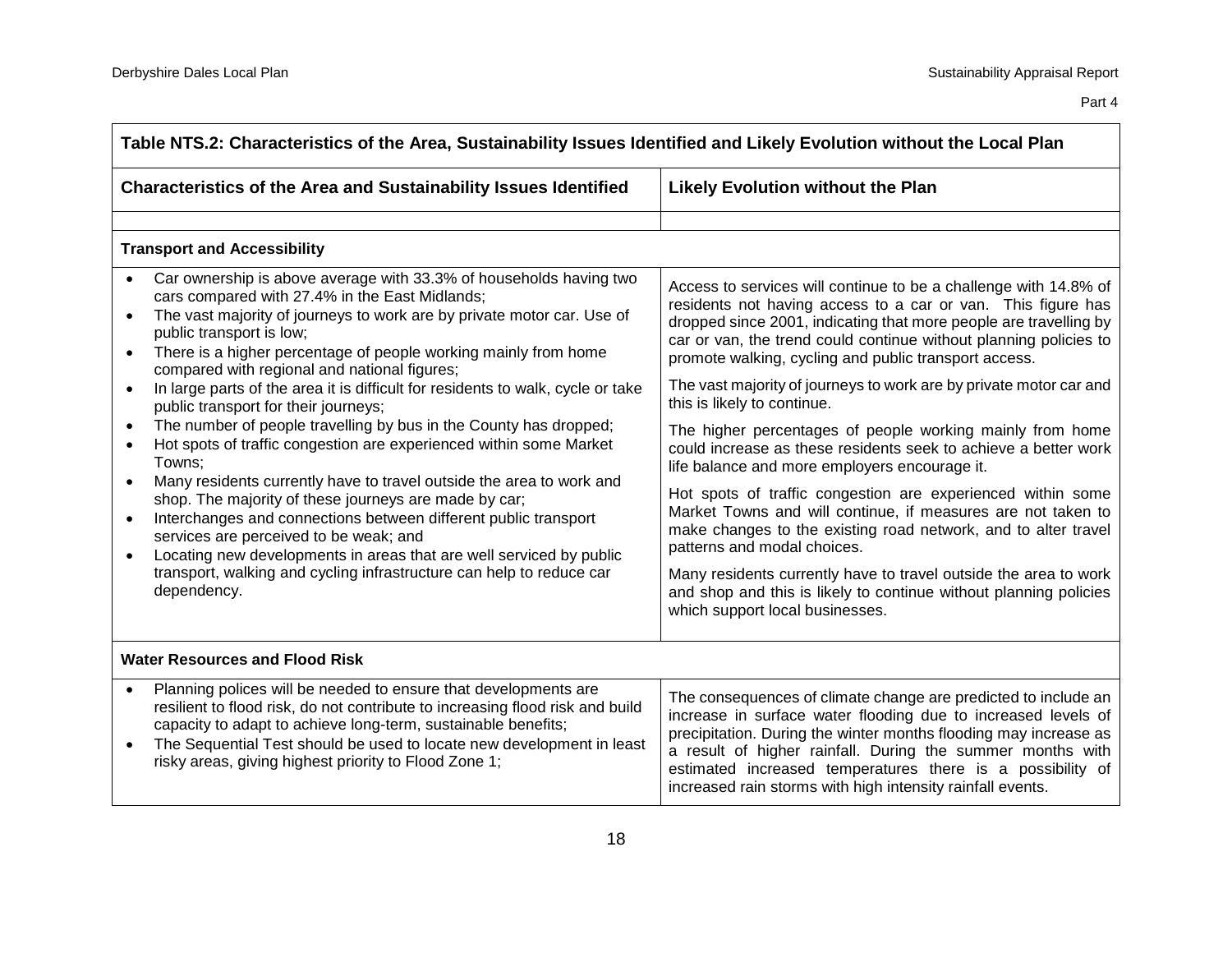| Table NTS.2: Characteristics of the Area, Sustainability Issues Identified and Likely Evolution without the Local Plan |                                                                                                                                                                                                                                                                                                                                                                                                                                        |                                                                                                                                                                                                                                                                                |  |
|------------------------------------------------------------------------------------------------------------------------|----------------------------------------------------------------------------------------------------------------------------------------------------------------------------------------------------------------------------------------------------------------------------------------------------------------------------------------------------------------------------------------------------------------------------------------|--------------------------------------------------------------------------------------------------------------------------------------------------------------------------------------------------------------------------------------------------------------------------------|--|
| <b>Characteristics of the Area and Sustainability Issues Identified</b>                                                |                                                                                                                                                                                                                                                                                                                                                                                                                                        | <b>Likely Evolution without the Plan</b>                                                                                                                                                                                                                                       |  |
| $\bullet$<br>$\bullet$                                                                                                 | The functional floodplain should be protected from development and the<br>use of green corridors in flood risk areas promoted. The natural course<br>of rivers should be restored;<br>The functional floodplain should be reinstated wherever possible (e.g.                                                                                                                                                                           | Current guidance suggests that peak river flows will increase by<br>10% over the period 1990 to 2025 and by 20% over the period<br>2025 to 2115, which will result in an increase in water levels in<br>the rivers within the District.                                        |  |
| $\bullet$                                                                                                              | by reducing building footprints or relocating to lower flood risk zones);<br>All new development should be 'safe', meaning that dry pedestrian<br>access to and from the development is possible without passing through<br>the 1 in 100 year plus climate change floodplain; emergency vehicular                                                                                                                                      | Climate changes can affect local flood risk in several ways as<br>impacts will depend on local conditions and vulnerability. Storm<br>intensity in summer could increase, even in drier summers.                                                                               |  |
| $\bullet$<br>$\bullet$                                                                                                 | access is possible; and flood resistance and resilience is incorporated;<br>No new building should be allowed in a flood risk area that is not flood<br>resilient;<br>The use of Sustainable Drainage Systems (SuDS) should be required in<br>all Flood Zones for both brownfield and greenfield sites in order to                                                                                                                     | Communities within the Dove catchment have experienced an<br>increase in both severity and frequency of existing flooding<br>problems and communities that have not flooded previously have<br>been affected in recent years. It is likely that this pattern will<br>continue. |  |
| $\bullet$                                                                                                              | manage surface water runoff. Space should be set aside for SuDS;<br>The Plan should safeguard from development, areas which currently                                                                                                                                                                                                                                                                                                  | Ecological water quality is not good in all stretches of the Districts<br>rivers and this is likely to continue.                                                                                                                                                               |  |
| $\bullet$<br>$\bullet$                                                                                                 | exist as undeveloped floodplain, and any natural flood storage areas;<br>Increased demands could be placed on water resources from domestic<br>properties as population increases and therefore planning policies could<br>be required to ensure new properties are water efficient;<br>Ecological water quality within some stretches of the District's rivers are<br>classed as poor or bad. These are located near to Ashbourne and | The Severn Trent Water Resource Management Plan predicts<br>that household water use will decrease per capita as water<br>efficiency increases. However, increased demands could be<br>placed on water resources from domestic properties as<br>population increases.          |  |
| $\bullet$                                                                                                              | Doveridge;<br>The Environment Agency has advised that there are possible capacity<br>issues at Matlock, Brailsford and Ashbourne Sewage treatment works<br>(WWTWs) that will require further investigation; and                                                                                                                                                                                                                        | Non-domestic water supply is also predicted to decrease. The<br>Plan also indicates that climate change is likely to lead to a<br>reduction in water that can be supplied by Severn Trent Water.                                                                               |  |
| $\bullet$                                                                                                              | Groundwater quality requires protection from development and is<br>particularly vulnerable in some parts of the District.                                                                                                                                                                                                                                                                                                              |                                                                                                                                                                                                                                                                                |  |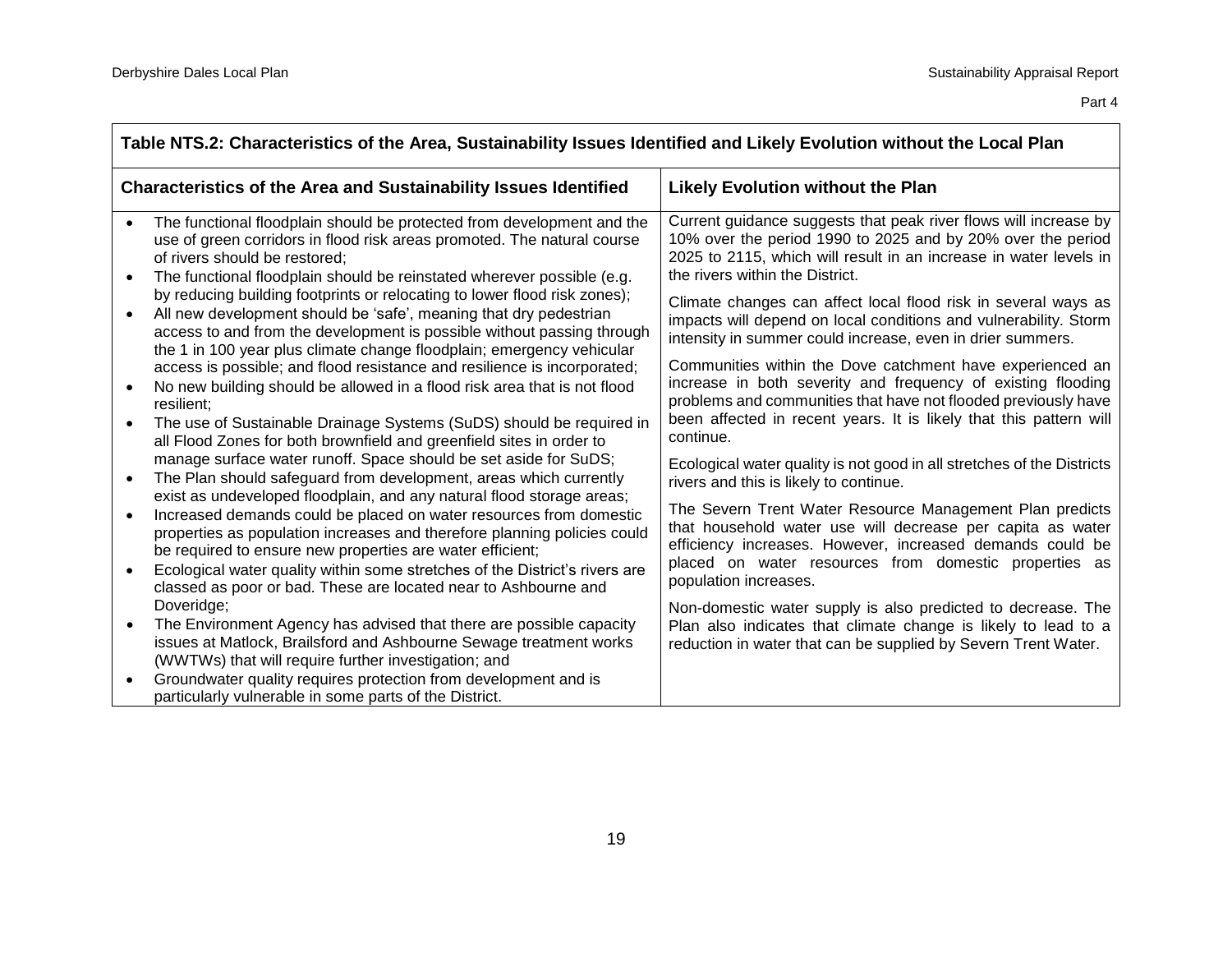#### <span id="page-22-0"></span>**5 The SA Framework**

The SEA Regulations require the SA Report to demonstrate how the environmental protection objectives established in other plans and programmes relevant to the Local Plan and any environmental considerations have been taken into account during its preparation. As recommended by SEA Guidance, the objectives and key issues identified within the scoping stage of the SA were used to develop an SA Framework.

The SA Framework has been developed in an iterative manner using the SA Framework prepared for the withdrawn Derbyshire Dales Local Plan as a starting point. The SA Framework is set out in Table NTS.3. It contains 18 sustainability objectives and these are each supported by a number of decision making criteria. The SA Objectives have been used to appraise the sustainability performance of the Local Plan and its alternatives. The decision making criteria help to guide the appraisals.

| <b>Table NTS.3: SA Framework</b> |                                                                                                                 |                                                                                                                                                                                                                                                                                                                                                                                                                                                                                                                                                                                     |  |  |
|----------------------------------|-----------------------------------------------------------------------------------------------------------------|-------------------------------------------------------------------------------------------------------------------------------------------------------------------------------------------------------------------------------------------------------------------------------------------------------------------------------------------------------------------------------------------------------------------------------------------------------------------------------------------------------------------------------------------------------------------------------------|--|--|
|                                  | <b>SA Objective</b>                                                                                             | <b>Decision Making Criteria</b>                                                                                                                                                                                                                                                                                                                                                                                                                                                                                                                                                     |  |  |
| 1                                | To maintain good local air<br>quality and to minimise<br>noise and light pollution                              | 1.<br>Will it maintain or improve local air quality?<br>2.<br>Will it avoid adverse impacts from noise?<br>Will it reduce the extent of the area defined as<br>3.<br>'tranquil'?<br>Will it minimise light pollution?<br>4.                                                                                                                                                                                                                                                                                                                                                         |  |  |
| $\mathbf{2}$                     | To protect and enhance<br>favourable conditions on<br>SSSI's, SPAs, SACs and<br>other wildlife sites            | Will it protect and promote effective management of<br>1.<br>SPAs and SACs in the LP area and its surrounds?<br>Will it help to protect and enhance other designated<br>2.<br>sites e.g. SSSIs, County Wildlife Sites, LNRs etc?                                                                                                                                                                                                                                                                                                                                                    |  |  |
| 3                                | To protect and improve<br>biodiversity, geo-diversity                                                           | Will it conserve and enhance habitats in the<br>1 <sub>1</sub><br><b>Biodiversity Action Plan?</b><br>2.<br>Will it conserve and enhance species diversity and in<br>particular avoid harm and increase the ranges of<br>protected species?<br>Will it provide opportunities for new habitat creation?<br>3.<br>Will it protect geo-diversity?<br>4.<br>Will it improve the ecological quality and character of<br>5.<br>open spaces?<br>Will it maintain and enhance woodland cover and<br>6.<br>management in appropriate areas?<br>Will it maintain or enhance tree cover?<br>7. |  |  |
| 4                                | To support the<br>development of linked<br>green spaces and make<br>provision for their long<br>term management | Will it help to provide accessible green space or green<br>1.<br>infrastructure?<br>2.<br>Will it prevent the fragmentation of habitats?<br>3.<br>Will it help to provide links between green spaces or<br>help to deliver/support other ecological networks?<br>Will it support the natural capital of the District?<br>4.<br>5.<br>Will it improve climate change adaptation?                                                                                                                                                                                                     |  |  |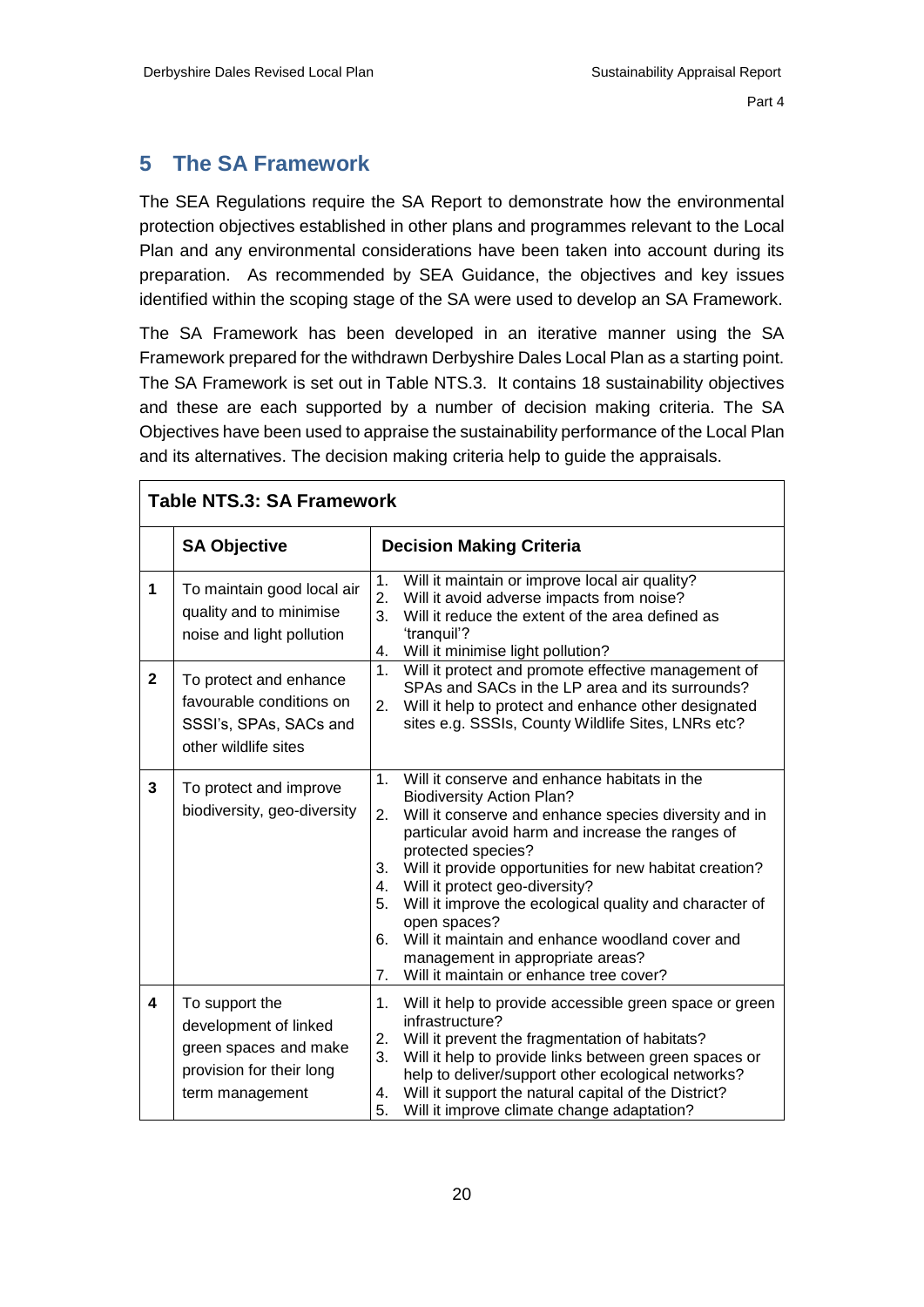$\overline{\Gamma}$ 

| <b>Table NTS.3: SA Framework</b> |                                                                                                                                                                                          |                                                                                                                                                                                                                                                                                                                                                                                                                                                    |  |
|----------------------------------|------------------------------------------------------------------------------------------------------------------------------------------------------------------------------------------|----------------------------------------------------------------------------------------------------------------------------------------------------------------------------------------------------------------------------------------------------------------------------------------------------------------------------------------------------------------------------------------------------------------------------------------------------|--|
|                                  | <b>SA Objective</b>                                                                                                                                                                      | <b>Decision Making Criteria</b>                                                                                                                                                                                                                                                                                                                                                                                                                    |  |
| 5                                | To minimise energy use<br>and to develop the area's<br>renewable energy<br>resource                                                                                                      | Will it help to minimise energy use and encourage<br>1.<br>energy efficiency in new and existing buildings and<br>infrastructure?<br>Will it lead to a higher proportion of buildings with<br>2.<br>sustainable design features?<br>Will it lead to an increased proportion of energy<br>3.<br>produced and supplied from renewable sources,<br>(including on-site)?<br>Will the design be resilient to the effects of climate<br>4.<br>change?    |  |
| 6                                | To protect and improve<br>the safety and<br>environmental quality of<br>streets and estates                                                                                              | 1.<br>Will it help to create streets and estates where people<br>feel safe?<br>2.<br>Will it make a positive contribution to community<br>cohesion?<br>3.<br>Will it help to improve the quality and quantity of<br>green space on streets and estates?<br>Will it help to improve the design quality of streets and<br>4.<br>estates?                                                                                                             |  |
| $\overline{7}$                   | To support the<br>development of a local<br>economy based on high<br>skill and high wage jobs;<br>including by the delivery<br>of the necessary<br>premises, sites and<br>infrastructure | Will it increase the quality and choice of local<br>1.<br>employment?<br>2.<br>Will it support the growth of higher skilled economic<br>sectors?<br>3.<br>Will it result in more highly paid, highly skilled local<br>jobs within the area and thus reduce commuting out<br>of the area?<br>Will it provide new employment premises?<br>4.<br>Will it improve business infrastructure and provide<br>5.<br>attractive sites for modern businesses? |  |
| 8<br>9                           | To support the<br>development of attractive,<br>vibrant and distinctive<br>town centres<br>To encourage tourism<br>development and to<br>promote the area as a                           | Will it help to support the diversity and vitality of town<br>1.<br>centres?<br>Will it reduce the number of people travelling out of<br>2.<br>the area for retail and leisure?<br>3.<br>Will it encourage the use of locally sourced services<br>and products in the economy?<br>Will it lead to an increase in the number of people<br>1.<br>staying overnight in the area?<br>2.<br>Will it lead to an increase in visitor spend in the area?   |  |
| 10                               | tourist destination<br>To improve health and<br>reduce health inequalities                                                                                                               | Will it help to improve health and reduce health<br>1.<br>inequalities?<br>2.<br>Will it encourage walking, cycling and a reduction in<br>private car use?<br>3.<br>Will it help to ensure health services are provided<br>alongside development?                                                                                                                                                                                                  |  |
| 11                               | To reduce deprivation in<br>key areas                                                                                                                                                    | Will it help to reduce deprivation in affected parts of<br>1.<br>the District?                                                                                                                                                                                                                                                                                                                                                                     |  |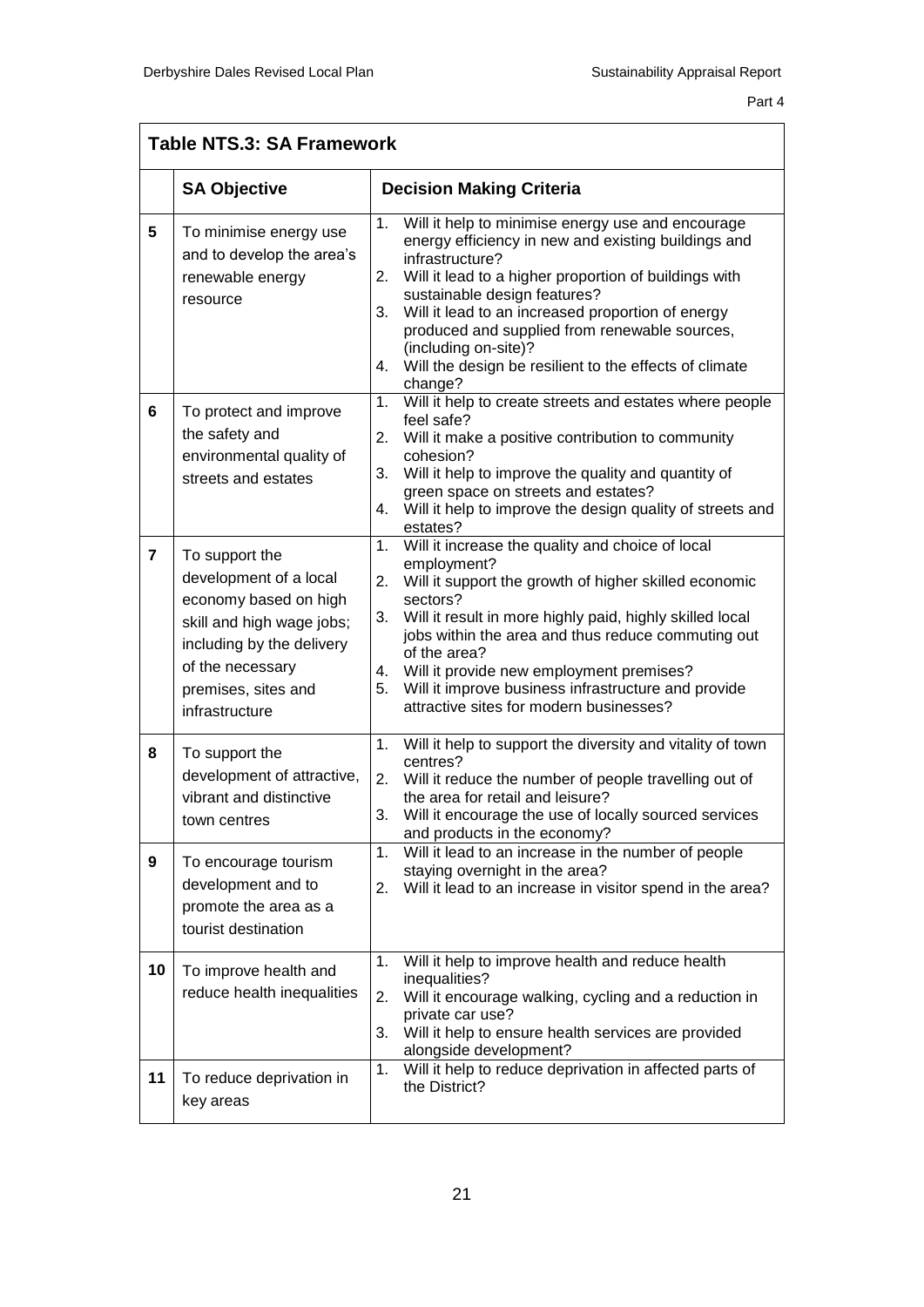|    | <b>Table NTS.3: SA Framework</b>                                                                                                                                                         |                                                                                                                                                                                                                                                                                                                                                                                                                                         |  |  |  |
|----|------------------------------------------------------------------------------------------------------------------------------------------------------------------------------------------|-----------------------------------------------------------------------------------------------------------------------------------------------------------------------------------------------------------------------------------------------------------------------------------------------------------------------------------------------------------------------------------------------------------------------------------------|--|--|--|
|    | <b>SA Objective</b>                                                                                                                                                                      | <b>Decision Making Criteria</b>                                                                                                                                                                                                                                                                                                                                                                                                         |  |  |  |
| 12 | To provide everybody<br>with access to an<br>affordable home                                                                                                                             | 1.<br>Will it support a range of housing types and sizes,<br>including affordable housing units and "Lifetime<br>Homes", to meet all needs?<br>2.<br>Will it ensure that there is an adequate supply of<br>housing development land to meet local needs?                                                                                                                                                                                |  |  |  |
| 13 | To protect and enhance<br>the character and<br>appearance of the<br>landscape, including<br>cultural landscape assets,<br>as well as the area's<br>other natural assets and<br>resources | 1.<br>Will it protect and enhance landscape quality,<br>character and distinctiveness?<br>2.<br>Will it avoid loss of - and damage to - the best<br>agricultural land?<br>Will it make use of previously used / brownfield land<br>3.<br>and buildings?<br>4. Will it safeguard individual landscape features such<br>as hedgerows, ponds etc?                                                                                          |  |  |  |
| 14 | To provide better<br>opportunities for people to<br>participate in cultural,<br>leisure and recreational<br>activities                                                                   | Will it help to improve access to sports facilities?<br>1.<br>2.<br>Will it provide opportunities for engagement in a range<br>of cultural activities?<br>Will it create new allotments where there is a<br>demand?                                                                                                                                                                                                                     |  |  |  |
| 15 | To conserve and enhance<br>town/village-scape<br>quality, archaeological<br>and heritage assets along<br>with their settings                                                             | Will it respect, maintain and strengthen local<br>1.<br>distinctiveness and sense of place?<br>2.<br>Will it promote high quality urban and rural design?<br>3.<br>Will it preserve and enhance the character or<br>appearance of conservation areas and their settings?<br>Will it preserve or enhance heritage assets and their<br>4.<br>settings?<br>5.<br>Will it preserve or enhance archaeological remains<br>and their settings? |  |  |  |
| 16 | To reduce the number of<br>journeys made by car,<br>within and to and from the<br>area                                                                                                   | Will it help to meet local needs locally?<br>1.<br>2.<br>Will it facilitate safe walking and cycling?<br>3.<br>Will it facilitate the use of public transport?<br>4.<br>Will it deliver opportunities to relieve traffic<br>congestion?                                                                                                                                                                                                 |  |  |  |
| 17 | To improve access to<br>jobs, services and<br>facilities                                                                                                                                 | Will it help to reduce the distances people have to<br>1.<br>travel on a regular basis for education, employment<br>and services?<br>2.<br>Will it help to improve access to services and facilities<br>for those living in rural or remote settlements, or<br>experiencing other access constraints?                                                                                                                                   |  |  |  |
| 18 | To ensure sustainable<br>management of water<br>resources and to<br>minimise the risk of<br>flooding                                                                                     | Will development exacerbate flood risk for any<br>1.<br>source?<br>2.<br>Will it support the use of Sustainable Urban Drainage<br>Systems?<br>3.<br>Will it encourage water efficiency and demand<br>management?<br>Will it avoid deterioration and enhance the ecological<br>4.<br>status of water bodies?                                                                                                                             |  |  |  |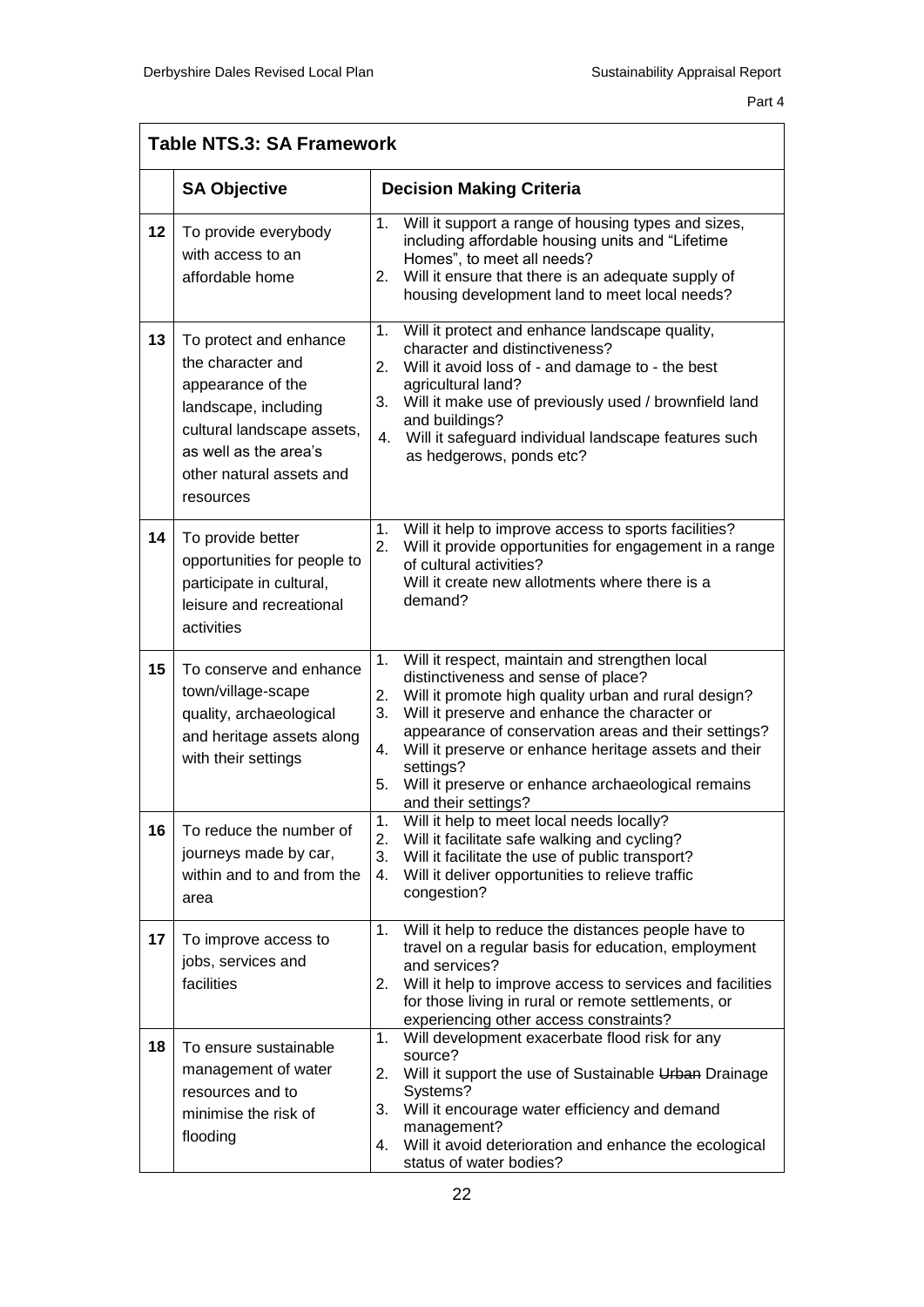<span id="page-25-0"></span>

| Table NTS.3: SA Framework |                                                                                                                                                   |  |  |
|---------------------------|---------------------------------------------------------------------------------------------------------------------------------------------------|--|--|
|                           | <b>Decision Making Criteria</b><br><b>SA Objective</b>                                                                                            |  |  |
|                           | Will it contribute toward achieving Water Framework<br>5.<br>Directive objectives as set out in the Humber River<br><b>Basin Management Plan?</b> |  |  |

#### **6 Assessment of alternatives**

The Local Plan, and its reasonable alternatives, has been appraised in several iterations. Three district-wide Strategy Options have been appraised and their relative sustainability performances reported back to the District Council. The findings of this appraisal are reported in the full SA Report Part 3.

All reasonable site allocation options have been identified through the District Council's Strategic Housing and Employment Land Availability Assessment (SHELAA) and appraised to identify their effects in relation to the SA Framework. The performance of each site option has been reported to the District Council. The findings of this appraisal are reported in the full SA Report Part 3.

<span id="page-25-1"></span>All sites identified as reasonable alternatives through the revised SHELAA have been appraised in the SA. Any sites alternatives which did not pass the SHELAA process have not been subject to SA as they are not considered to be reasonable alternatives for delivering the housing and employment development needs identified in the Local Plan evidence base.

## **7 Appraisal of district-wide strategy options and alternatives**

The following options have been subjected to appraisal:

- Option 1: Meeting Affordable Housing Needs 265 per annum (5300);
- Option 2: OAHN for housing 322 dwellings per annum (6440); and
- Option 3: OAHN for housing plus 360 dwelling per annum (7200).

These options were identified as the reasonable alternatives for appraisal based on work undertaken to identify an OAHN for housing (Option 2, derived from the OAHN report<sup>7</sup>) and work analysing population and household forecasts for the Sheffield City Region, in which the Derbyshire Dales District is located<sup>8</sup>.

<sup>7</sup> Assessment of Housing and Economic Development Needs on behalf of Derbyshire Dales District Council, Draft; GL Hearn (August 2015)

<sup>8</sup> Sheffield City Region Demographic forecasts: 2014—2034 Phase 2, Draft; Edge Analytics (April 2015)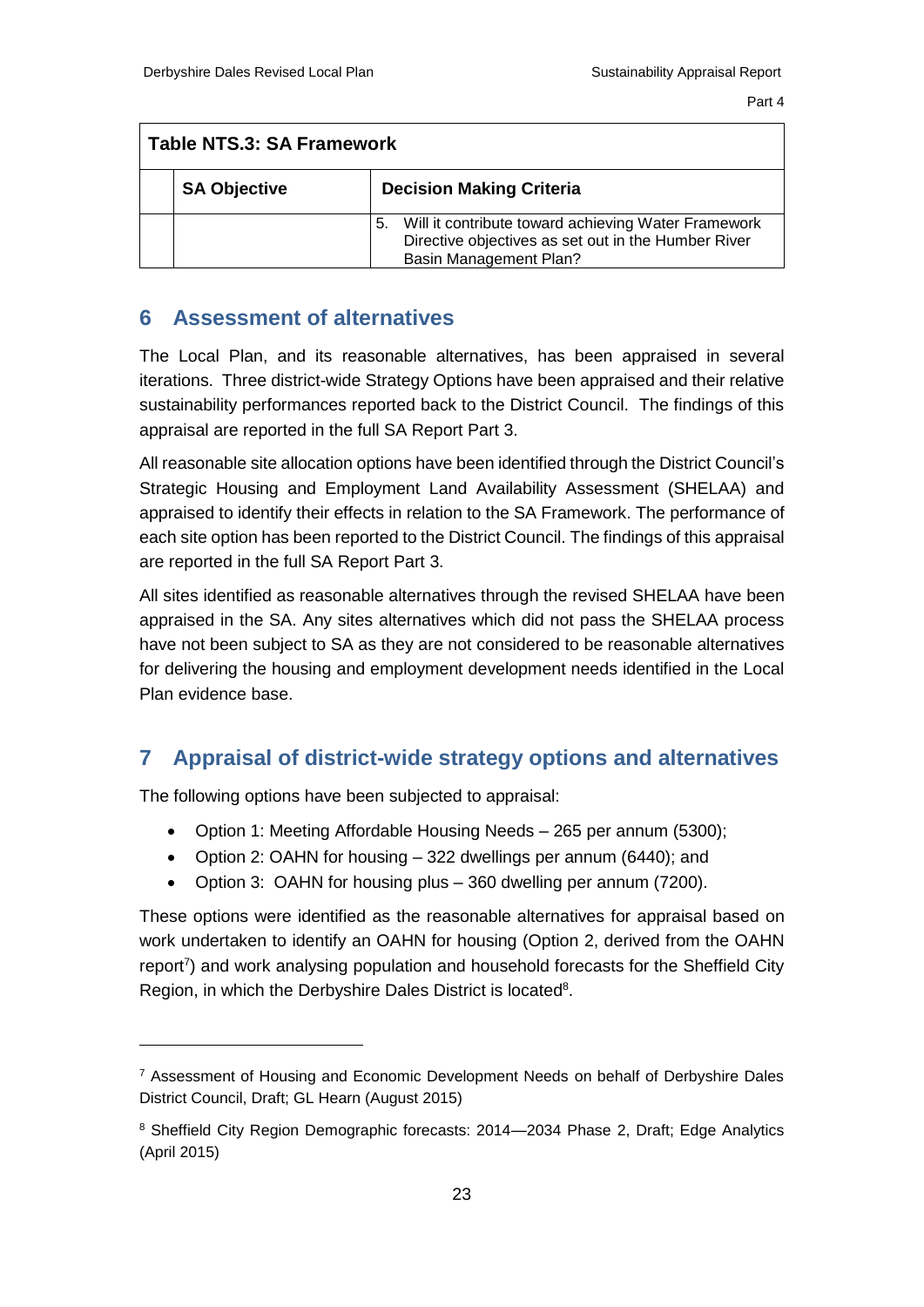A high level appraisal of the District-Wide Strategic options has been undertaken and has been informed by the appraisal of the Pre Submission Local Plan (particularly Policies S6 and Policy HC2) which delivers the same level of growth proposed in Option 2. The appraisal identified the risks of adverse effects associated with each of the options 1 and 3 and reflects the appraisal of the Pre-Submission Draft Local Plan for Option 2.

With regards to environmental effects, the appraisal was able to identify that the risks of adverse effects increase from Option 1 to Option 3, and, based on the precautionary principle, it is considered that the level of risk of negative environmental effects in Option 3 is greater than for Option 2 (and Option 1).

Option 3 with the highest growth scenario would represent the highest risks of environmental effects. In respect of social and economic effects the appraisal concluded that Option 1 may result in fewer beneficial social and economic effects than Options 2 and 3 as it would not deliver the OAHN for housing, thus worsening the affordability of the housing market.

The 'Key Issues' public consultation provided the opportunity for feedback on the three district wide strategy options for the Local Plan. The majority of responses to the Key Issues consultation expressed a desire for the lowest of the three potential housing targets. This was consistent with previous consultation undertaken on the now withdrawn Local Plan. However, with a clear description of the social, economic and environmental impacts of the options and an explanation of the issues facing the District in terms of housing pressures 45% of respondents expressed a preference for a figure that matched OAN or above, i.e. Option 2 and 3.

<span id="page-26-0"></span>Option 1 was rejected because it would not deliver the OAHN with negative social and economic effects envisaged. Option 3 was rejected due to the significant adverse environmental effects predicted due to a higher housing target when compared to Option 2, which may require constrained and unsuitable sites to be required for development.

#### **8 Appraisal of site options**

Options for site allocations have been identified through a 'call for sites' exercise undertaken at the end of 2014 and preparation of an updated SHELAA which has taken place between December 2015 and February 2016 and was updated in June / July 2016. The SHELAA followed a two staged assessment process which considered the following criteria:

#### **SHELAA Stage A: Site Suitability – Strategic Constraints**

This stage discounted sites in locations that were wholly unsuitable for housing development. This ensured time was not wasted on analysing sites in more detail that have no realistic housing potential. Stage A investigated the strategic constraints of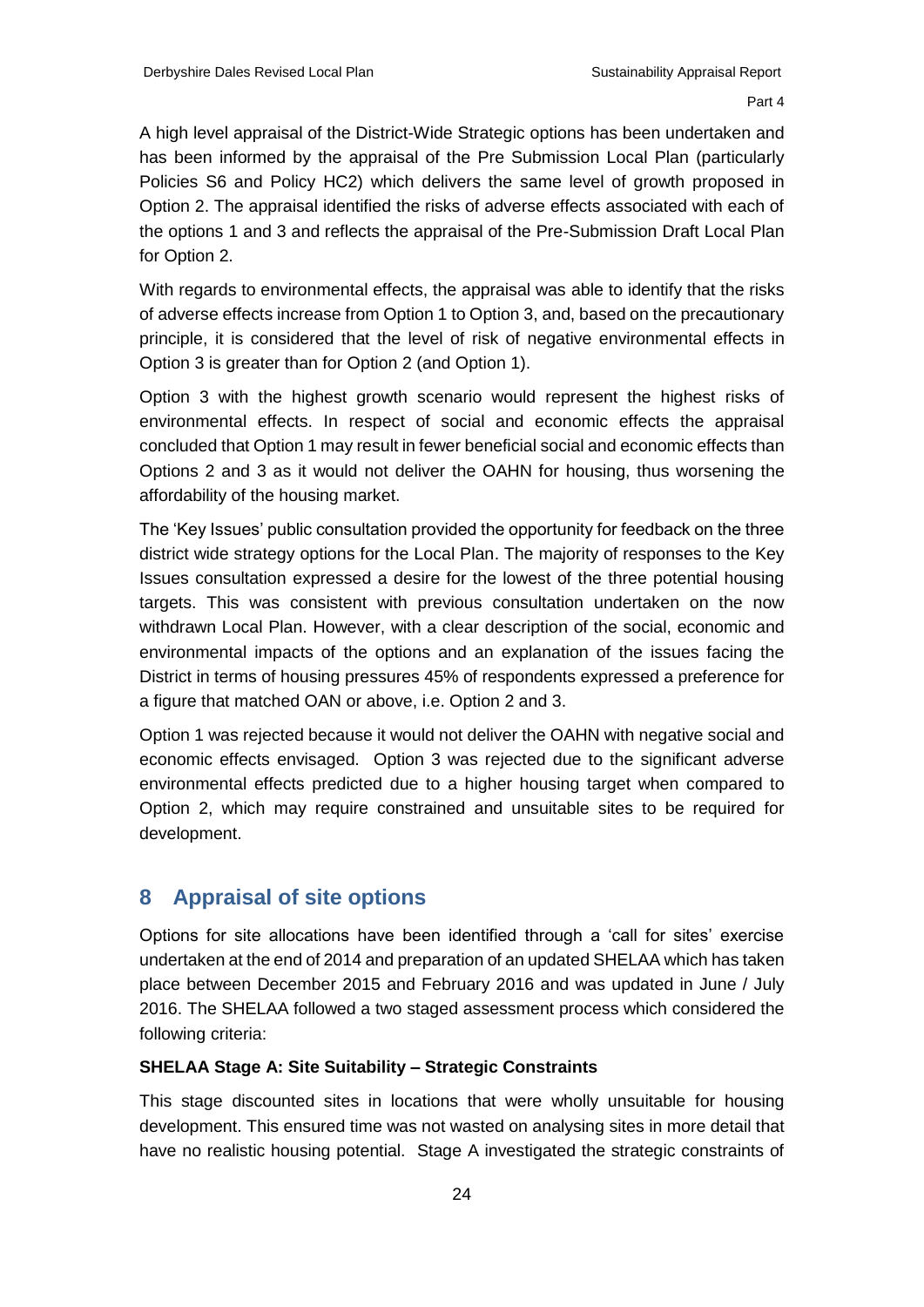the site, which are a filter for the minimum requirements for the site to be considered suitable.

#### **SHELAA Stage B: Detailed Assessment of Development Potential and Suitability**

This stage appraised the sites in more detail to determine development potential and suitability. The detailed SHELAA Stage B assessment criteria are presented within Annex A. They cover criteria including:

- Flood Risk;
- Ecology, including local biodiversity;
- Landscape and local character;
- Historic Environment:
- Contamination issues:
- Topography:
- Highway Infrastructure;
- Access to Public Transport, pedestrian and cycling accessibility;
- Access to Services and Facilities (including access to educational, retail and health facilities);
- Previously Developed Land (site %);
- Open Space/ Recreational facilities;
- Infrastructure Capacity/ Utilities; Bad Neighbour Impact; and
- Land Availability and other issues which might prevent the site from being developable.

The SHELAA was informed by information provided by relevant Council officers and consultees including Derbyshire County Council (with regards to highways and archaeology), the Environment Agency and Derbyshire Wildlife Trust. Sites that passed Stage A and Stage B of the assessment and had a dwelling capacity of greater than 10 dwellings where considered to be available, suitable and achievable for residential development and have been subjected to SA as reasonable alternatives. The residual effects of the site allocations are presented in Annex C and in Part 3 of the full SA Report.

None of the sites which passed Stage B and which have been subjected to SA have been rejected as options for site allocations because the capacity of all of the sites is required to pursue the achievement of the chosen District-wide Strategy (and OAN for housing) which is 6,044 dwellings up to 2033.

Section 10 sets out the findings of the SA of the Pre Submission Local Plan (i.e. the chosen policies) and this includes some potential significant negative and uncertain effects in relation to landscape and natural resources, heritage assets, sustainable transport, biodiversity and green infrastructure associated with a small number of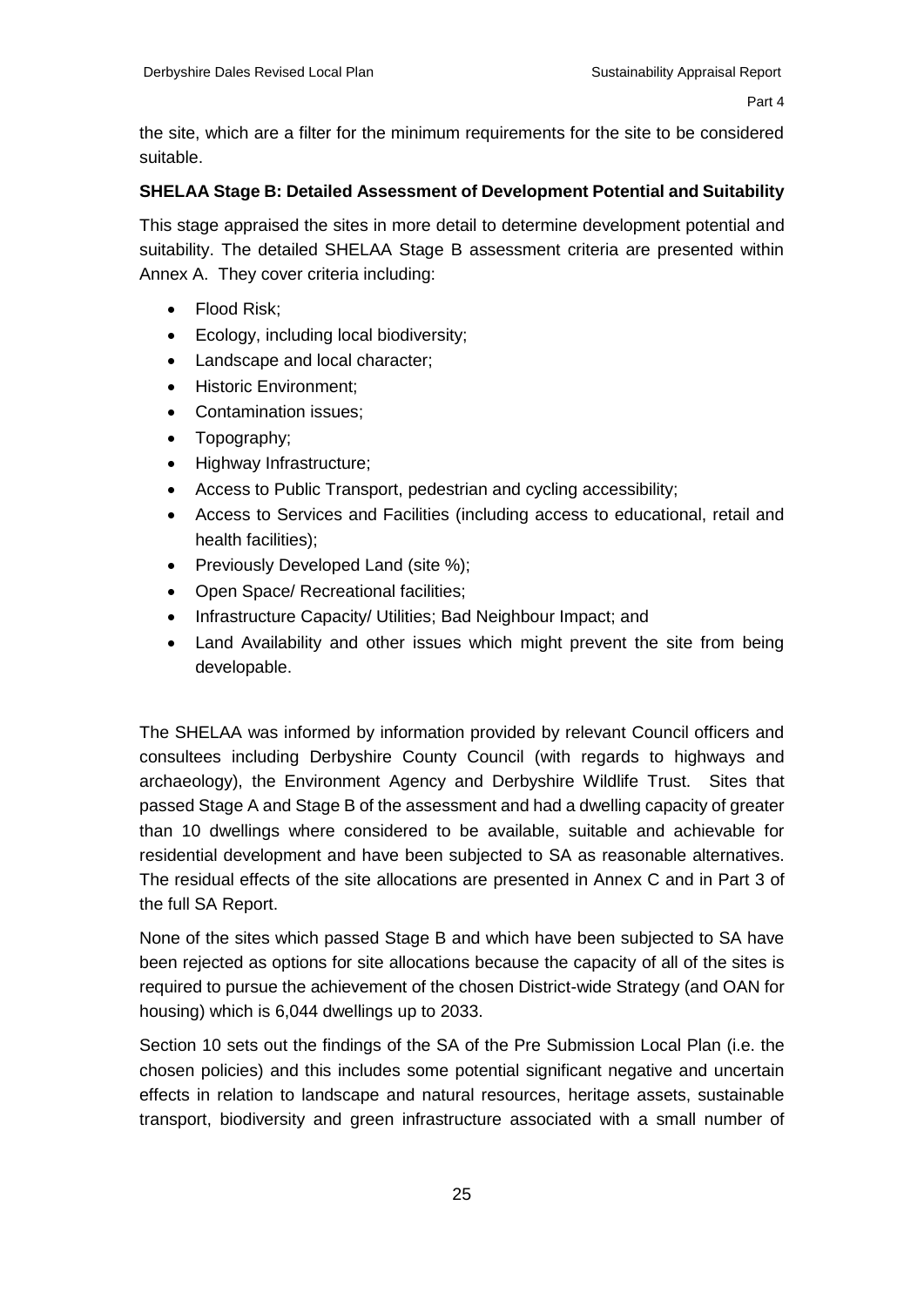<span id="page-28-0"></span>allocation sites. It may not be possible to fully mitigate these potential effects as these sites will need to come forward to deliver the OAHN.

# **9 Appraisal of a New Village Concept**

An alternative approach to meeting the OAHN has been appraised which would deliver some new housing to meet identified needs in the form of a new village. The full appraisal findings can be found in Annex A.

A new garden village has been described by the Government<sup>9</sup> as:

- A new settlement of  $1,500 10,000$  homes;
- A new discrete settlement, and not an extension of an existing town or village. This does not exclude proposals where there are already a few existing homes;
- Being led by local authorities;
- Having the backing of the local authorities in which they are situated;
- Is well-designed, built to a high quality, and attractive;
- Ideally makes effective use of previously developed land (brownfield land) and/or public sector land;
- Responding to meeting local housing needs;
- Deliverable;

- Possible of providing high quality starter homes; and
- Possible of providing infrastructure needs identified.

As there are no large brownfield and or Local Authority-owned sites available for development within the District, other than the former Airfield at Ashbourne (which is an urban expansion site), the parameters which have been appraised are as follows:

- A large greenfield site located somewhere within the Derbyshire Dales District;
- An identified site not adjoining an existing market town or medium-size settlement;
- A site providing a capacity of at least 1,500 homes plus infrastructure and other uses such as education, an appropriate level of employment use and affordable housing;
- Good walking and cycling accessibility is available to access day to day services; and
- The new development would be well designed, in line with Local Plan policies and creating a sense of place.

<sup>9</sup> Locally-Led Garden Villages, Towns and Cities (March 2016)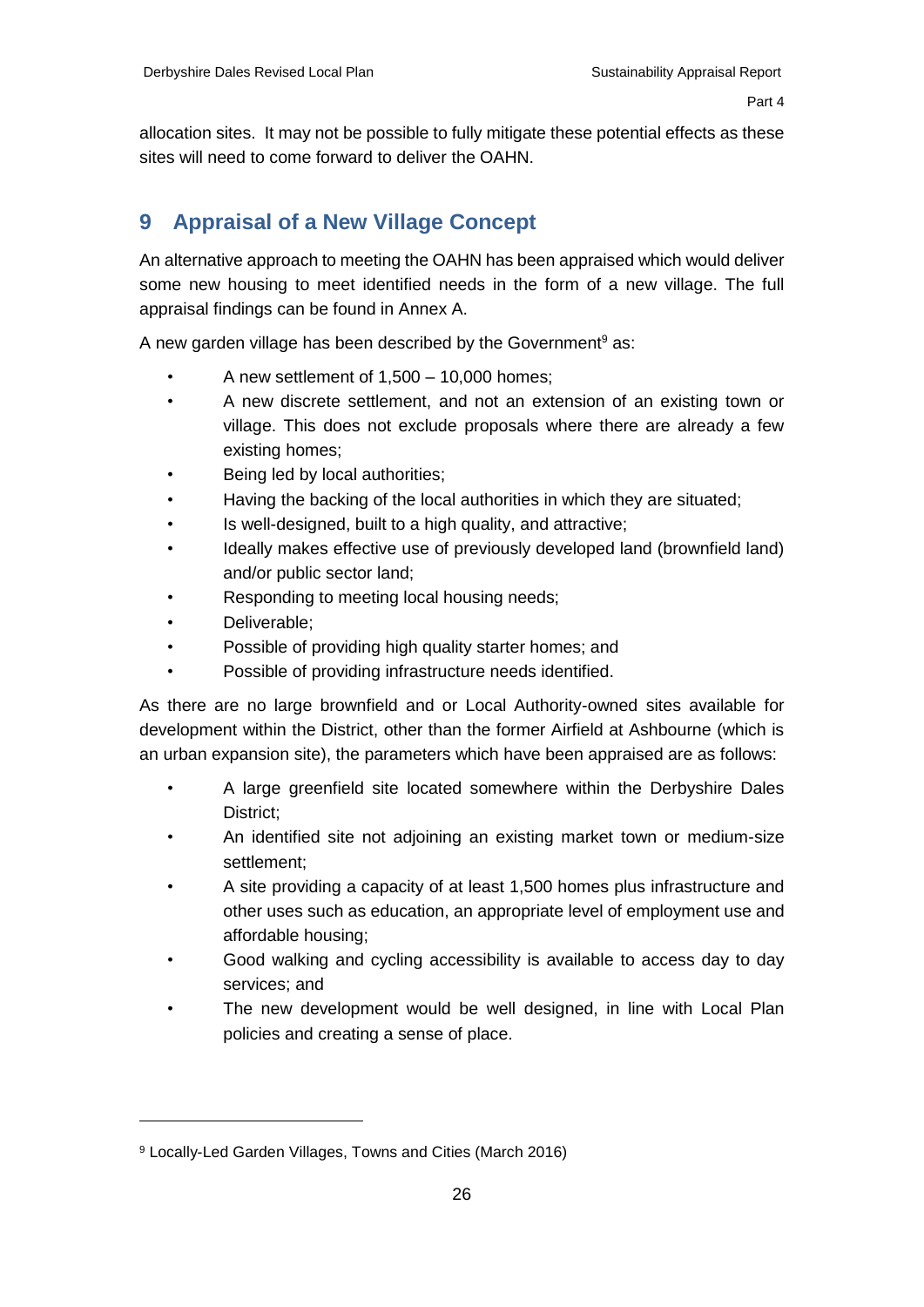This high level concept has been assessed against the full SA Framework of objectives and decision-making questions which is the same approach taken to assessing the policies within the rest of the Local Plan. Mitigation measures have been suggested to address any potential negative or uncertain effects. Where appropriate, enhancement measures have also been suggested where opportunities to improve the sustainability performance of the policies has been identified.

As the new garden village concept does not have a location, the performance of the concept against the majority of the SA Objectives is uncertain. For example, with regards to SA Objective 17 (wider accessibility), as the location of the new garden village is unknown, it is not possible to identify the accessibility of high order facilities such as a large supermarket, secondary school, and larger employment premises. It is not assumed that these facilities could be provided within a new garden village.

Potential significant negative effects (with uncertainty) are identified in relation to SA objectives 2, 3 and 4 which relate to ecological sites, biodiversity and green infrastructure. The appraisal has assumed for that a large greenfield site (circa 95ha) to be identified within the District and developed as a new garden village it is considered likely that designated sites, biodiversity and green infrastructure and other wildlife sites could be significantly negatively affected.

Similarly, should a large enough site be identified in the District to deliver a new garden village, due to its scale, it could result in significant negative effects on landscape and natural resources (SA13).

Potential significant positive effects have been identified in relation to SA objectives 7 and 12 relating to the delivery of homes and economic development. It is assumed that a new garden village would provide an appropriate level of employment development and co-ordinated infrastructure to support businesses. A new garden village would provide approximately 1,500 new homes, including affordable housing, to help meet the OAHN in the District.

Some mitigation has been suggested to address the uncertainty and potential negative effects identified within the appraisal such as that a new garden village should be located within a reasonable distance and bus route of a market town in order to avoid placing a large amount of housing (circa. 1,500) in an area which is not well served with higher order services. Other mitigation suggested relates to designated ecological sites, biodiversity strategy, energy strategy, landscape strategy, heritage effects , managing sustainable travel and infrastructure provision.

However, this mitigation is theoretical, given that no suitable site has been identified within the District through the SHELAA process. Therefore, the new village concept cannot be considered as a reasonable alternative to housing delivery within the District as it is not deliverable due to the lack of any suitable and available site.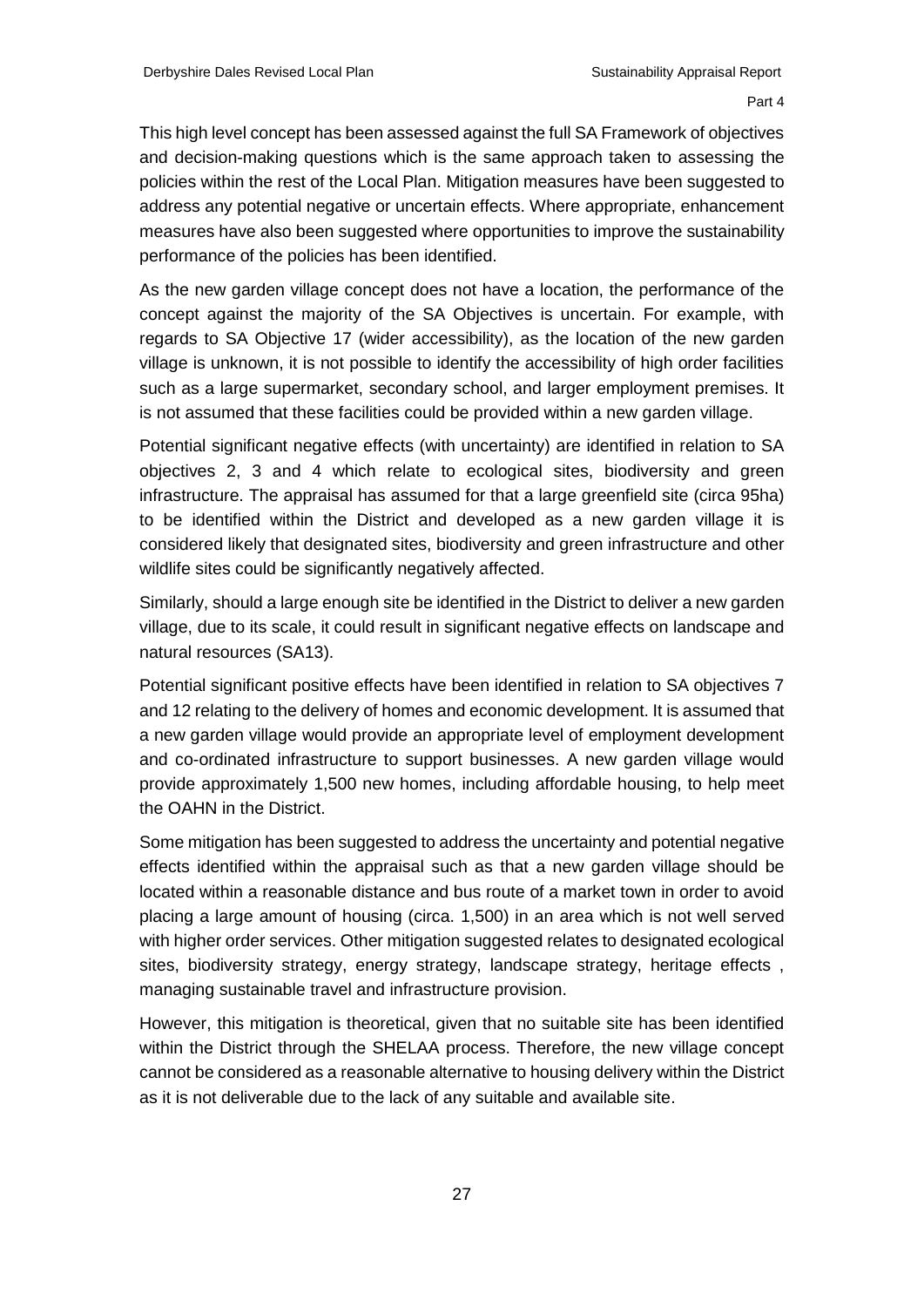#### <span id="page-30-0"></span>**10 Appraisal of Draft Local Plan Policies**

The chosen draft Plan policies were appraised and potential positive, negative, and uncertain effects were reported back to the District Council and mitigation measures were put forward to prevent, reduce and as fully as possible offset any significant adverse effects on the environment of implementing the Local Plan.

The appraisal has identified many significant positive effects associated with the strategic policies. Significant positive effects have been identified in relation to the following SA Objectives:

- SA4 (green infrastructure);
- SA7 (supporting the economy);
- SA8 (supporting town centres);
- SA9 (supporting tourism);
- SA10 (improving health):
- SA11 (addressing deprivation);
- SA12 (housing);
- SA13 (landscape and natural resources);
- SA14 (participation in culture, leisure and recreation activities);
- SA15 (heritage assets);
- SA16 (sustainable transport);
- SA17 (access to jobs, services and facilities); and
- SA18 (flood risk and water resources).

However, it has not been possible to mitigate for all of the predicted significant negative effects and uncertain effects of the Local Plan and therefore some significant negative effects and uncertain effects remain. The significant negative effects are as follows:

- Significant negative effect on SA Objective 4 relating to the loss of green field land and natural capital through development resulting from Draft Local Plan policies:
	- S1 Presumption in Favour of Sustainable Development;
	- S2 Sustainable Development Principles;
	- S3 Settlement Hierarchy;
	- S4 Development within Defined Settlement Limits;
	- S10 Rural Parishes Development Strategy;
	- HC1 Location of Housing Development; and
	- DS4 Land off Gritstone Road / Pinewood Road, Matlock.
- Significant negative effect on SA Objective 3 relating to biodiversity resulting from:
	- Policy HC2 Housing Land Allocations (allocations HC2(a) Land at Lathkill Drive, Ashbourne and DS6/HC2(aa) Land of Middleton Road / Cromford Road, Wirksworth).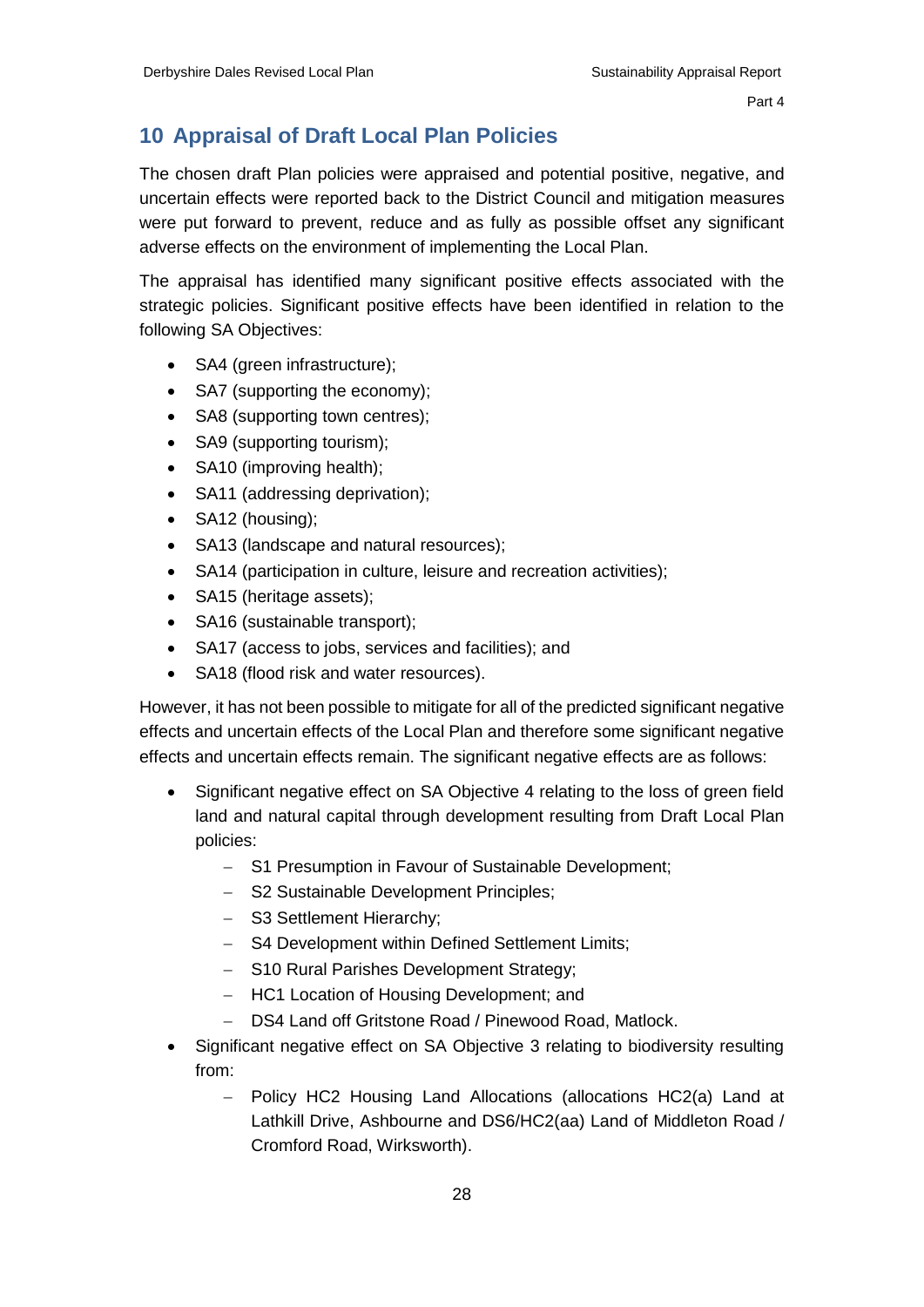- Significant negative effects on SA Objective 15 relating to heritage assets from Policy HC2 Housing Land Allocations (allocation HC2(n) Land at Derby Road / Hall Drive, Doveridge, allocation HC2(s) Land at RBS Matlock, allocation HC2(bb)/Policy DS7 Land at Middle Peak Quarry);
- Significant negative effects on SA Objective 16 relating to sustainable transport resulting from policies:
	- HC5 Meeting Local Affordable Housing Need (Exception Sites); and
	- Policy HC2 Housing Land Allocations (allocations HC2(w) Former Permanite Works, West of Cawdor Quarry, South Darley, HC2(vu)/Policy DS4 Land off Gritstone Road / Pinewood Road, Matlock, HC2(t)/Policy DS5 Land at Halldale Quarry / Matlock Spa Road, Matlock and HC2(bb)/Policy DS7 Land at Middlepeak Quarry, Wirksworth).
- Uncertain effects on SA Objective 13 relating to landscape and natural resources resulting from policies HC1 Location of Housing Development and HC2 Housing Land Allocations (allocation HC2(aa) Land at Middleton Road/Policy DS6 and allocation HC2(bb)/Policy DS7 Land at Middlepeak Quarry);
- Uncertain effects are identified with regards to SA Objective 16 relating to sustainable travel from Policy HC1 Location of Housing Development; and
- <span id="page-31-0"></span> A significant negative effect and uncertain effects on SA Objective 2 relating to ecological sites from Policy HC2 Housing Land Allocations (allocation HC2(aa)/Policy DS6 Land off Middleton Road/Cromford Road, Wirksworth and allocation HC2(bb)/Policy DS7 Land at Middlepeak Quarry).

## **11 Potential Cumulative Effects**

The SEA Regulations also require potential cumulative effects of the Local Plan to be reported. Cumulative effects arise where several individual insignificant effects have a combined significant effect. Synergistic effects interact to produce a total effect greater than the sum of the individual effects. For simplicity, all cumulative and synergistic effects have been called 'cumulative effects'.

Often, effects may result from the accumulation of several small and often indirect effects rather than few large obvious ones. Cumulative effects can be both negative and positive.

The potential cumulative effects of the Draft Local Plan have been identified relating to interactions between the Draft Plan Policies and other plans and projects within the wider area. The potential cumulative effects of the Draft Local Plan are set out within tables NTS.4 and NTS.5.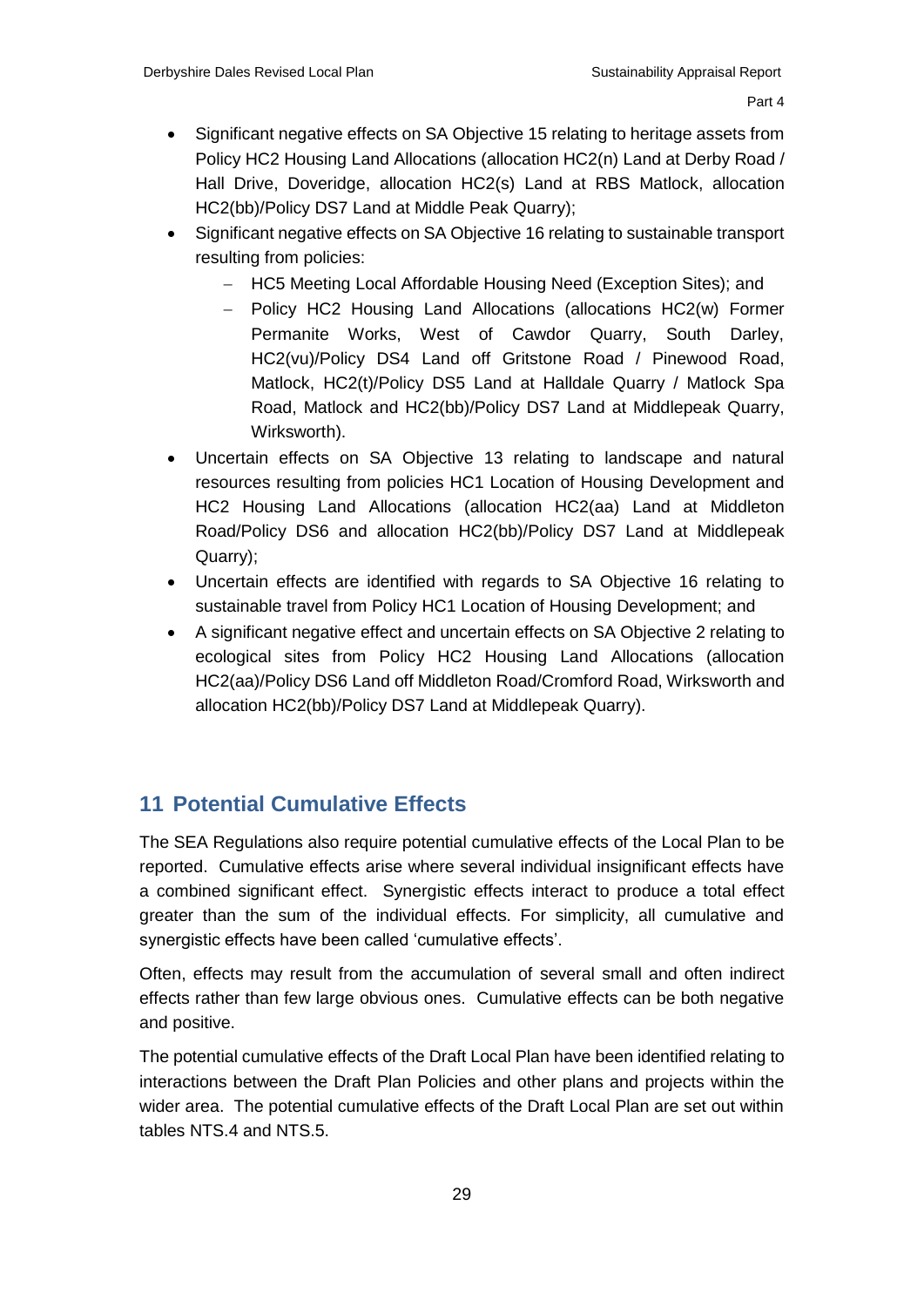The potential cumulative effects identified were mainly locational and resulted from the accumulation/interaction of the potential effects of individual development sites resulting in a potential cumulative effect on a receptor/s, e.g. a river, settlement character, a Conservation Area, local residents etc. This includes settlements where a high level of development is proposed in allocation sites.

Potential cumulative positive effects could result from the Pre Submission Local Plan, particularly in relation to supporting the economy (SA7) through the delivery of affordable housing (SA12) and employment development within the District.

Potential cumulative negative effects could result from the growth proposed within the Pre Submission Local Plan in relation to SA4 (green infrastructure) due to the loss of greenfield land and natural capital. This potential effect results from Local Plan Strategic Policies S1, S2, S3, S4, S6, S10 due to the level of growth proposed and more specifically in relation to Local Plan Policies HC1, EC1 and EC3 and many of the allocation sites identified in policies HC2 and EC1A, where potential minor negative effects have been identified within the appraisal. There is no mitigation that can be put forward for this potential cumulative effect.

Potential in combination effects (cumulative effects) have also been considered within the HRA Report in relation to potential increased recreational pressure and air pollution from traffic resulting from Draft Local Plan policies S6, S8 and EC6 in relation to the European sites:

- Peak District Moors (South Pennine Moors Phase 1) Special Protection Area (SPA);
- South Pennine Moors Special Area of Conservation (SAC);
- Peak District Dales SAC; and
- Gang Mine SAC.

The in combination effects assessments take into account potential growth in neighbouring areas. No potential in combination effects have been identified in relation to recreational pressure.

Although the Pre Submission Local Plan directs new development mainly to sustainable locations, i.e. within and as extensions to the existing market towns and larger villages, when considering the cumulative effects of development the growth proposed may result in a net increase in vehicle journeys in the District and consequently air pollution within the main towns. Also, as the larger villages will not provide for all services and facilities, there will still be a need to travel to other settlements for occasional services. Cumulatively these journeys could result in increases in vehicle emissions and air pollution between the towns and larger villages.

A new Local Plan evidence document "Transport Evidence Base" (AECOM for Derbyshire County Council and Derbyshire Dales District Council, June 2016), identifies that the allocation sites in Matlock and Ashbourne may result in an increase in traffic. This has been identified as potential negative cumulative effects on traffic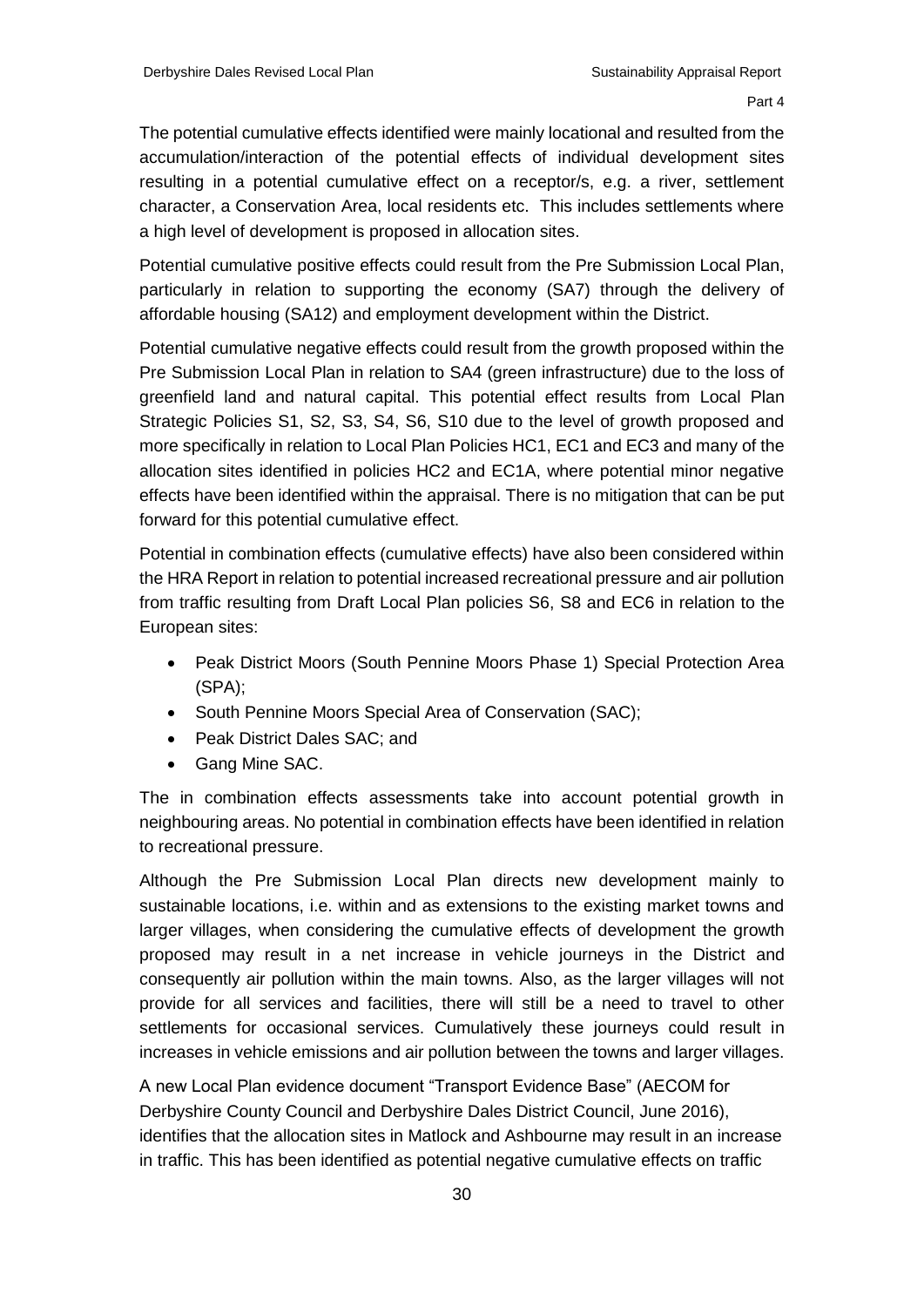and air quality identified with the allocation sites in these towns in Table 4.7. The consequences of new development will require management and mitigation that could take a number of forms, the timing of which would need to be determined in response to decisions regarding individual applications. This potential cumulative effect should be mitigated by Local Plan Policy HC20 Managing Travel Demand. Policy HC20 seeks to ensure that the District Council works with the County Council as Highway Authority to seek to encourage more use of sustainable travel modes.

In considering the effects of the Pre Submission Local Plan with other plans and projects, priority has been given to key documents that affect planning and development within the District and its neighbouring authorities. The objective of this analysis of inter-plan effects is to identify how other plans and key projects may affect the sustainability of the Derbyshire Dales. The following table summarises key interplan/programme cumulative effects.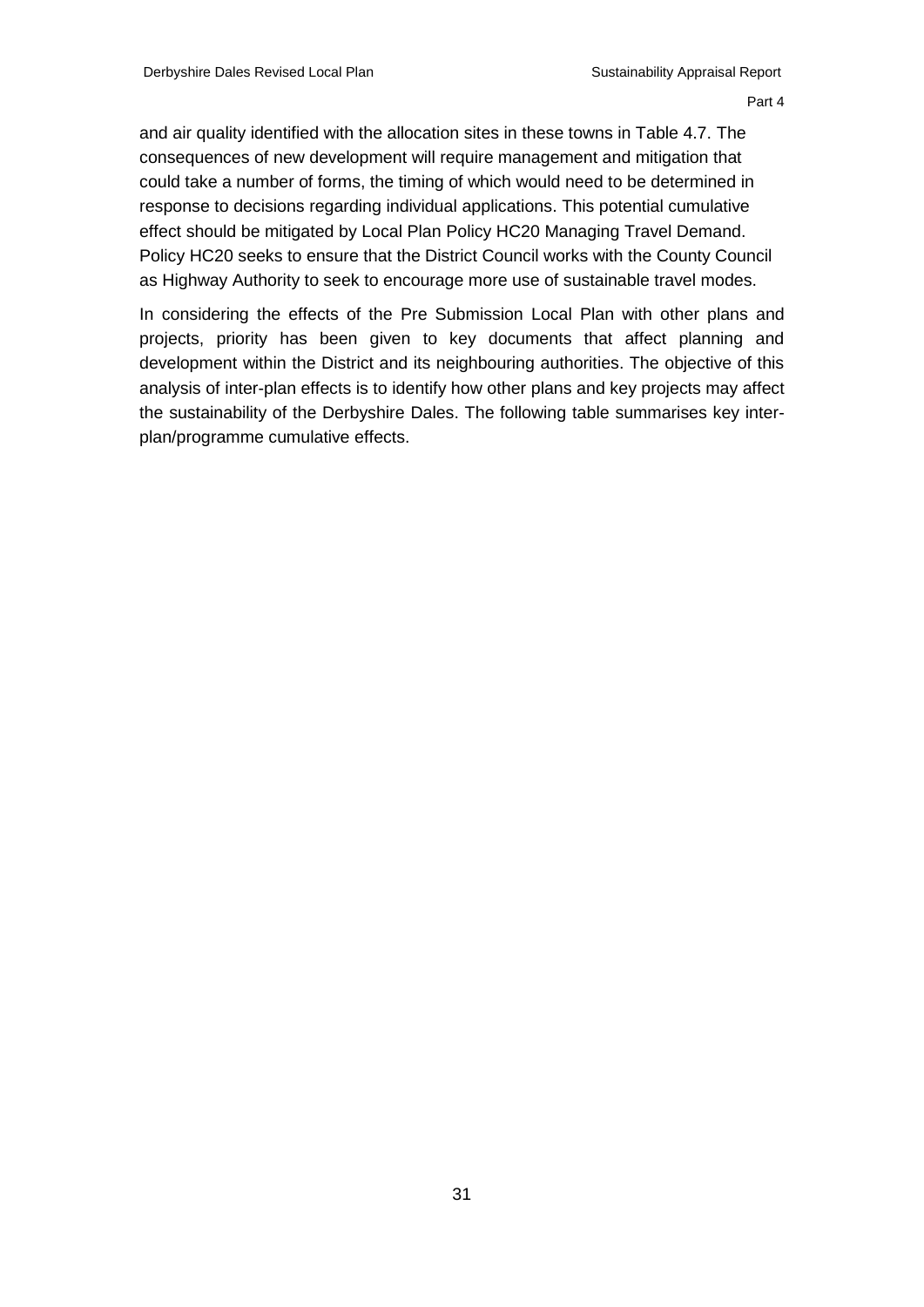| <b>Plans. Programmes or</b><br>projects                                                                                                                                                                                                           | Summary of cumulative effects of Derbyshire Dales Local Plan<br>development strategy with other plans, projects or policies                                                                                                                                                                                                                                                                                                                                                                                                                                                                                                                                                                                                                                                                                                                                                                                                                                                                                                                                 |  |  |  |
|---------------------------------------------------------------------------------------------------------------------------------------------------------------------------------------------------------------------------------------------------|-------------------------------------------------------------------------------------------------------------------------------------------------------------------------------------------------------------------------------------------------------------------------------------------------------------------------------------------------------------------------------------------------------------------------------------------------------------------------------------------------------------------------------------------------------------------------------------------------------------------------------------------------------------------------------------------------------------------------------------------------------------------------------------------------------------------------------------------------------------------------------------------------------------------------------------------------------------------------------------------------------------------------------------------------------------|--|--|--|
| Neighbouring Local<br>Plans (Amber Valley,<br>Bolsover, Chesterfield,<br>Derby, East<br>Staffordshire, High<br>Peak, North East<br>Derbyshire, Peak<br>District National Park,<br>Sheffield, South<br>Derbyshire,<br>Staffordshire<br>Moorlands.) | Housing and employment growth is planned in the authorities<br>immediately surrounding Derbyshire Dales. These activities<br>are not likely to result in significant changes to existing travel<br>patterns between Derbyshire Dales and the neighbouring<br>areas e.g. for work, services and leisure. The Local Plan aims<br>to promote sustainable communities with improved access to<br>a wider range of local jobs, housing, high quality service and<br>facilities. No cumulative effects have therefore been identified<br>between the Derbyshire Dales Local Plan and housing and<br>economic growth within the neighbouring areas.<br>Potential negative cumulative effect from overall increase in<br>coverage of impermeable surfaces as a result of development,<br>with potential impacts for flood risk and water cycle in the<br>longer term.<br>Potential negative effects of in combination/cumulative levels<br>of development on increased greenhouse gas emissions from<br>both a result of growth in transport and built development. |  |  |  |
| Derbyshire County -<br>Local Transport                                                                                                                                                                                                            | significant cumulative<br>positive<br>Potential<br>effects<br>from<br>$\bullet$<br>incremental improvements to sustainable transport networks,<br>including in combination enhancements to the cycle and public<br>rights of way network.<br>Potential positive significant cumulative<br>effects<br>from<br>improvements to roads, journeys and highway network across<br>wider area.                                                                                                                                                                                                                                                                                                                                                                                                                                                                                                                                                                                                                                                                      |  |  |  |

#### **Table NTS.4: Potential Inter-Plan Cumulative Effects**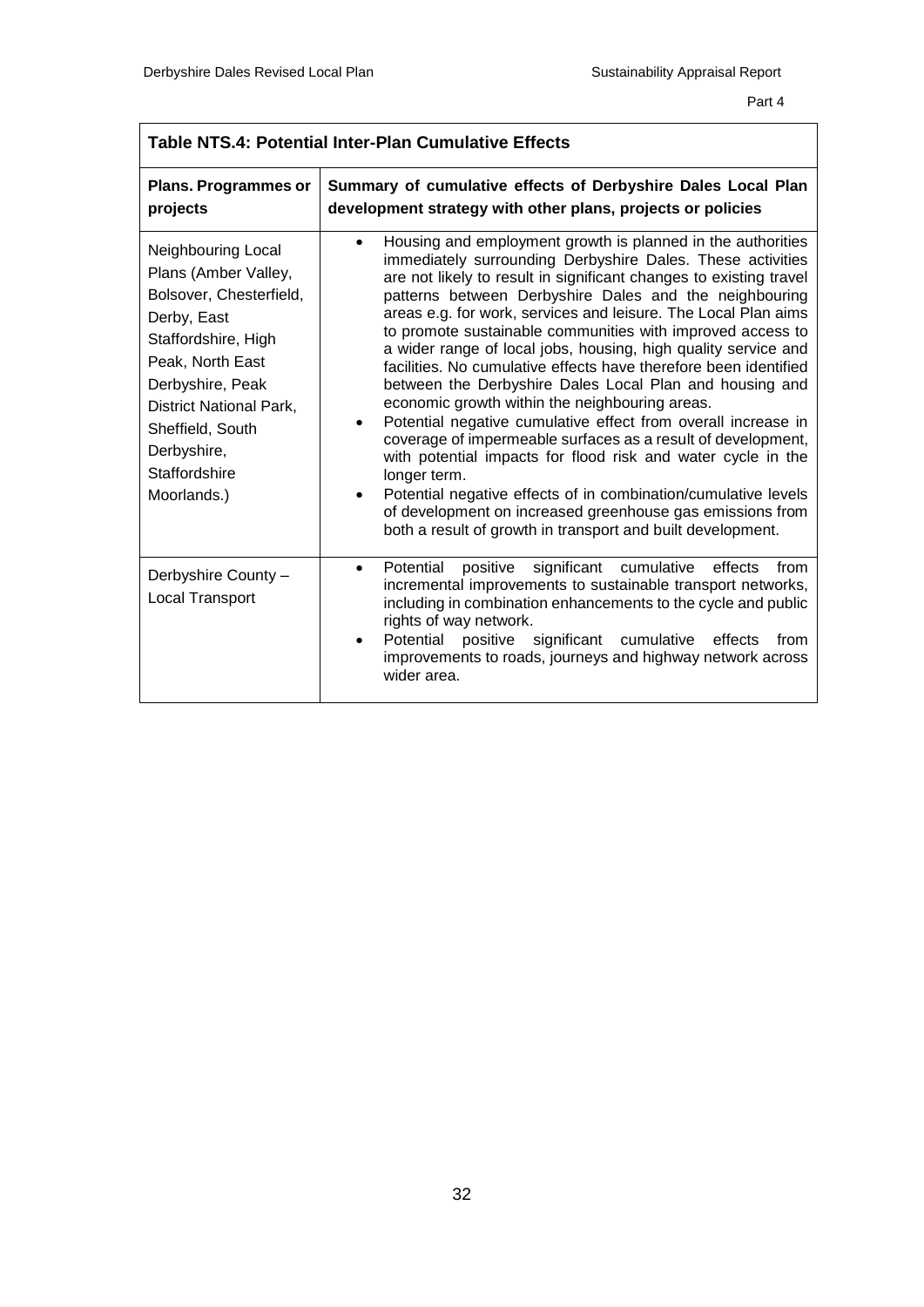| Table NTS.5: Potential Cumulative Effects Associated with Site Allocations |                                                                        |                                                              |                                                                                                                                                                                                                                                                                                                                                                                                                                                                                                                                                                                                                                                                                                                                                                                                                                                                                                                                                                                                                                                                                                    |  |
|----------------------------------------------------------------------------|------------------------------------------------------------------------|--------------------------------------------------------------|----------------------------------------------------------------------------------------------------------------------------------------------------------------------------------------------------------------------------------------------------------------------------------------------------------------------------------------------------------------------------------------------------------------------------------------------------------------------------------------------------------------------------------------------------------------------------------------------------------------------------------------------------------------------------------------------------------------------------------------------------------------------------------------------------------------------------------------------------------------------------------------------------------------------------------------------------------------------------------------------------------------------------------------------------------------------------------------------------|--|
| <b>Settlements Potentially</b><br><b>Affected</b>                          | Sites Contributing to a Potential<br><b>Cumulative Negative Effect</b> | <b>Objectives</b><br>SA<br><b>Affected</b>                   | <b>Recommendations</b>                                                                                                                                                                                                                                                                                                                                                                                                                                                                                                                                                                                                                                                                                                                                                                                                                                                                                                                                                                                                                                                                             |  |
| <b>Matlock and Ashbourne</b>                                               | All allocations in and surrounding<br>Matlock and Ashbourne.           | SA 1: Pollution<br><b>SA</b><br>16: Sustainable<br>Transport | Potential cumulative effect on traffic and air quality. A new<br>Local Plan evidence document "Transport Evidence Base"<br>(AECOM for Derbyshire County Council and Derbyshire<br>Dales District Council, June 2016), identifies that the<br>allocation sites in Matlock and Ashbourne may result in an<br>increase in traffic.<br>A key issue is the cumulative impact that traffic generated<br>from the level of development being proposed within the<br>Derbyshire Dales plan area has on the highway network<br>and the extent to which is can be mitigated. The<br>consequences of new development will require<br>management and mitigation that could take a number of<br>forms, the timing of which would need to be determined in<br>response to decisions regarding individual applications.<br>This potential cumulative effect should be mitigated by<br>Local Plan Policy HC20 Managing Travel Demand. Policy<br>HC20 seeks to ensure that the District Council works with<br>the County Council as Highway Authority to seek to<br>encourage more use of sustainable travel modes. |  |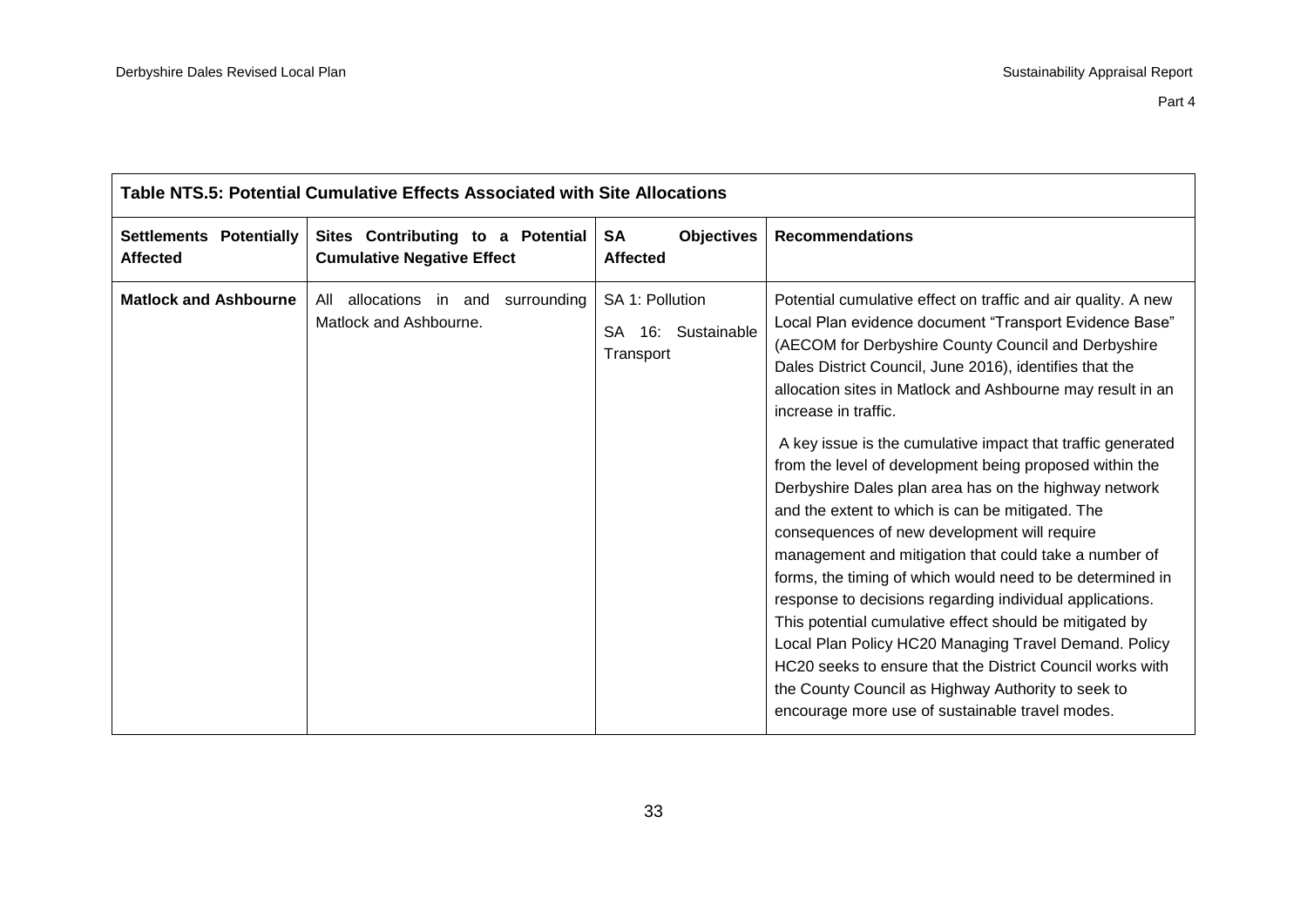| Table NTS.5: Potential Cumulative Effects Associated with Site Allocations |                                                                                                                                                                                                 |                                                   |                                                                                                                                                                                                                                                                                                                                                                                                                                                          |  |
|----------------------------------------------------------------------------|-------------------------------------------------------------------------------------------------------------------------------------------------------------------------------------------------|---------------------------------------------------|----------------------------------------------------------------------------------------------------------------------------------------------------------------------------------------------------------------------------------------------------------------------------------------------------------------------------------------------------------------------------------------------------------------------------------------------------------|--|
| <b>Settlements Potentially</b><br><b>Affected</b>                          | Sites Contributing to a Potential<br><b>Cumulative Negative Effect</b>                                                                                                                          | <b>SA</b><br><b>Objectives</b><br><b>Affected</b> | <b>Recommendations</b>                                                                                                                                                                                                                                                                                                                                                                                                                                   |  |
| <b>Matlock</b><br><b>Darley</b><br>and<br>Dale/Northwood                   | HC2(u) Land off Pinewood Road &<br>Gritstone Road, HC2(t) Land at Halldale<br>Quarry, HC2(w) Former Permanite<br>Works, West of Cawdor Quarry, HC2(i)<br>Land off Old Hackney Lane, Darley Dale | SA 13:<br>Landscape<br>and natural resources      | See mitigation measures put forward in individual site<br>appraisals. These measures should, in turn, help to mitigate<br>for the potential cumulative effect on landscape character<br>and on the National Park.<br>Include a policy in the Plan which controls light pollution<br>from new developments.                                                                                                                                               |  |
| Darley Dale, Two Dales,<br>Northwood and north<br>west of Matlock          | HC2(I) Land at Stancliffe Quarry, HC2(j)<br>Land to the rear of RBS, HC2(k) Land<br>off Normanhurst Road, HC2(h) Land at<br>Old Hackney Lane, HC2(i) Land off Old<br>Hackney Lane, Darley Dale  | 13:<br>Landscape<br>SA.<br>and natural resources  | See mitigation measures put forward in individual site<br>appraisals. The mitigation could help to reduce the<br>significance of the potential negative cumulative effect on<br>the settlement pattern such as careful design of sites and<br>buildings to attempt to maintain distinction between the<br>settlements. However, it is not certain that the potential<br>cumulative effect could be fully mitigated due to the<br>locations of the sites. |  |
| Northwood, Darley Dale<br>and South Darley                                 | HC2(h) Land at Old Hackney Lane,<br>HC2(w) Former Permanite Works, West<br>of Cawdor Quarry, HC2(t) Land at<br><b>Halldale Quarry</b>                                                           | SA 16:<br>Sustainable<br>transport                | Mitigation measures put forward in the appraisals of the<br>sites could improve existing walking and cycling access but<br>it is unlikely that they will significantly improve sustainable<br>transport access to facilities and services for new residents<br>due to the locations of the sites.                                                                                                                                                        |  |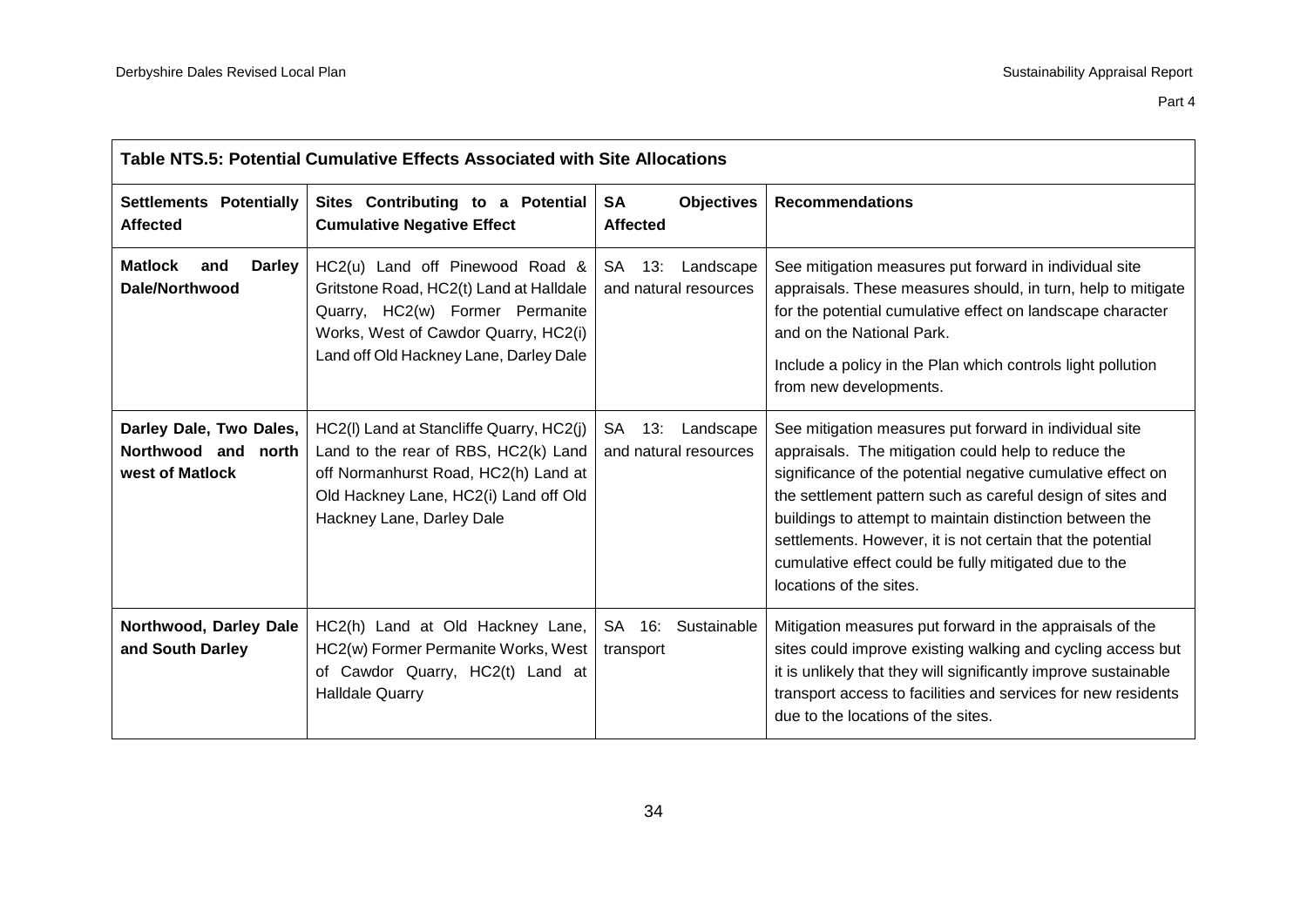| Table NTS.5: Potential Cumulative Effects Associated with Site Allocations |                                                                                                                                                                                                                    |                                                                                           |                                                                                                                                                                                                                                                                                                                                                                                                                                                                                                                                                                                                                                                         |  |
|----------------------------------------------------------------------------|--------------------------------------------------------------------------------------------------------------------------------------------------------------------------------------------------------------------|-------------------------------------------------------------------------------------------|---------------------------------------------------------------------------------------------------------------------------------------------------------------------------------------------------------------------------------------------------------------------------------------------------------------------------------------------------------------------------------------------------------------------------------------------------------------------------------------------------------------------------------------------------------------------------------------------------------------------------------------------------------|--|
| <b>Settlements Potentially</b><br><b>Affected</b>                          | Sites Contributing to a Potential<br><b>Cumulative Negative Effect</b>                                                                                                                                             | <b>SA</b><br><b>Objectives</b><br><b>Affected</b>                                         | <b>Recommendations</b>                                                                                                                                                                                                                                                                                                                                                                                                                                                                                                                                                                                                                                  |  |
| Wirksworth                                                                 | HC2(AA) Land at Middleton Quarry,<br>HC2(v) Land to the north of Porter Lane,<br>East of Main Street, HC2(bb) Land at<br>Middlepeak Quarry, SHLAA220e land<br>Porter<br>Lane/Cromford<br>Road,<br>at<br>Wirksworth | <b>SA</b><br>13:<br>Landscape<br>and natural resources<br>SA 2: Ecological sites          | See mitigation measures put forward in individual site<br>appraisals. It may be possible to avoid negative effects and<br>enhance the condition of the Colehill Quarries SSSI and<br>RIG site. Mitigation measures for effects on Gang Mine<br>SAC would need to be put in place via Policy PD3.                                                                                                                                                                                                                                                                                                                                                        |  |
| <b>Ashbourne</b>                                                           | HC2(c) Land at Ashbourne Airfield,<br>HC2(a) Land at Lathkill Drive, HC2(d)<br>Land off Cavendish Drive, HC2(b)<br>Former Mirage Hotel, Derby Road                                                                 | <b>SA</b><br>13:<br>Landscape<br>and natural resources<br>SA 16: Sustainable<br>transport | See mitigation measures put forward in individual site<br>appraisals. Such measures should help to mitigate a<br>potential negative cumulative effect on landscape/visual<br>amenity but it is not certain that they will be able to fully<br>offset the negative effect in this area due to the size and<br>location of the development sites.<br>Some mitigation measures have been put forward which<br>could improve existing walking and cycling access but it is<br>unlikely that they will significantly improve sustainable<br>transport access to facilities and services for new residents<br>of the sites identified, due to their locations |  |
| <b>Ashbourne</b>                                                           | allocations in and surrounding<br>All<br>Ashbourne.                                                                                                                                                                | SA 1: Pollution<br>SA 16: Sustainable<br>Transport                                        | Potential cumulative effect on traffic and air quality. A new<br>Local Plan evidence document "Transport Evidence Base"<br>(AECOM for Derbyshire County Council and Derbyshire<br>Dales District Council, June 2016), identifies that the                                                                                                                                                                                                                                                                                                                                                                                                               |  |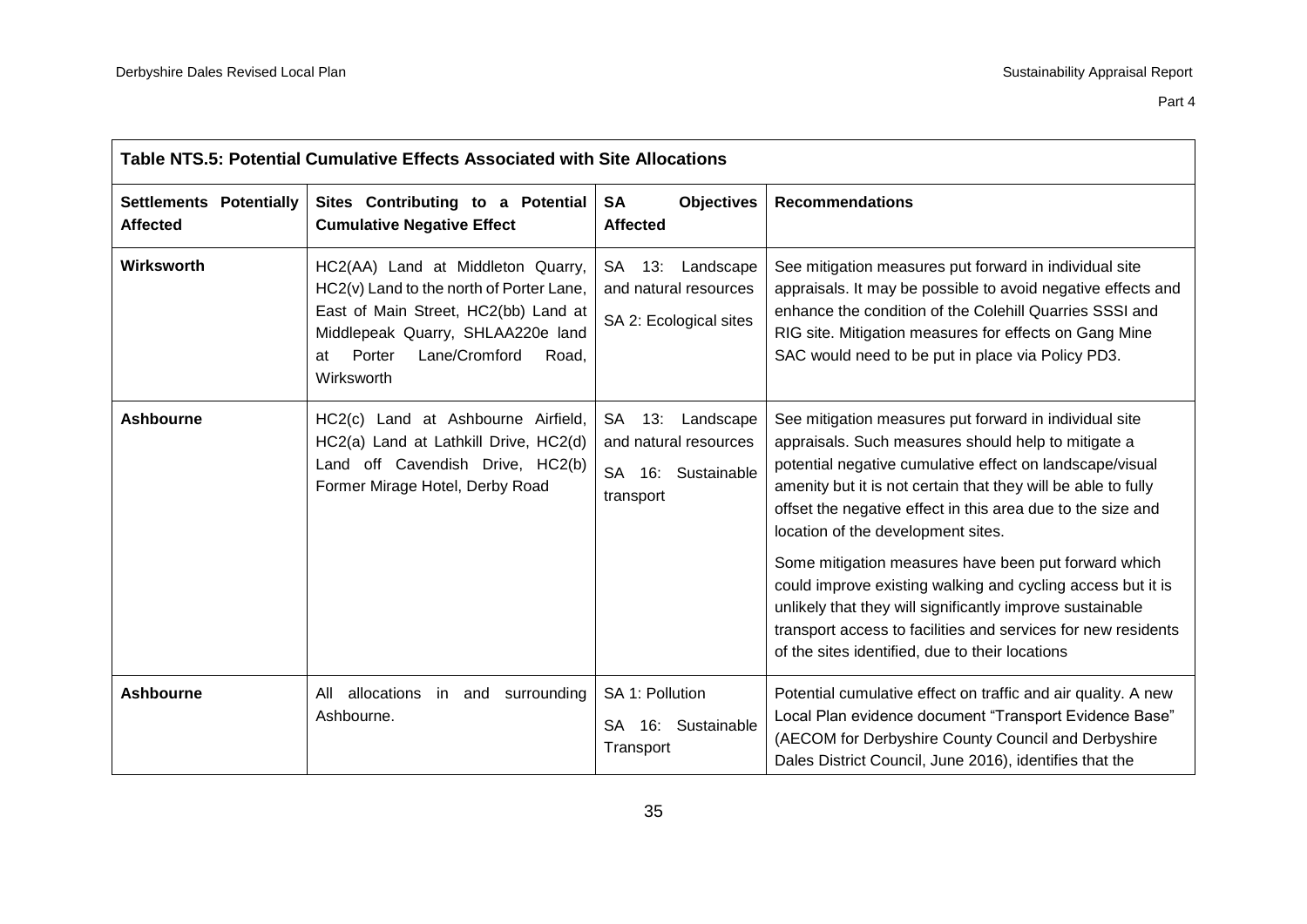Part 4

| Table NTS.5: Potential Cumulative Effects Associated with Site Allocations |                                                                                                            |                                                                                        |                                                                                                                                                                                                                                                                                                                                                                                                                                                                                                                                                                                                                                                                                                                                                                                                                                                       |  |
|----------------------------------------------------------------------------|------------------------------------------------------------------------------------------------------------|----------------------------------------------------------------------------------------|-------------------------------------------------------------------------------------------------------------------------------------------------------------------------------------------------------------------------------------------------------------------------------------------------------------------------------------------------------------------------------------------------------------------------------------------------------------------------------------------------------------------------------------------------------------------------------------------------------------------------------------------------------------------------------------------------------------------------------------------------------------------------------------------------------------------------------------------------------|--|
| <b>Settlements Potentially</b><br><b>Affected</b>                          | Sites Contributing to a Potential<br><b>Cumulative Negative Effect</b>                                     | <b>SA</b><br><b>Objectives</b><br><b>Affected</b>                                      | <b>Recommendations</b>                                                                                                                                                                                                                                                                                                                                                                                                                                                                                                                                                                                                                                                                                                                                                                                                                                |  |
|                                                                            |                                                                                                            |                                                                                        | allocation sites in Matlock and Ashbourne may result in an<br>increase in traffic.<br>A key issue is the cumulative impact that traffic generated<br>from the level of development being proposed within the<br>Derbyshire Dales plan area has on the highway network<br>and the extent to which is can be mitigated. The<br>consequences of new development will require<br>management and mitigation that could take a number of<br>forms, the timing of which would need to be determined in<br>response to decisions regarding individual applications.<br>This potential cumulative effect should be mitigated by<br>Local Plan Policy HC20 Managing Travel Demand. Policy<br>HC20 seeks to ensure that the District Council works with<br>the County Council as Highway Authority to seek to<br>encourage more use of sustainable travel modes. |  |
| <b>Brailsford</b>                                                          | HC2(g) Land off Luke Lane/Mercaston<br>Lane, HC2(f) Land off Luke Lane,<br>HC2(e) Land to the north of A52 | 13: Landscape<br>SA<br>and natural resources<br><b>SA</b><br>15:<br>Heritage<br>Assets | See mitigation measures put forward in individual site<br>appraisals. However, mitigation may not be possible to<br>entirely offset this potential cumulative effect due to the<br>scale and location of development proposed. Design<br>measures and careful site layout and landscaping may be<br>required in order to ensure that new development reflects                                                                                                                                                                                                                                                                                                                                                                                                                                                                                         |  |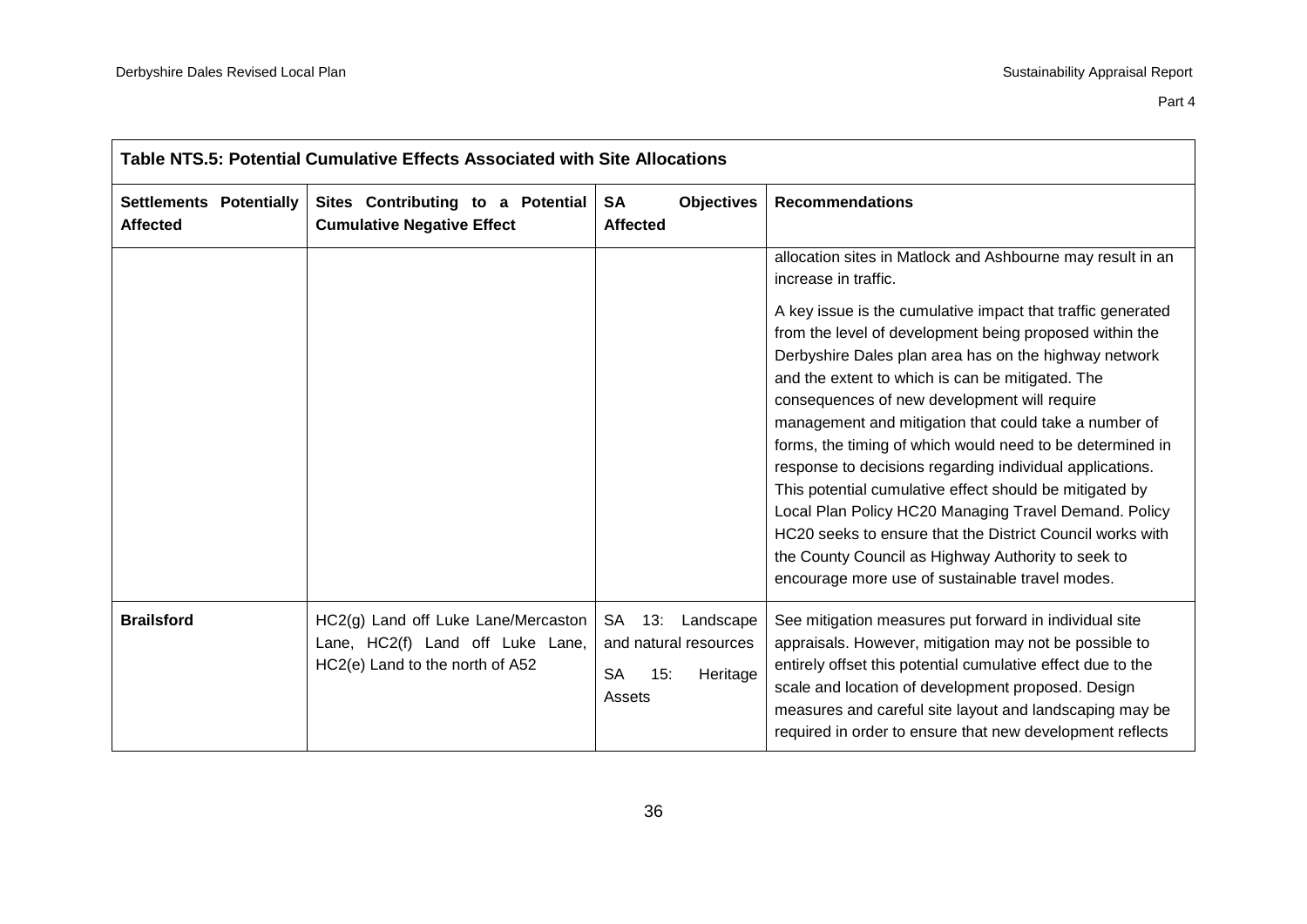| Table NTS.5: Potential Cumulative Effects Associated with Site Allocations |                                                                                                             |                                                                                                  |                                                                                                                                                                                                                                                                                                                                                                                                                                                                                                                                                               |
|----------------------------------------------------------------------------|-------------------------------------------------------------------------------------------------------------|--------------------------------------------------------------------------------------------------|---------------------------------------------------------------------------------------------------------------------------------------------------------------------------------------------------------------------------------------------------------------------------------------------------------------------------------------------------------------------------------------------------------------------------------------------------------------------------------------------------------------------------------------------------------------|
| Settlements Potentially<br><b>Affected</b>                                 | Sites Contributing to a Potential<br><b>Cumulative Negative Effect</b>                                      | <b>SA</b><br><b>Objectives</b><br><b>Affected</b>                                                | <b>Recommendations</b>                                                                                                                                                                                                                                                                                                                                                                                                                                                                                                                                        |
|                                                                            |                                                                                                             |                                                                                                  | and enhances the existing character of the village as far as<br>possible.                                                                                                                                                                                                                                                                                                                                                                                                                                                                                     |
| <b>Hulland Ward</b>                                                        | HC2(r) Land off A517 and Dog Lane,<br>HC2(p) land off Wheeldon Way, HC2(q)<br>Land East of Ardennes         | <b>SA</b><br>13:<br>Landscape<br>and natural resources                                           | See mitigation measures put forward in individual site<br>appraisals. The measures should help to mitigate a<br>potential negative cumulative effect but it is not certain that<br>they would be able to fully offset the potential cumulative<br>negative effect.                                                                                                                                                                                                                                                                                            |
| <b>Doveridge</b>                                                           | HC2(n) Land at Derby Road / Hall Drive,<br>HC2(m) Land at Cavendish Cottage,<br>HC2(o) Land at Marston Lane | SA<br>13:<br>Landscape<br>and natural resources<br>and<br><b>SA</b><br>15:<br>Heritage<br>Assets | See mitigation measures put forward in individual site<br>appraisals. Archaeological evaluation of sites may be<br>required. It is not clear whether mitigation could offset<br>potential negative cumulative effect on heritage assets.<br>Mitigation of the potential negative effects on landscape<br>character could be possible. The measures should help to<br>mitigate a potential negative cumulative effect but it is not<br>certain that they would be able to fully offset the potential<br>negative cumulative effect on landscape/visual amenity |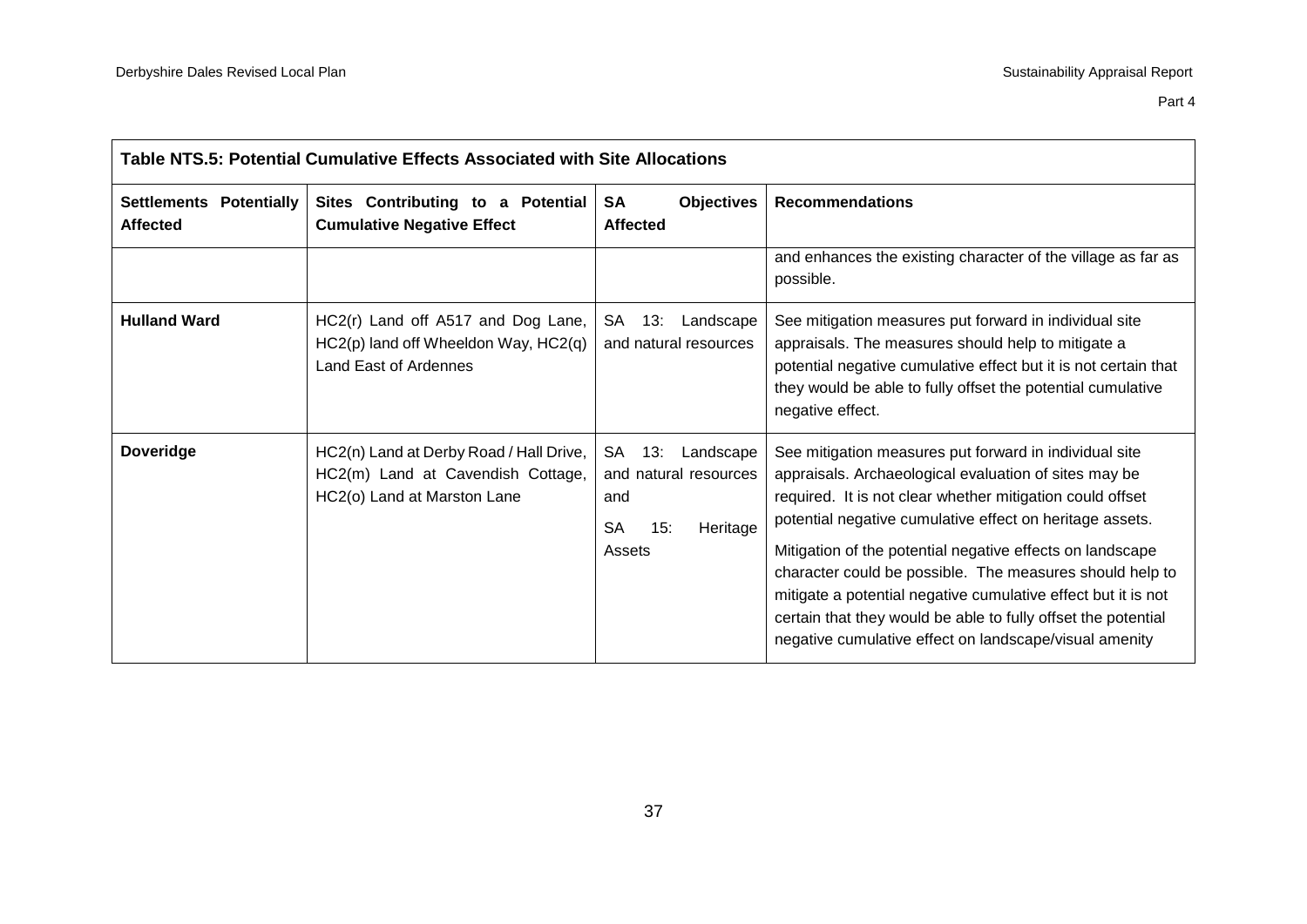# <span id="page-40-0"></span>**12 Proposed Monitoring Strategy**

The SEA Regulations requires monitoring of the significant environmental effects of implementing the Plan. SA monitoring will cover the significant economic and social effects, as well as the environmental ones.

Table NTS.6 sets out the proposed measures for monitoring the sustainability effects of implementing the policies and proposals contained within the Draft Local Plan. The monitoring procedures proposed are linked to the SA process, including the objectives, targets and indicators developed for the SA Framework, the baseline information and key sustainability issues, the likely significant effects expected, and the mitigation measures proposed.

The monitoring measures proposed focus on the significant sustainability effects and the significant effects where there is uncertainty in the SA and where monitoring would enable preventative or mitigation measures to be taken.

The policies and objectives of the Draft Local Plan will be delivered in the context of the Draft Local Plan as a whole and within the wider policy framework that sits alongside the planning system. For this reason, monitoring the sustainability effects of implementing the Draft Local Plan will be undertaken and conducted as part of the overall approach to monitoring undertaken by the District Council. Accordingly, the proposals set out here will align with the Local Plan monitoring proposals as they emerge.

Where practical and feasible existing monitoring arrangements, including information collection regimes and data collected by outside bodies have been suggested as a source of indicators.

The provisions on monitoring apply after the Draft Local Plan has been adopted, and therefore the monitoring proposals set out in the following table are a draft framework. The final SA monitoring programme will be included in the SA adoption statement (once the plan is adopted) and this will reflect any changes made as part of the Draft Local Plan Examination process and prior to adoption.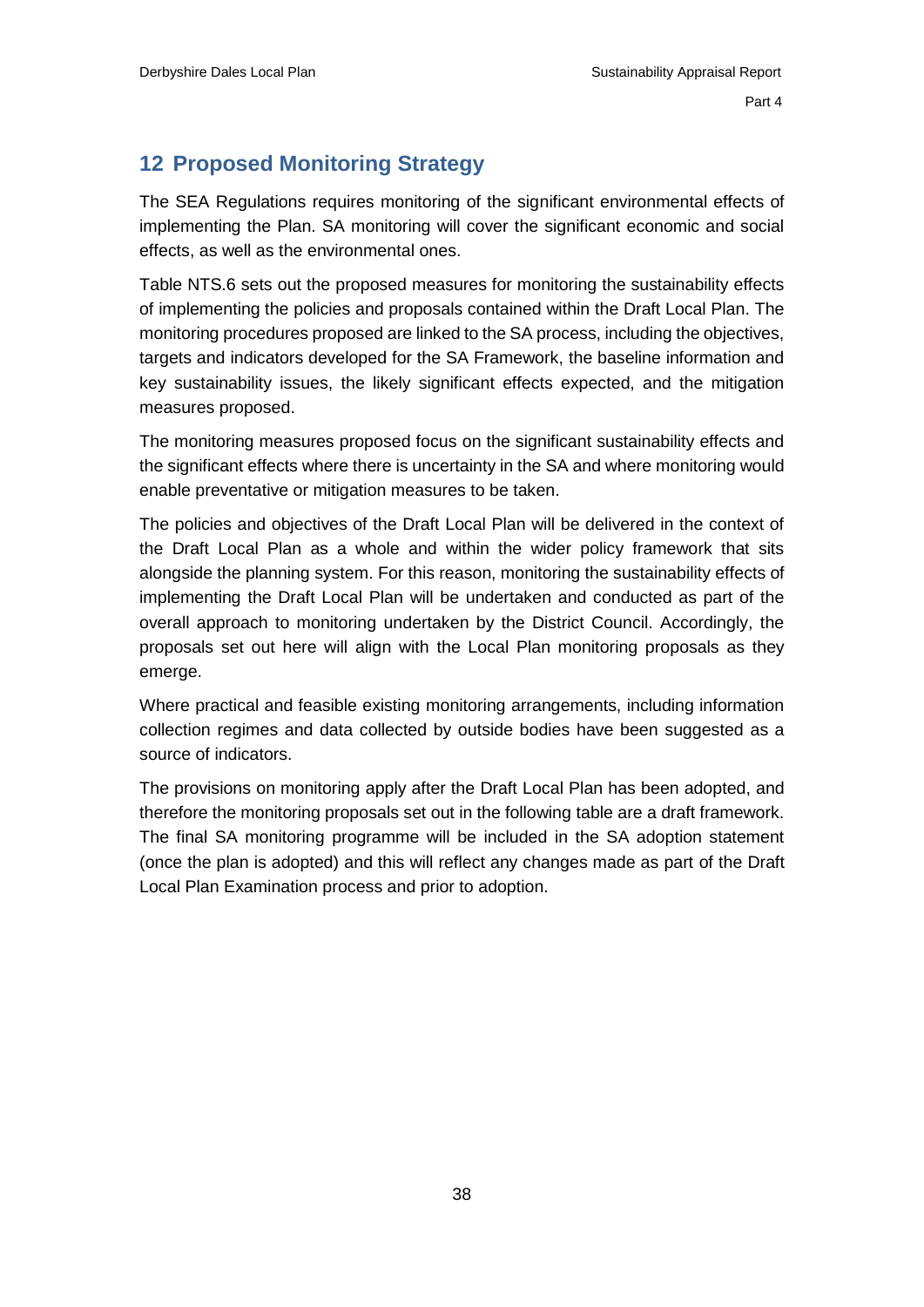| Table 6.1: Proposals for Monitoring the Sustainability Effects of Implementing the Derbyshire Dales Local Plan |                                                                                           |                                                                                                                                                                                                |                                                                                                                                                                                                                                                                                                                                                                                                                                                                                                                  |  |
|----------------------------------------------------------------------------------------------------------------|-------------------------------------------------------------------------------------------|------------------------------------------------------------------------------------------------------------------------------------------------------------------------------------------------|------------------------------------------------------------------------------------------------------------------------------------------------------------------------------------------------------------------------------------------------------------------------------------------------------------------------------------------------------------------------------------------------------------------------------------------------------------------------------------------------------------------|--|
| Significant residual effects and<br>uncertainties                                                              | What needs to be<br>monitored?                                                            | What sort of<br>information is<br>required?                                                                                                                                                    | <b>Indicators</b>                                                                                                                                                                                                                                                                                                                                                                                                                                                                                                |  |
| Potential positive effects of the<br>Preferred Options Local Plan on<br>SA7 (supporting the economy).          | Effects on the economy                                                                    | Availability<br>of<br>employment land<br><b>Success</b><br>of<br>small<br>businesses<br>Vitality of town centres                                                                               | Net change in employment land each<br>vear<br>Average full time wage<br>$\bullet$<br>Number of people with NVQ level 2<br>qualification and number of people<br>qualified to NVQ level 4<br>Gross weekly earnings<br>Rates of employment development within<br>the district<br>Unemployment rates<br>$\bullet$<br>Jobs density<br>Business starts/Enterprise births and<br>business closures/enterprise deaths<br>Percentage of occupied shop premises<br>Amount of floorspace developed for town<br>centre uses |  |
| Potential negative effects on SA3<br>(biodiversity)                                                            | Effects on diversity and<br>abundance of flora and<br>fauna and geographical<br>interests | Changes in areas of<br>biodiversity importance<br>Protection<br>of<br>priority<br>habitats and species and<br>geological interests on<br>undesignated sites, both<br>greenfield and brownfield | Changes in areas of biodiversity<br>$\bullet$<br>importance<br>Number of planning permissions granted<br>against the advice of Natural England<br>Percentage of Biodiversity Action Plan<br>targets met.                                                                                                                                                                                                                                                                                                         |  |
| Potential negative effects on SA2<br>(ecological sites)                                                        | Effects<br>sites<br>on.<br>designated<br>their<br>for                                     | Trends relating to the<br>management<br>and                                                                                                                                                    | Percentage of internationally and<br>nationally designated sites in 'favourable'<br>or 'unfavourable recovering' condition                                                                                                                                                                                                                                                                                                                                                                                       |  |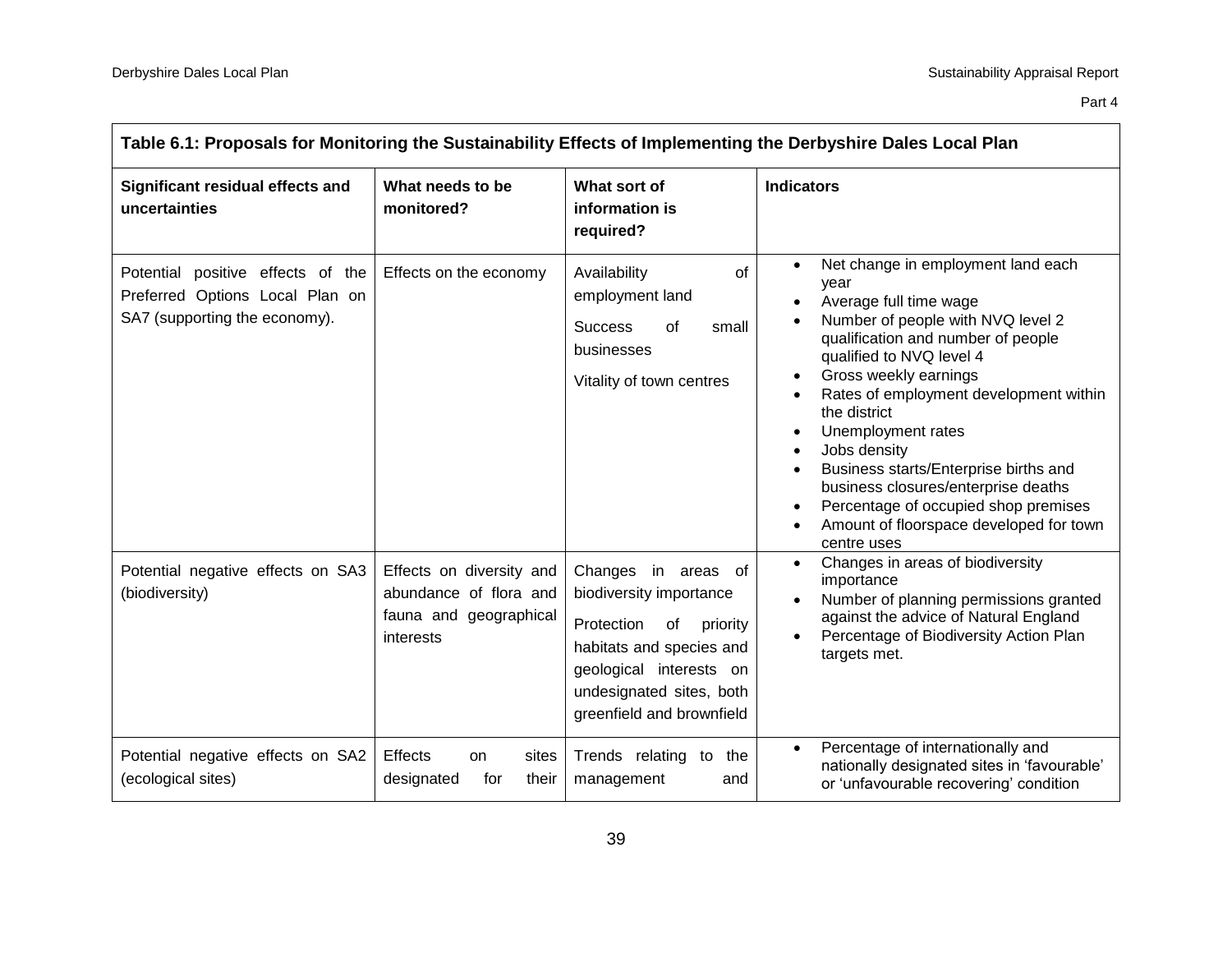| Table 6.1: Proposals for Monitoring the Sustainability Effects of Implementing the Derbyshire Dales Local Plan                                                                                                        |                                                                |                                                                                                                              |                                                                                                                                                                                                                                                                                                                                                 |
|-----------------------------------------------------------------------------------------------------------------------------------------------------------------------------------------------------------------------|----------------------------------------------------------------|------------------------------------------------------------------------------------------------------------------------------|-------------------------------------------------------------------------------------------------------------------------------------------------------------------------------------------------------------------------------------------------------------------------------------------------------------------------------------------------|
| Significant residual effects and<br>uncertainties                                                                                                                                                                     | What needs to be<br>monitored?                                 | What sort of<br>information is<br>required?                                                                                  | <b>Indicators</b>                                                                                                                                                                                                                                                                                                                               |
|                                                                                                                                                                                                                       | conservation<br>nature<br>importance                           | condition of SSSI's and<br><b>Local Wildlife Sites</b>                                                                       | Area (ha) of SSSIs and Local Wildlife<br>Sites lost to development requiring<br>planning permission<br>Number of planning permissions granted<br>against the advice of Natural England                                                                                                                                                          |
| negative<br>Potential<br>positive<br>and<br>SA4<br>effects<br>on<br>(green<br>infrastructure)                                                                                                                         | Effects<br>on<br>green<br>infrastructure<br>natural<br>capital | Greenfield land which is<br>lost to development.<br>New green infrastructure<br>created<br>part<br>as<br>of<br>developments. | Net change in green infrastructure<br>network<br>Amount (ha) of greenfield land developed                                                                                                                                                                                                                                                       |
| Potential negative cumulative effect<br>on air quality (SA1) resulting from<br>the Local Plan.                                                                                                                        | Air quality                                                    | Location of housing and<br>employment<br>development<br>quality<br>monitoring<br>Air<br>data                                 | Achievement of air quality objectives<br>$\bullet$<br>within the District<br>Percentage of residential development<br>taking place within defined settlement<br>boundaries                                                                                                                                                                      |
| Inter-plan: Potential negative effects<br>of in combination/cumulative levels<br>development on<br>increased<br>οf<br>greenhouse gas emissions from<br>both a result of growth in transport<br>and built development. | Effects<br>climate<br>on<br>change                             | Location of housing and<br>employment<br>development<br>Amount of renewable<br>energy produced in area                       | Percentage of residential development<br>$\bullet$<br>taking place within defined settlement<br>boundaries<br>Percentage of commercial developments<br>over 1,000m <sup>2</sup> built to achieve BREEAM<br>good rating<br>Amount of energy produced from<br>renewable energy sources<br>CO <sub>2</sub> emissions for the District<br>$\bullet$ |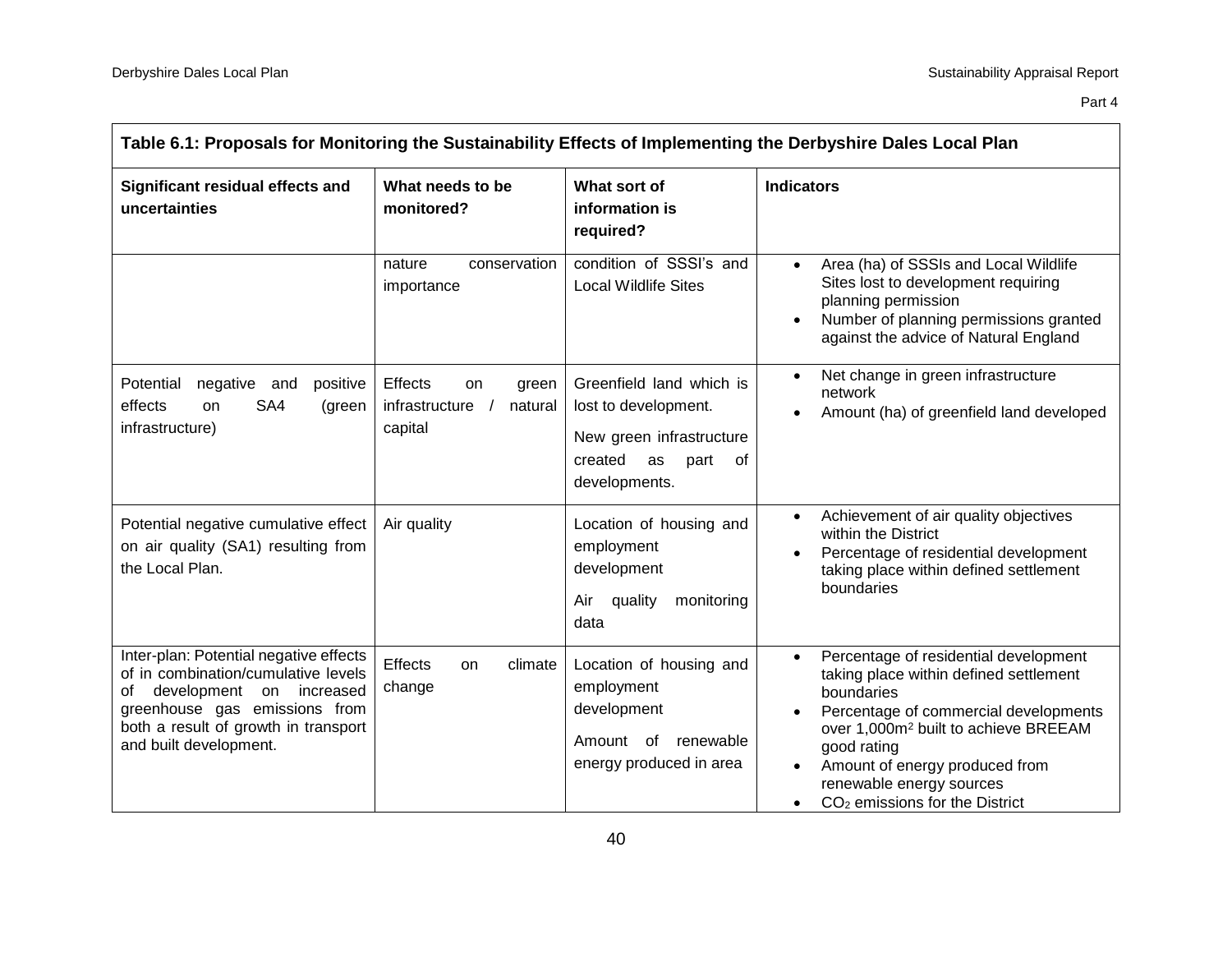| Table 6.1: Proposals for Monitoring the Sustainability Effects of Implementing the Derbyshire Dales Local Plan |                                               |                                                                                                                         |                                                                                                                                                                                                                                                                                                                                                                                      |
|----------------------------------------------------------------------------------------------------------------|-----------------------------------------------|-------------------------------------------------------------------------------------------------------------------------|--------------------------------------------------------------------------------------------------------------------------------------------------------------------------------------------------------------------------------------------------------------------------------------------------------------------------------------------------------------------------------------|
| Significant residual effects and<br>uncertainties                                                              | What needs to be<br>monitored?                | What sort of<br>information is<br>required?                                                                             | <b>Indicators</b>                                                                                                                                                                                                                                                                                                                                                                    |
|                                                                                                                |                                               | Carbon<br>dioxide<br>emissions<br>Incorporation<br>of<br>sustainable<br>design<br>features<br>in.<br>new<br>development | Amount or renewable energy capacity<br>$\bullet$                                                                                                                                                                                                                                                                                                                                     |
| Potential negative effects on SA13<br>(landscape and natural resources)                                        | Effects on landscape and<br>townscape quality | Impact of development<br>landscape<br>and<br>on<br>townscape character<br>Development<br>on.<br>greenfield sites        | Percentage of appeals allowed where<br>non-compliance with Policy PD1 is a<br>reason for refusal<br>Percentage of development on brownfield<br>land<br>Amount of development having an<br>adverse impact upon the best and most<br>versatile agricultural land<br>National targets for open space provision<br>and quality                                                           |
| Potential negative effects on SA15<br>(heritage assets)                                                        | Effects<br>heritage<br>on<br>assets           | Impact of development<br>on heritage assets                                                                             | Percentage or areas of historic buildings,<br>$\bullet$<br>sites and areas including locally listed<br>assets affected, whether in an adverse or<br>beneficial way<br>Number of planning applications affecting<br>sites designated for historical interest<br>Number of historic assets at risk<br>Amount of development having an<br>adverse impact on the Historic<br>Environment |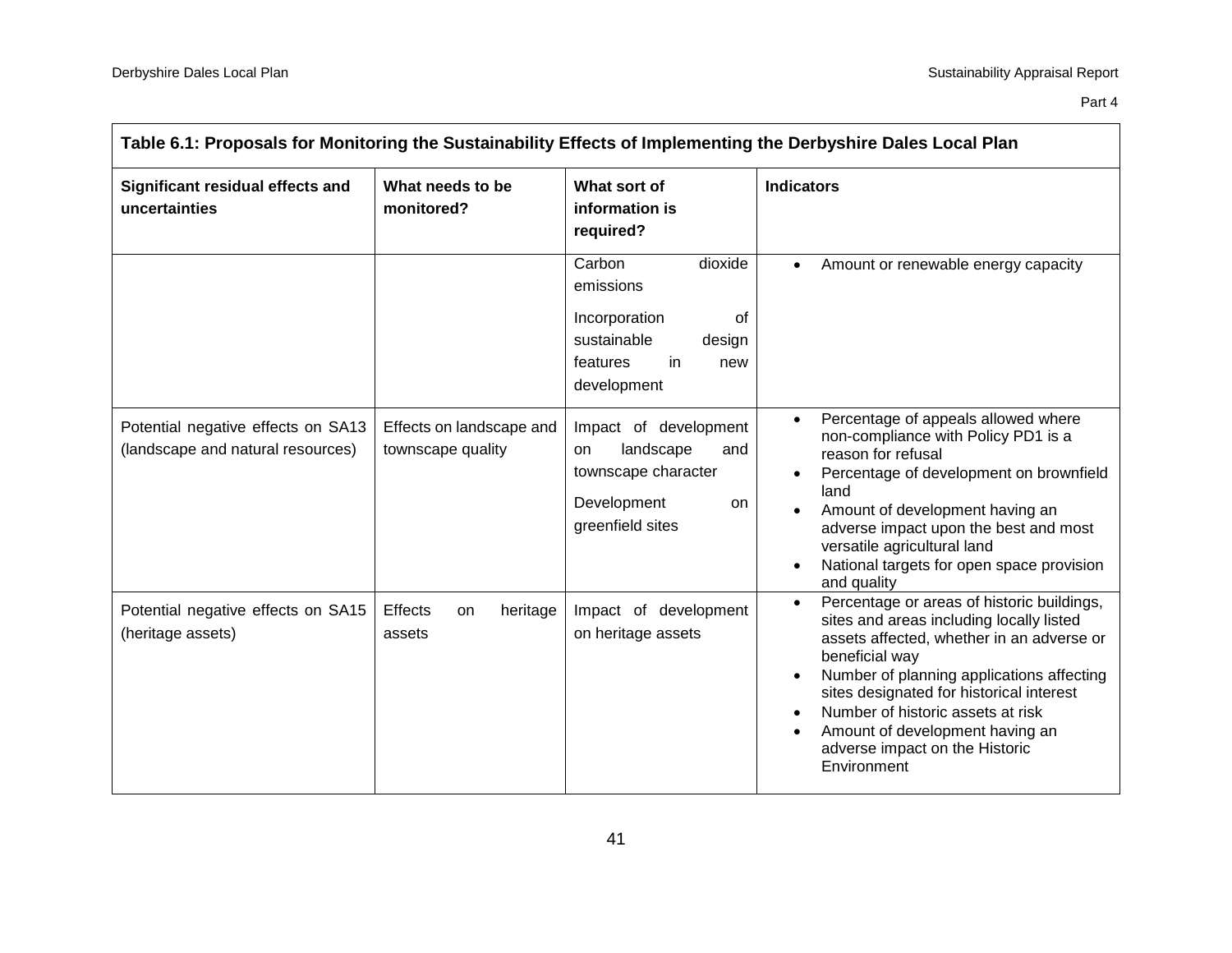| Table 6.1: Proposals for Monitoring the Sustainability Effects of Implementing the Derbyshire Dales Local Plan                                                                                                                                       |                                                             |                                                                                                                                |                                                                                                                                                                                                                                                                                                                                                                                                                                                                                                        |
|------------------------------------------------------------------------------------------------------------------------------------------------------------------------------------------------------------------------------------------------------|-------------------------------------------------------------|--------------------------------------------------------------------------------------------------------------------------------|--------------------------------------------------------------------------------------------------------------------------------------------------------------------------------------------------------------------------------------------------------------------------------------------------------------------------------------------------------------------------------------------------------------------------------------------------------------------------------------------------------|
| Significant residual effects and<br>uncertainties                                                                                                                                                                                                    | What needs to be<br>monitored?                              | What sort of<br>information is<br>required?                                                                                    | <b>Indicators</b>                                                                                                                                                                                                                                                                                                                                                                                                                                                                                      |
| Potential<br>Inter-plan:<br>negative<br>cumulative<br>effect from overall<br>increase<br>in<br>οf<br>coverage<br>impermeable surfaces as a result of<br>development, with potential impacts<br>for flood risk and water cycle in the<br>longer term. | Control of flood risk                                       | Location<br>of<br>new<br>development in relation<br>to flood zones                                                             | Number of planning applications granted<br>permission contrary to advice of<br>Environment Agency on flooding and<br>water quality<br>Progress with regards to Water<br>Framework Directive Targets (as<br>monitored by the Environment Agency)<br>Per capita water consumption<br>$\bullet$                                                                                                                                                                                                           |
| Potential negative effects on SA 16<br>(sustainable transport)                                                                                                                                                                                       | Accessibility<br>of<br>jobs,<br>services and facilities     | Access to services for all,<br>including young and older<br>people and those living in<br>rural<br>or<br>remote<br>settlements | Percentage of residential development<br>taking place within defined settlement<br>boundaries<br>Number of travel plans                                                                                                                                                                                                                                                                                                                                                                                |
| Potential positive effects on SA11<br>(addressing deprivation)                                                                                                                                                                                       | Effects on deprived areas<br>disadvantaged<br>and<br>groups | Local concerns relating to<br>of<br>crime<br>and<br>fear<br>antisocial behaviour<br>Health Inequalities                        | Amount of development achieving<br>$\bullet$<br>Secured by Design Standard<br>District Council online panel target areas<br>CRI 2 No. of Antisocial behaviour<br>incidents (criminal damage) per 1,000<br>population<br>CRI 8 Percentage of people who feel safe<br>outside during the day (as monitored by<br>the Police and Crime Commissioner<br>survey work)<br>CRI 9 Percentage of people who feel safe<br>outside at night (as monitored by the<br>Police and Crime Commissioner survey<br>work) |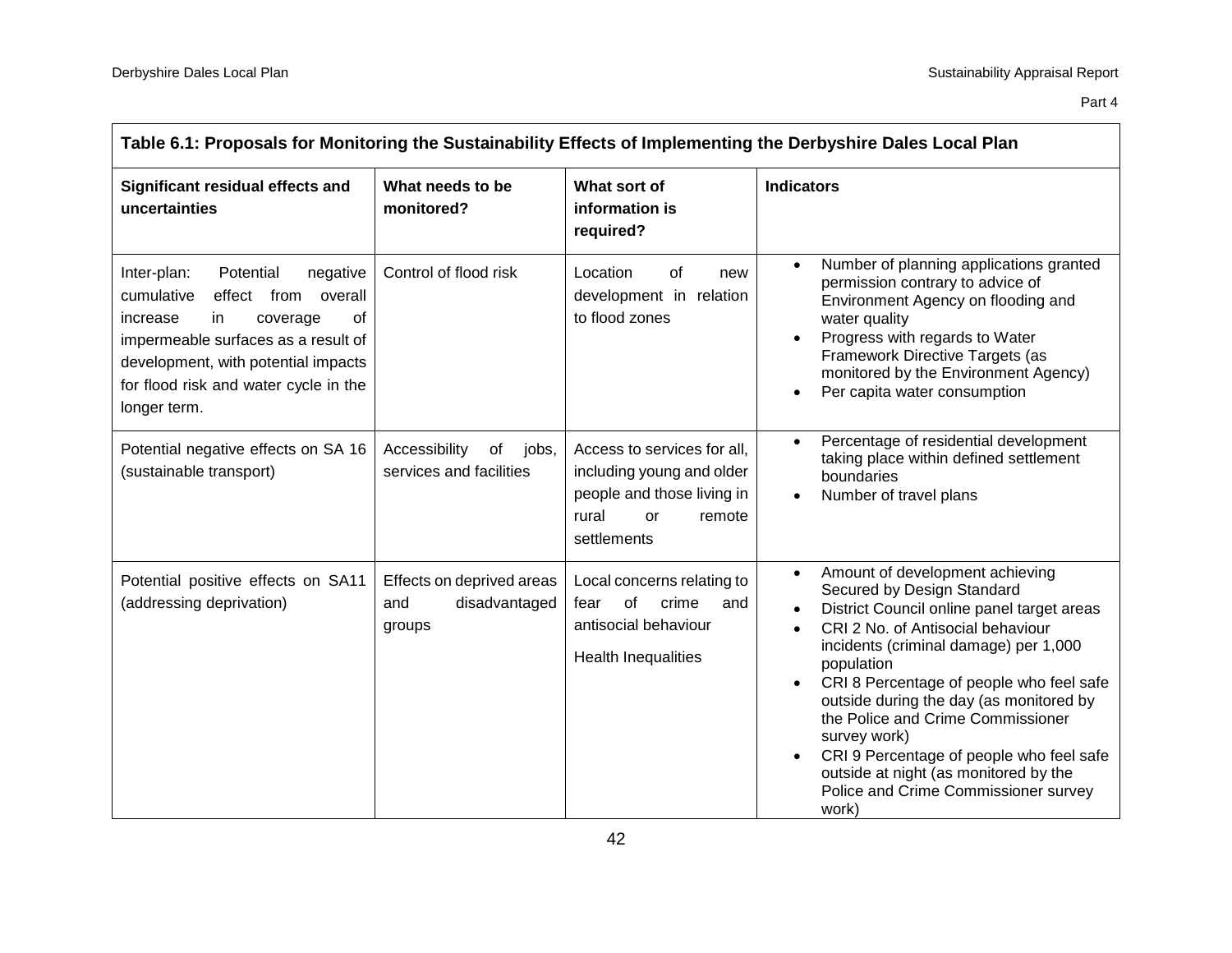| Table 6.1: Proposals for Monitoring the Sustainability Effects of Implementing the Derbyshire Dales Local Plan |                                       |                                                                                                                                |                                                                                                                                                                                                                                                                                                                                                                                                                                                                                                                                                                                                                                                       |  |
|----------------------------------------------------------------------------------------------------------------|---------------------------------------|--------------------------------------------------------------------------------------------------------------------------------|-------------------------------------------------------------------------------------------------------------------------------------------------------------------------------------------------------------------------------------------------------------------------------------------------------------------------------------------------------------------------------------------------------------------------------------------------------------------------------------------------------------------------------------------------------------------------------------------------------------------------------------------------------|--|
| Significant residual effects and<br>uncertainties                                                              | What needs to be<br>monitored?        | What sort of<br>information is<br>required?                                                                                    | <b>Indicators</b>                                                                                                                                                                                                                                                                                                                                                                                                                                                                                                                                                                                                                                     |  |
|                                                                                                                |                                       |                                                                                                                                | Recorded notifiable crimes<br>$\bullet$<br>Life expectancy<br>Percentage of adults who are<br>participating in sport and active recreation<br>for 30 minutes or 3 or more days a week<br>Percentage increase in the levels of<br>participation by young people in sport,<br>active recreation and cultural activities.<br>Amount of open space and sports<br>facilities provided through all new<br>developments<br>Number of people claiming disability living<br>allowance/incapacity benefit/severe<br>disablement allowance<br>Prevalence of obese, overweight and<br>healthy weight children in the district in<br>reception classes and Year 6. |  |
| Potential positive effect on SA12<br>(delivery of housing to meet needs)                                       | Housing which<br>meets<br>local needs | Housing completions<br>Availability of affordable<br>housing<br>Housing types, tenures<br>and sizes that meet<br>housing needs | Breakdown of both market and affordable<br>$\bullet$<br>housing completions into size (1 bed, 2<br>bed, 3 bed, 4 and over)<br>Median property prices                                                                                                                                                                                                                                                                                                                                                                                                                                                                                                  |  |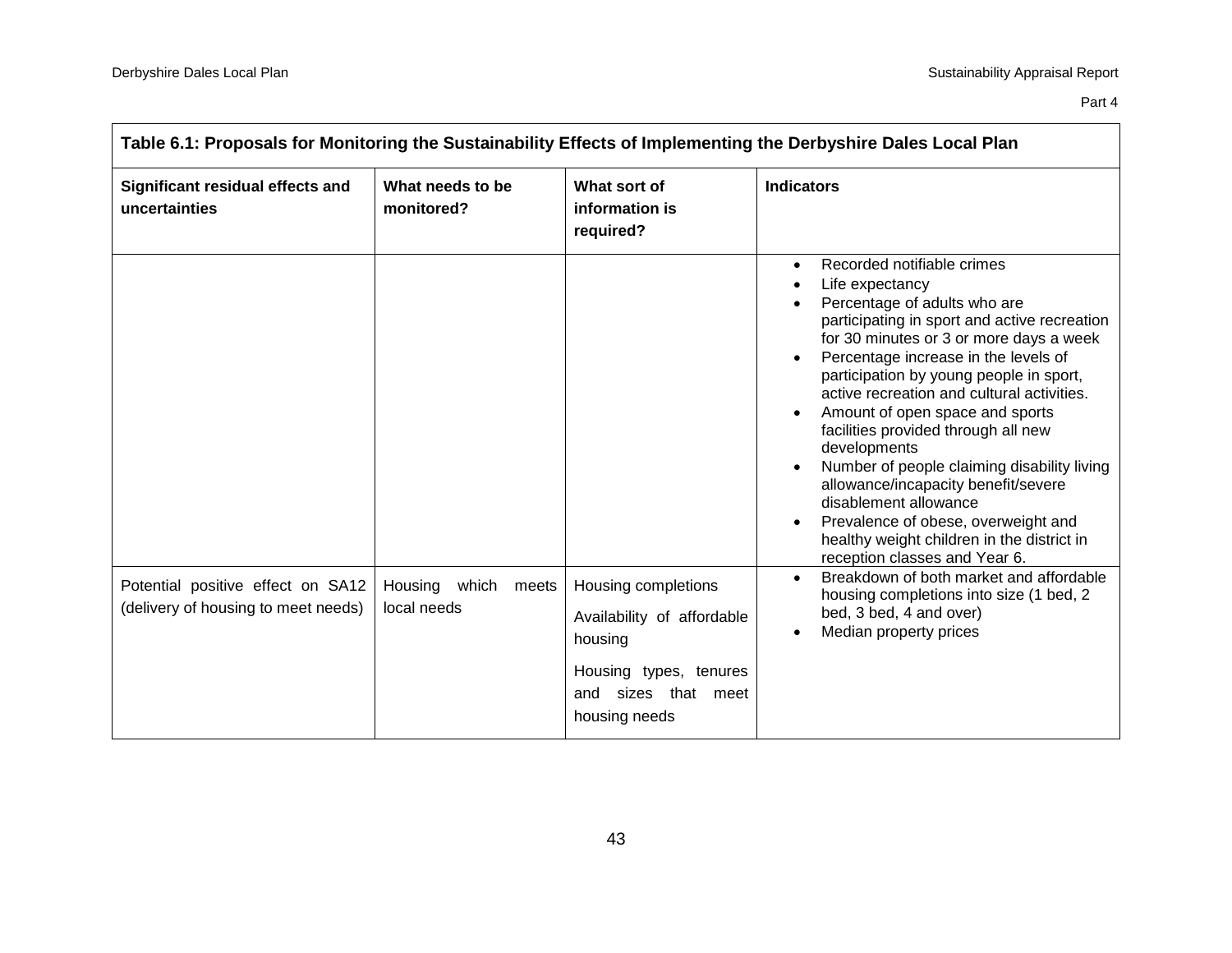# <span id="page-46-0"></span>**13 Consultation and Next Steps**

The public and environmental authorities have been given the opportunity to comment at key stages throughout the plan's development. With regards to the SA, the Scoping Report was prepared in 2015 and consulted on during August and September 2015 for a 6 week period.

The Scoping Report has been amended following consultation with statutory consultees and other targeted stakeholders (such as the Derbyshire Wildlife Trust and Derbyshire County Council) and forms Part 2 of the full SA Report.

A version of the SA Report was consulted on alongside the Derbyshire Dales Local Plan – Draft Plan version between  $7<sup>th</sup>$  April and 19<sup>th</sup> May 2016.

This version of the SA Report is being consulted on alongside the Pre Submission version of the Derbyshire Dales Local Plan.

The SA Report will be sent directly to the following consultees inviting them to comment on the report:

- Environment Agency;
- Heritage England;
- Natural England;
- Derbyshire Economic Partnership;
- Lowland Derbyshire Local Nature Partnership;
- Peak District Local Nature Partnership;
- Chesterfield Borough Council;
- High Peak Borough Council;
- Peak District National Park;
- Amber Valley Borough Council;
- Derby City Council;
- South Derbyshire District Council;
- North East Derbyshire District Council;
- Bolsover District Council;
- Derbyshire County Council; and
- East Staffordshire Borough Council.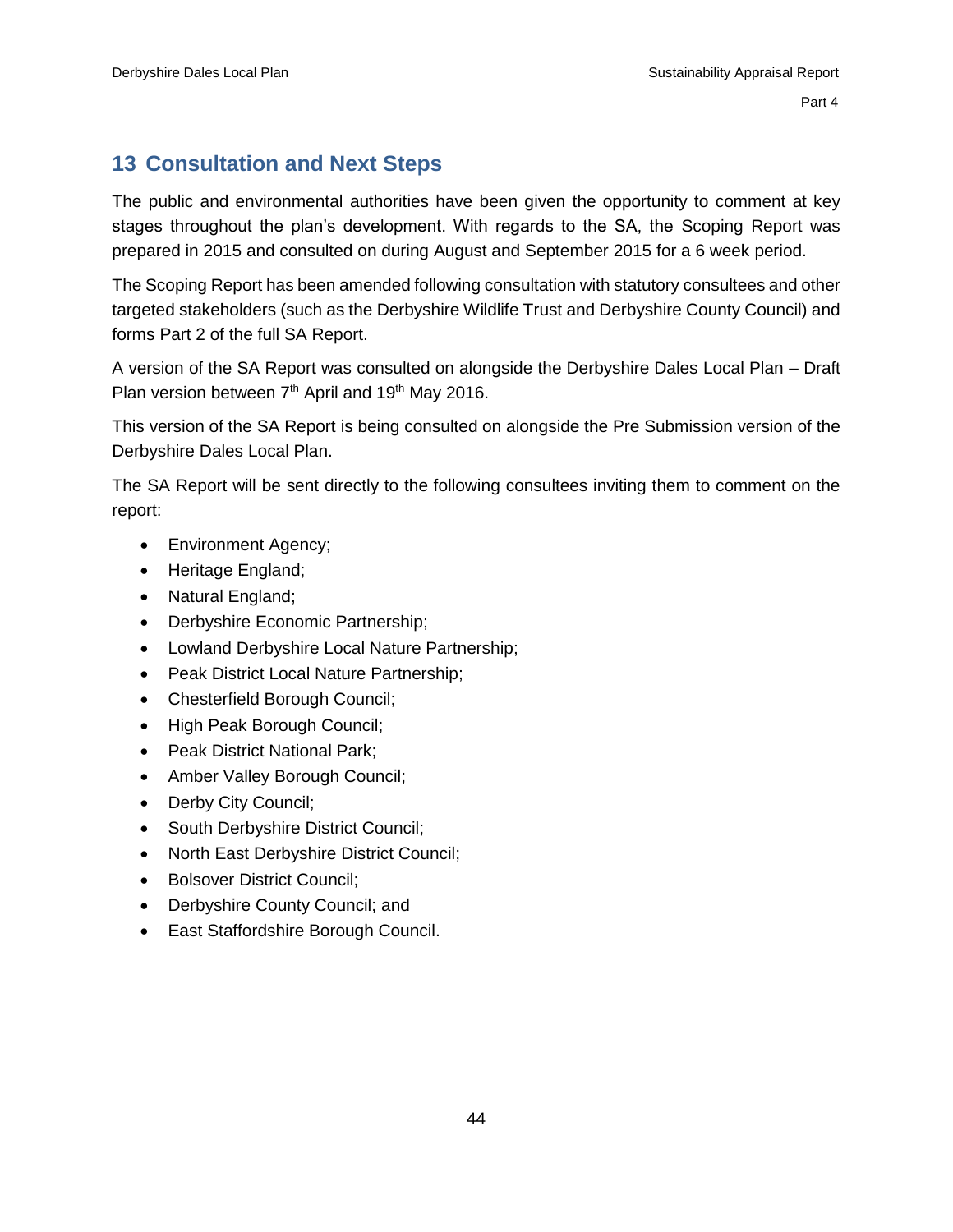Part 4 and 2012 and 2012 and 2012 and 2012 and 2012 and 2012 and 2012 and 2012 and 2012 and 2012 and 2012 and

| How to comment on the SA Report:                           |
|------------------------------------------------------------|
| Please provide responses by 22 <sup>nd</sup> September to: |
| Esther Smith                                               |
| <b>Senior Planning Policy Officer</b>                      |
| <b>Regeneration and Policy</b>                             |
| Derbyshire Dales District Council                          |
| <b>Town Hall</b>                                           |
| Bank Road                                                  |
| Matlock                                                    |
| DE4 3NN                                                    |
| localplan@derbyshiredales.gov.uk                           |

Following the consultation period, the comments received will be considered and any necessary changes made to the SA Report. Comments received on the SA Report will also be reviewed by the plan authors at Derbyshire Dales District Council and will be taken into account in the changes made to the Local Plan prior to Submission (i.e. finalisation of the Local Plan). The way in which representations have been taken into account will be reported within the SA Adoption Statement, prepared when the Local Plan is adopted.

A final version of the SA Report will be prepared to accompany the Submission version of the Local Plan. Any major modifications proposed by the Inspector during the Examination will need to be screened for potential significant effects and if any are identified, these will need to be assessed and reported within a revised SA Report.

| Table NTS.7: Derbyshire Dales Local Plan Preparation Timetable |                                                                                                                                                          |                                                                   |  |  |  |
|----------------------------------------------------------------|----------------------------------------------------------------------------------------------------------------------------------------------------------|-------------------------------------------------------------------|--|--|--|
| <b>Milestone</b>                                               | <b>Accompanying SA Report</b>                                                                                                                            | <b>Month</b>                                                      |  |  |  |
| Submission<br><b>Pre</b><br><b>Plan</b><br>Consultation        | SA.<br>Report<br>(reflecting<br>any<br>main<br>modifications made to the Local Plan<br>following draft Local Plan consultation).                         | 22 <sup>nd</sup><br>11 <sup>th</sup><br>August<br>to<br>September |  |  |  |
| Derbyshire Dales Local Plan<br>Submitted                       | SA.<br>(reflecting<br>Report<br>main<br>any<br>modifications made to the Local Plan<br><b>Plan</b><br>Submission<br>following<br>Local<br>consultation). | December 2016                                                     |  |  |  |